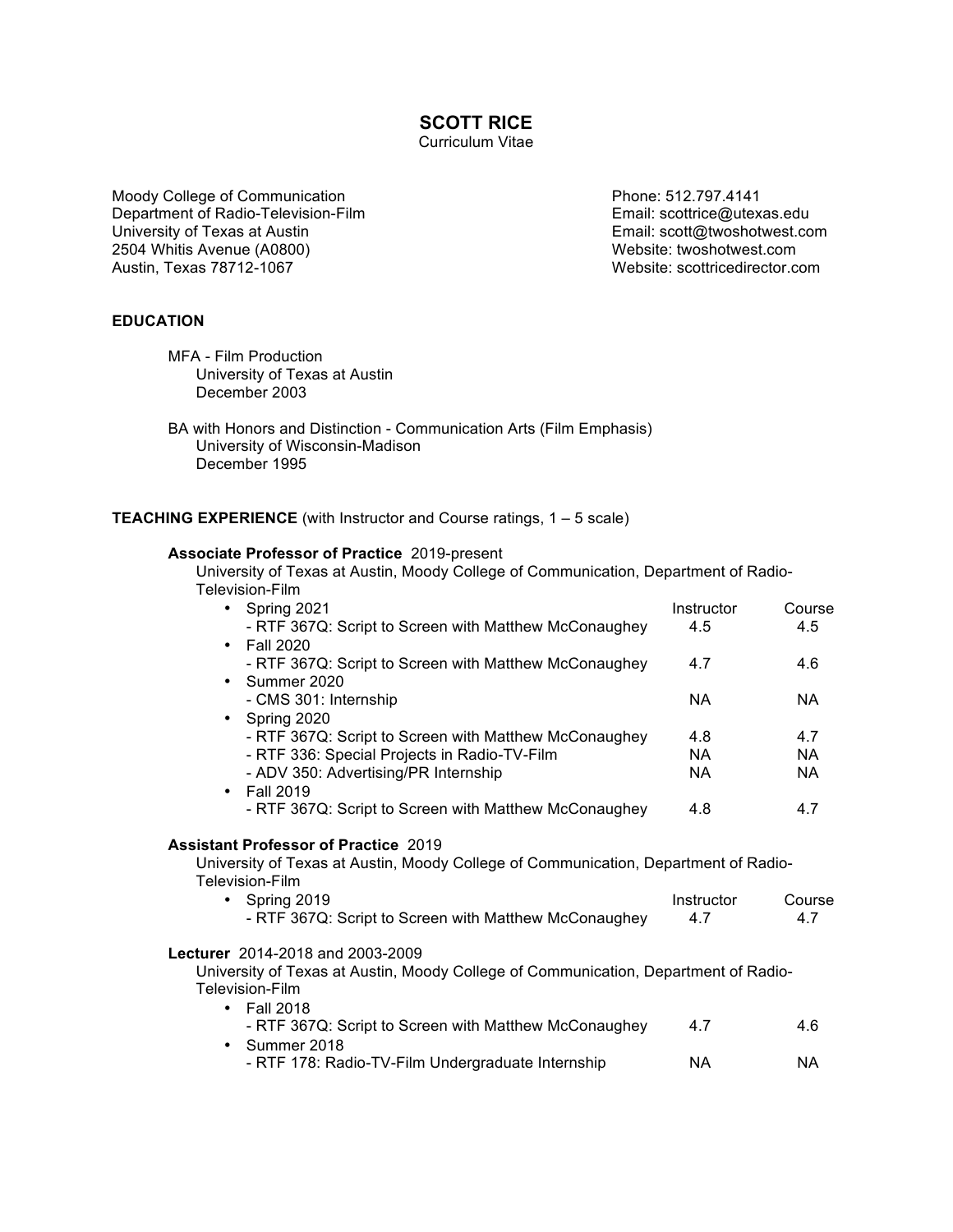# **Lecturer** (cont.)

|           | 11 GI (CONG)                                                                            |            |            |
|-----------|-----------------------------------------------------------------------------------------|------------|------------|
| $\bullet$ | Spring 2018                                                                             |            |            |
|           | - RTF 367Q: Script to Screen with Matthew McConaughey                                   | 4.8        | 4.8        |
| $\bullet$ | <b>Fall 2017</b>                                                                        |            |            |
|           | - RTF 367Q: Script to Screen with Matthew McConaughey                                   | 4.9        | 4.8        |
|           | - RTF 380P / TD 351T: Production Workshop for Writers                                   | 3.7        | 3.4        |
| $\bullet$ | Spring 2017                                                                             |            |            |
|           | - RTF 367P: Adv. Producing with Matthew McConaughey                                     | 4.5        | 4.6        |
|           | - RTF 881KB: Graduate Narrative Film Production                                         | 4.1        | 4.1        |
|           | - RTF 388: Special Projects / Independent Study                                         | <b>NA</b>  | <b>NA</b>  |
| $\bullet$ | <b>Fall 2016</b>                                                                        |            |            |
|           | - RTF 367P: Adv. Producing with Matthew McConaughey                                     | 4.9        | 4.8        |
|           | - RTF 380P / TD 351T: Production Workshop for Writers                                   | 4.5        | 4.2        |
| $\bullet$ | Spring 2016<br>- RTF 881KB: Graduate Narrative Film Production                          | 4.1        | 4.4        |
|           | <b>Fall 2015</b>                                                                        |            |            |
|           | - RTF 367P: Adv. Producing with Matthew McConaughey                                     | 4.7        | 4.3        |
|           | - RTF 380P / TD 351T: Production Workshop for Writers                                   | 5.0        | 4.3        |
| $\bullet$ | Spring 2015                                                                             |            |            |
|           | - RTF 881KB: Graduate Narrative Film Production                                         | 4.8        | 4.6        |
|           | <b>Fall 2014</b>                                                                        |            |            |
|           | - RTF 343 / 388P: Advanced Documentary - Web Series                                     | 4.8        | 4.6        |
|           | Spring 2014                                                                             |            |            |
|           | - RTF 881KB: Graduate Narrative Film Production                                         | 4.4        | 4.3        |
|           | - RTF 343 / 388P: Advanced Documentary - Web Series                                     | 4.6        | 4.5        |
| $\bullet$ | Spring 2009                                                                             |            |            |
|           | - RTF 368S: Undergraduate Thesis Production                                             | 3.7        | 4.3        |
|           | - RTF 380N: Graduate Feature Writing Seminar - Rewriting                                | 4.7        | 4.7        |
| $\bullet$ | <b>Fall 2008</b>                                                                        |            |            |
|           | - RTF 343: Directing Commercials                                                        | 4.5        | 4.3        |
|           | - RTF 488M: MFA Thesis Film Script Development & Pre-Pro                                | 4.3        | 4.1        |
| $\bullet$ | <b>Fall 2007</b>                                                                        |            |            |
|           | - RTF 333: Introduction to Screenwriting                                                | 4.6        | 4.5        |
|           | - RTF 343: Directing Commercials                                                        | 3.7        | 3.6        |
|           | - RTF 380C: MFA Production Intro to Screenwriting                                       | 4.6        | 4.6        |
| $\bullet$ | Spring 2007                                                                             |            |            |
|           | - RTF 369: Advanced Screenwriting Seminar - Feature Film                                | 4.2        | 4.0        |
|           | - RTF 344: Directing Actors Workshop                                                    | 4.7        | 4.5        |
|           | - RTF 380M: Graduate Feature Writing Seminar                                            | 3.6        | 3.7        |
|           | Spring 2006                                                                             |            |            |
|           | - RTF 333: Introduction to Screenwriting<br>- RTF 368S: Undergraduate Thesis Production | 4.9<br>4.7 | 4.8<br>4.5 |
|           | - RTF 369: Advanced Screenwriting Seminar - Feature Film                                | 5.0        | 5.0        |
| $\bullet$ | <b>Fall 2005</b>                                                                        |            |            |
|           | - RTF 333: Introduction to Screenwriting                                                | 4.8        | 4.6        |
|           | - RTF 343: Advanced Digital Narrative Production                                        | 4.3        | 4.4        |
|           | Summer 2005                                                                             |            |            |
|           | - RTF 366K: Intro to Digital Narrative Production                                       | 4.8        | 4.6        |
| $\bullet$ | Spring 2005                                                                             |            |            |
|           | - RTF 333: Introduction to Screenwriting                                                | 4.8        | 4.7        |
|           | - RTF 368S: Undergraduate Thesis Production                                             | 4.7        | 4.5        |
| $\bullet$ | <b>Fall 2004</b>                                                                        |            |            |
|           | - RTF 369: Advanced Screenwriting Seminar - Feature Film                                | 4.8        | 4.7        |
|           | - RTF 380C: MFA Production Intro to Screenwriting                                       | 4.9        | 4.8        |
|           | - RTF 333: Introduction to Screenwriting                                                | 4.9        | 4.7        |
|           |                                                                                         |            |            |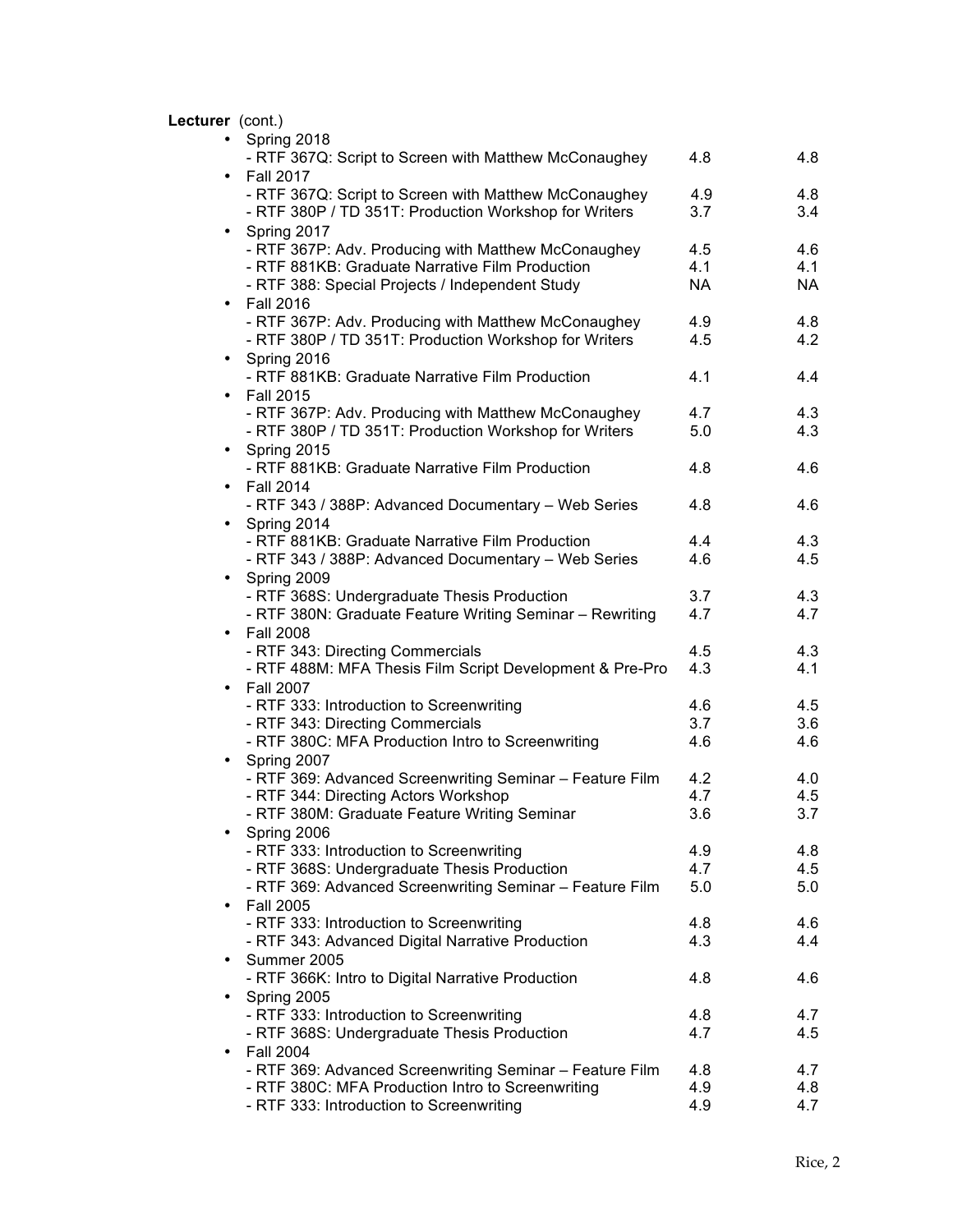**Lecturer** (cont.)

| Lecturer (cont.)                                                           |            |           |
|----------------------------------------------------------------------------|------------|-----------|
| • Spring 2004                                                              |            |           |
| - RTF 333: Introduction to Screenwriting                                   | 4.9        | 4.9       |
| • Various 2004 - 2008                                                      |            |           |
| - RTF 388: Special Projects / Graduate Independent Study                   | NA.        | NA.       |
| - RTF 336: Undergraduate Independent Study                                 | <b>NA</b>  | <b>NA</b> |
| Median Rating:                                                             | 4.7        | 4.6       |
| Graduate Teaching Assistant 2000-2003                                      |            |           |
| University of Texas at Austin, Department of Radio-Television-Film         |            |           |
| $\cdot$ Fall 2003                                                          | Instructor | Course    |
| - RTF 333: Intro to Screenwriting - Section Instructor                     | 4.9        | 4.2       |
| - RTF 333: Intro to Screenwriting - Section Instructor                     | 4.7        | 4.6       |
| Spring 2003<br>$\bullet$                                                   |            |           |
| - RTF 333: Intro to Screenwriting - Section Instructor                     | 4.8        | 4.5       |
| - RTF 333: Intro to Screenwriting - Section Instructor                     | 4.5        | 3.8       |
| Fall 2002<br>$\bullet$                                                     |            |           |
| - RTF 333: Intro to Screenwriting - Section Instructor                     | 4.7        | 4.7       |
| - RTF 333: Intro to Screenwriting - Section Instructor                     | 4.5        | 4.0       |
| Spring 2002<br>$\bullet$                                                   |            |           |
| - RTF 333: Intro to Screenwriting - Section Instructor                     | 4.9        | 4.5       |
| - RTF 333: Intro to Screenwriting - Section Instructor<br><b>Fall 2001</b> | 4.9        | 4.5       |
| $\bullet$                                                                  | 4.7        | 4.4       |
| - RTF 368: Undergraduate Thesis Production<br>• Spring 2001                |            |           |
| - RTF 881KB: Graduate Narrative Film Production                            | <b>NA</b>  | NA.       |
| <b>Fall 2000</b><br>$\bullet$                                              |            |           |
| - RTF 881KA: Graduate Documentary Film Production                          | 4.3        | <b>NA</b> |
|                                                                            |            |           |
| Median Rating:                                                             | 4.7        | 4.4       |

## **PROFESSIONAL EXPERIENCE**

## **Owner, Executive Producer & Director** 2006-present

Scott Rice Films, LLC

- Screenwriting, directorial and production services
- Clients include: Comedy Central, Sony Pictures, STX Entertainment, Hulu, A&E, MTV Networks, PBS, Virgin America, Mastercard, Shell, Subway, Sears, Dell, Asus, Intel, AMD, Western Digital, Final Draft, Foot Locker, Time Warner, Cox Communications, Crackle, Stage 32, C3 Presents, Landry's, Atomfilms, Austin American-Statesman, Hard Rock Cafe, Mental Health Channel, Superpages, Merry Maids, American Heart Association, Lemi Shine, SAP, Marriott, Bank of America, Andersen Windows, McAlister's Deli, Monkey Knife Fight, Use Only as Directed, Brilliant, Texas Attorney General's Office, EYA Productions, Megalomedia, University of Texas at Austin, Moody College of Communication, Environmental Science Institute, Parents Empowered, Way to Quit, Christ Together Greater Austin, TEDx, Utah Transit Authority, Frontier Business, Las Vegas Valley Water District, Southern Nevada Water Authority, Las Vegas Convention and Visitors Authority, Longhorn Creators Foundation, Switch Energy, Dallas Int'l Film Festival, Austin Film Festival, just keep livin Foundation, Matthew McConaughey, MJ&M, The Rise School of Austin, HeartGift, Dell Children's Ascension, Premier Global, Parks Communications, Arts + Labor, Arcos Films, U Direct NYC, Laurel Road, Sixth Street Films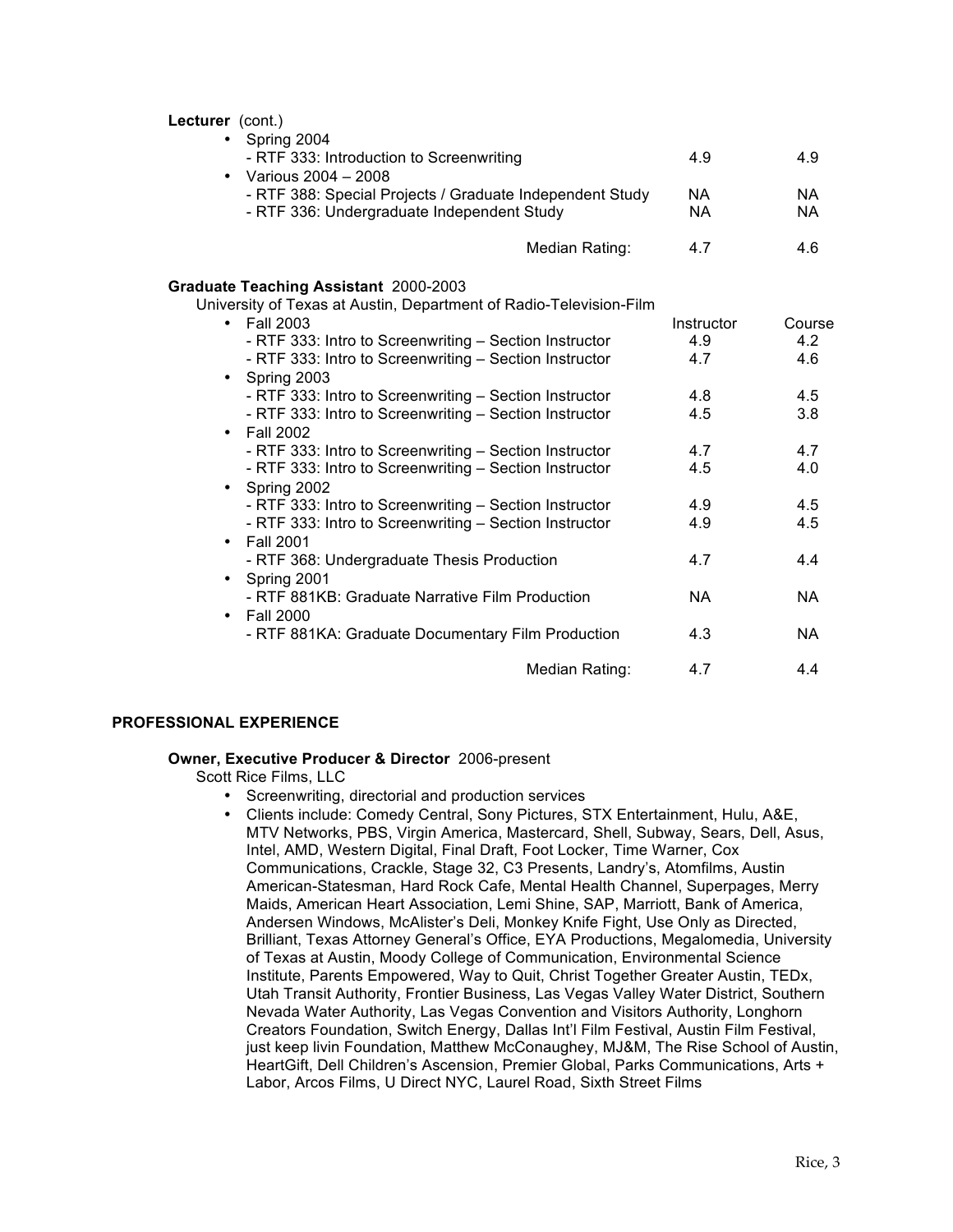# **Owner, Executive Producer & Director** 2012-present

Two Shot West Productions

- Full-service production company specializing in national and regional broadcast commercials, web series, brand films, animation and visual effects
- Agency Clients include: R&R Partners, JWT, McGarrah Jessee, Commerce House, Guerra DeBerry Coody (GDC), Archer-Malmo, Fenton, TM, Kolar, Ogilvy & Mather, Bulldog Solutions, B&P, Ampersand, 21 Grams, CL&P, Fuse Digital, DeVito/Verdi, Wunderman Thompson

## **Director & Creative Director** 2014-2018

Arcos Films

- Oversaw the creative direction of the Mental Health Channel website and its twenty hours of web and broadcast content
- Director and Creative Director of the Emmy-winning PBS series *Stories of the Mind*

## **Producer, Writer & Director** 2012-2016

PGi Studios

• On retainer at internal production studio of global corporate communications company

# **Director** 2003-2012

Synthetic Pictures

• Director on roster for Austin-LA-NY-based production company (2005-2012) Giant Pictures / C3 Presents

• Director on roster for Austin-based commercial production company (2006)

- Block Plan
	- Director on roster for LA-based commercial production company (2003-2005)

## **Art Director, Digital Artist & Animator** 1992-1999

Activision / Raven Software

- Art director on hit *Soldier of Fortune*; led twelve artists to create gameplay/cinematics
- Coined the term *gore zones*; broke boundaries in motion capture and interactivity
- Lead Artist on *Take No Prisoners*; artist & animator on 9 other PC games

## **INDUSTRY AWARDS, HONORS & DISTINCTIONS**

#### **Academy Awards (Oscars) & Emmy Awards** 2004-2017

Distinction in film and television production

- "Best Series" Lone Star Emmy Award, *Stories of the Mind Season 2* (2017)
- "Best Director" Lone Star Emmy Nomination, *Stories of the Mind Season 2* (2017)
- "Best Series" Lone Star Emmy Award, *Stories of the Mind Season 1* (2016)
- "Best Channel" Lone Star Emmy Award, *Mental Health Channel* (2016)
- "Best Documentary" Student Academy Awards Finalist, *The Adventures of Mad Matt* (2004)
- "Best Narrative" Student Academy Awards Finalist, *Perils in Nude Modeling* (2004)

## **American Advertising Awards** 2006-present

Distinction in commercial production

- National ADDY Award Nomination, *Sitcom Campaign* (2021)
- Judge's Choice Award, District 12 ADDY Award, *Sitcom Campaign* (2021)
- Gold Medal & Best in Show Regional ADDY Award, *Sitcom Campaign* (2021)
- Silver Medal Regional ADDY Award, *Know Your Script - Car* (2021)
- Silver Medal Regional ADDY Award, *Jenny, It's Halloween!* (2021)
- Silver Medal Regional ADDY Award, *Jenny Gets a Valentine* (2021)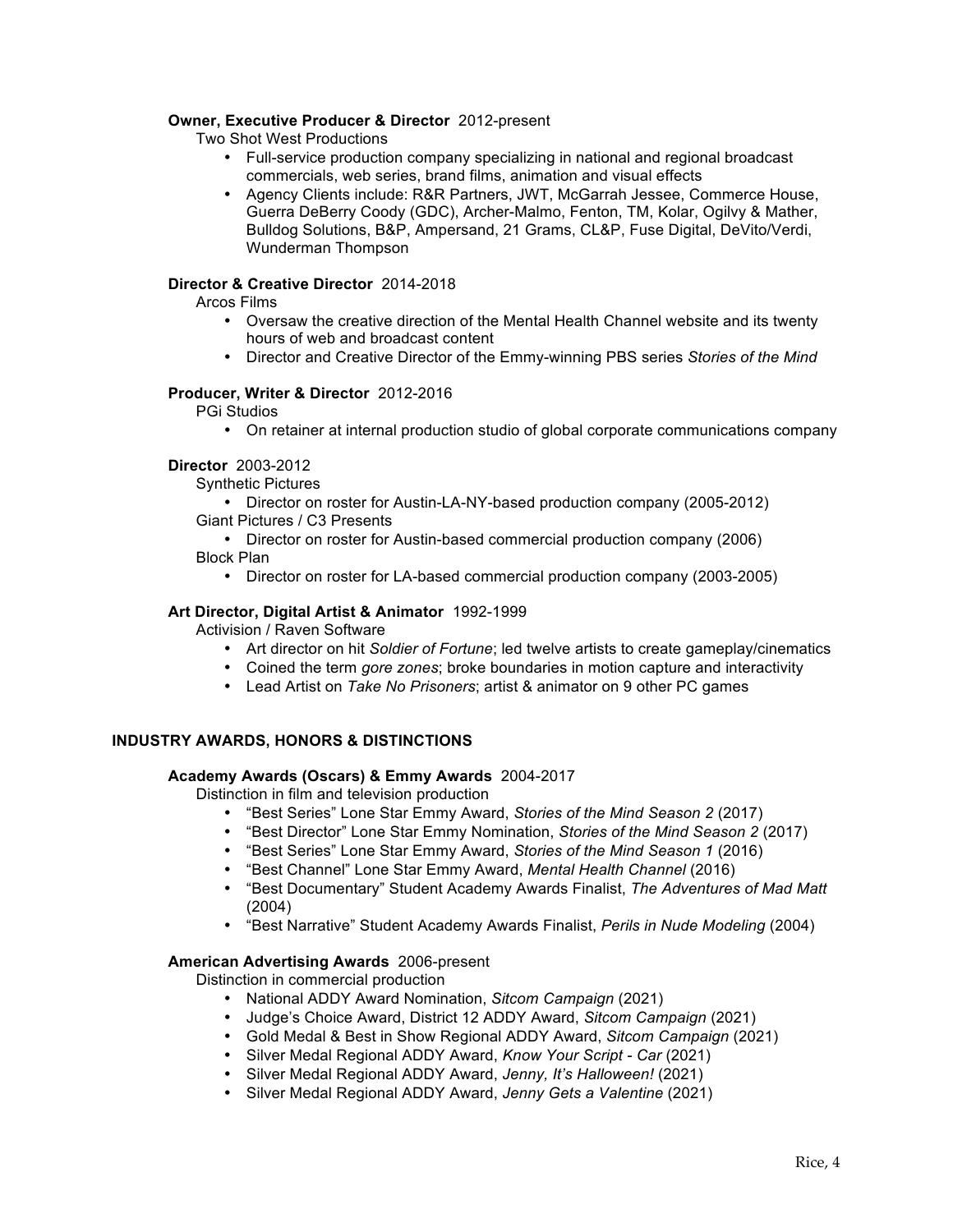# **American Advertising Awards** (cont.)

- Silver Medal Regional ADDY Award, *Jenny and Josh Hear the Music* (2021)
- Silver Medal Regional ADDY Award, *Jenny Goes to Cheer Practice* (2021)
- Silver Medal Regional ADDY Award, *Josh Goes Swimming* (2021)
- Silver Medal Regional ADDY Award, *Josh Needs a Drink* (2021)
- Silver Medal Regional ADDY Award, *Brilliant Monster :30s* (2021)
- Silver Medal Regional ADDY Award, *Brilliant Monster "Credits" Teaser* (2021)
- Gold Medal Regional ADDY Award, *Rube Goldberg Machine* (2019)
- Gold Medal Regional ADDY Award, *Puffing Pets* (2018)
- Gold Medal Regional ADDY Award, *Organ City* (2018)
- Bronze Medal Regional ADDY Award, *Lemi Shine Campaign* (2017)
- Silver Medal Regional ADDY Award, *Way to Quit TV Campaign* (2016)
- Silver Medal Regional ADDY Award, *Farm Bureau Gunslinger with Brett Favre* (2016)
- Silver Medal Regional ADDY Award, *Three Step Program* (2013)
- Gold Medal Regional ADDY Award, *Yellow Boxes* (2006)

## **Other Awards, Honors & Achievements** 2002-present

Distinction in film, television and commercial production

- Major motion picture *Spies in Disguise* starring Will Smith and Tom Holland adapted from Scott Rice-developed short film *Pigeon: Impossible*; Rice selected as finalist screenwriter for feature film (2019)
- Directs water conservation campaign starring NHL star Ryan Reaves of the Las Vegas Golden Knights (2019)
- Directs campaign based on New York Times best-selling book *Imagine Heaven*, including interviews with author John Burke (2019-2020)
- "Best PSA" Communication Arts Advertising Annual, the most prestigious competition for creativity in advertising, *Puffing Pets* (2018)
- Directs Academy Award-winning actor Matthew McConaughey in human trafficking PSA (2018)
- Directs Tina Landon, legendary choreographer for Prince, Michael Jackson, Janet Jackson, Jay-Z, Pink, Rihanna, Christina Aguilera and many others (2018)
- Ad Agency R&R Partners Special Recognition Award for 10 years directing Parents Empowered PSA campaign and saving children's lives (2018)
- Foot Locker distributes music video *Living for the Weekend* in all its stores (2018)
- Parents Empowered Campaign reduces underage drinking in Utah by 45% (2017)
- Prism Award Nomination, *Cracking Up New Orleans* (2016)
- Directs NFL Hall of Fame quarterback Brett Favre in two Farm Bureau campaigns (2015, 2016)
- Collaborates with and interviews Academy Award-winning actress Glenn Close for documentary on her mental health organization Bring Change to Mind (2015)
- Menninger Clinic Award, Mental Health Channel (2015)
- Meadows Mental Health Policy Institute Award, Mental Health Channel (2015)
- Prism Award Nomination, *The Inside Story "Trauma" & "Major Depression"* (2015)
- "Best Adventure Screenplay" Table Read My Screenplay Contest, *My Monster* (2013)
- *Script Cops* and Scott Rice flown to Marseille Web Series Festival, France (2013)
- Telly Award, *Big Idea* (2013)
- Roger Ebert selects *Pigeon: Impossible* as a top all-time best animated short as part of his Ebert Club Newsletter (2012)
- "Maverick Award" in web series production, LAWebFest (2011)
- Vimeo Staff Pick, *Script Cops: Cliché Misdemeanor* (2011)
- Final Draft Software purchases distribution rights to web series *Script Cops* (2011)
- Vimeo Staff Pick, *Script Cops: Naked Taser Strike* (2010)
- Over 12 million YouTube views, *Pigeon: Impossible* (2010)
- Telly Award, *Premiere Global World Tour* (2010)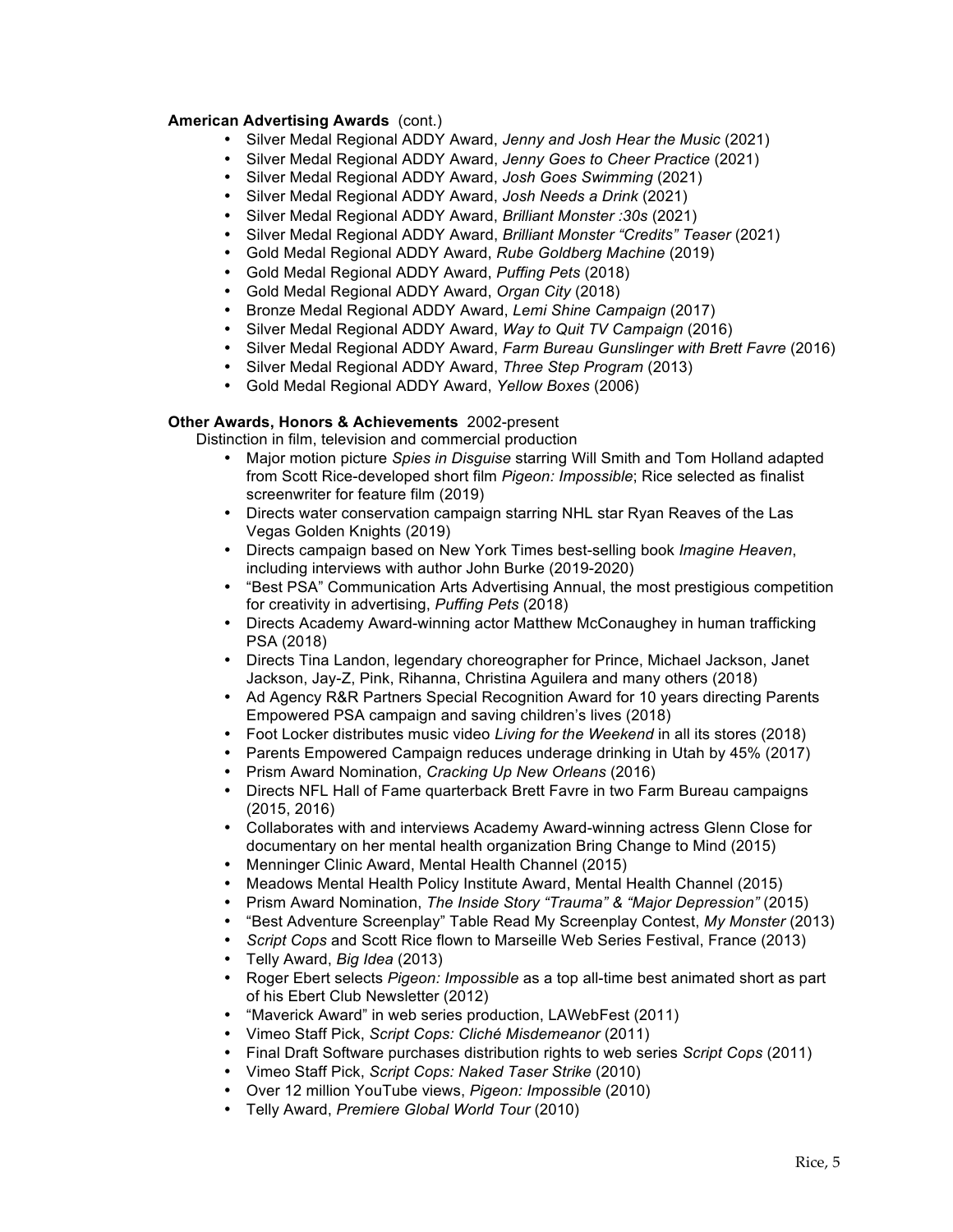# **Other Awards, Honors & Achievements** (cont.)

- 56 Official Film Festival Selections and 15 Awards, *Pigeon: Impossible* (2010)
- Horizon Interactive Award, Best of Category, *AACN Palliative Care* (2009)
- Best Animated Short Film, Montreal World Film Festival, *Pigeon: Impossible* (2009)
- Platinum Best of Show Aurora Award, Humor Category, *Hang Glider* (2008)
- Platinum Best of Show Aurora Award, Restaurant Category, *Polly Pockets* (2008)
- Texas Filmmakers Showcase, Los Angeles, *Never Do This* (2008)
- Comedy Central broadcasts web series *Never Do This* (2008)
- Over one million views, *Script Cops* web series, Sony Pictures (2008)
- MTV Networks funds series *Never Do This* (2008)
- Gold Horizon Interactive Award, *Executive Challenge Experience* (2008)
- Sony Pictures purchases rights to *Script Cops*, commissions Season 2 (2007)
- Offered Open Directing Assignment for *Youth in Revolt* starring Michael Cera (2007)
- Student films earn approximately \$90,000 in distribution deals and awards (2007)<br>• CODIF Award Finalist AHA: Put Your Heart into Training (2007)
- CODiE Award Finalist, *AHA: Put Your Heart into Training* (2007)
- *The Oprah Winfrey Show* runs Merry Maids national commercial (2006-2011)
- Silver Horizon Interactive Award, *Put Your Heart into Training* (2006)
- 2nd Place Final Draft "Big Break" Screenplay Competition, *Buffalo Speedway* (2006)
- Gold Medal Aurora Award, *Yellow Boxes* (2006)
- Summit Award, Best Use of Humor, *Yellow Boxes* (2006)
- Winner Austin Film Festival Trailer Competition, *Script Cops* (2006)
- IFP Script Market, NY, *My Monster* (2006)
- World's Fair (Expo 2005, Japan) exhibits *Pillowfight* (2005)
- IFC Offers Distribution, *Perils in Nude Modeling* (2005)
- Atomfilms' #1 Viewed Comedy, *Perils in Nude Modeling* (2005)
- Scott Rice named One of World's Top 25 New Directors, *Shoot Magazine*, (2005)
- New Vision Awards, \$7500 Grand Prize*, The Adventures of Mad Matt* (2005)
- Wetzel Indie Comedy Award, \$5000 Grand Prize, *The Adventures of Mad Matt* (2005)
- Second Round, Austin Film Festival Screenplay Competition, *Beswitched* (2005)
- Texas Filmmakers Showcase, Los Angeles, *Perils in Nude Modeling* (2004)
- Texas Filmmakers Showcase, Los Angeles, *Pillowfight* (2002)
- Texas PBS broadcasts *Pillowfight* (2002)

**CREATIVE WORK** (listed by production company, then by year)

# **Feature Films** 1992-present

The Ranch Productions

- *Call Sign Chaos*, documentary about General Jim Mattis (XTR Films, 2021), considered director
- Chernin Entertainment
	- *Spies in Disguise*, starring Will Smith & Tom Holland (Fox Animation / Blue Sky, 2019), consultant
- *Pigeon: Impossible*, (Fox Animation / Blue Sky, 2009), considered screenwriter Triumphant Films
	- *Finding Gabriel*, Step Outline (2018), co-writer
		- with Angela G. Bali, writer

Two Shot West Productions

- *Minister of Culture*, documentary starring Matthew McConaughey, in production (2021), producer & director
- *My Monster*, family comedy, under option (2021), producer, director & co-writer
- *Touchdown Sally*, comedy, in development (2021), writer, producer & director
- *Nowhereland,* drama, in development (2021), writer, producer & director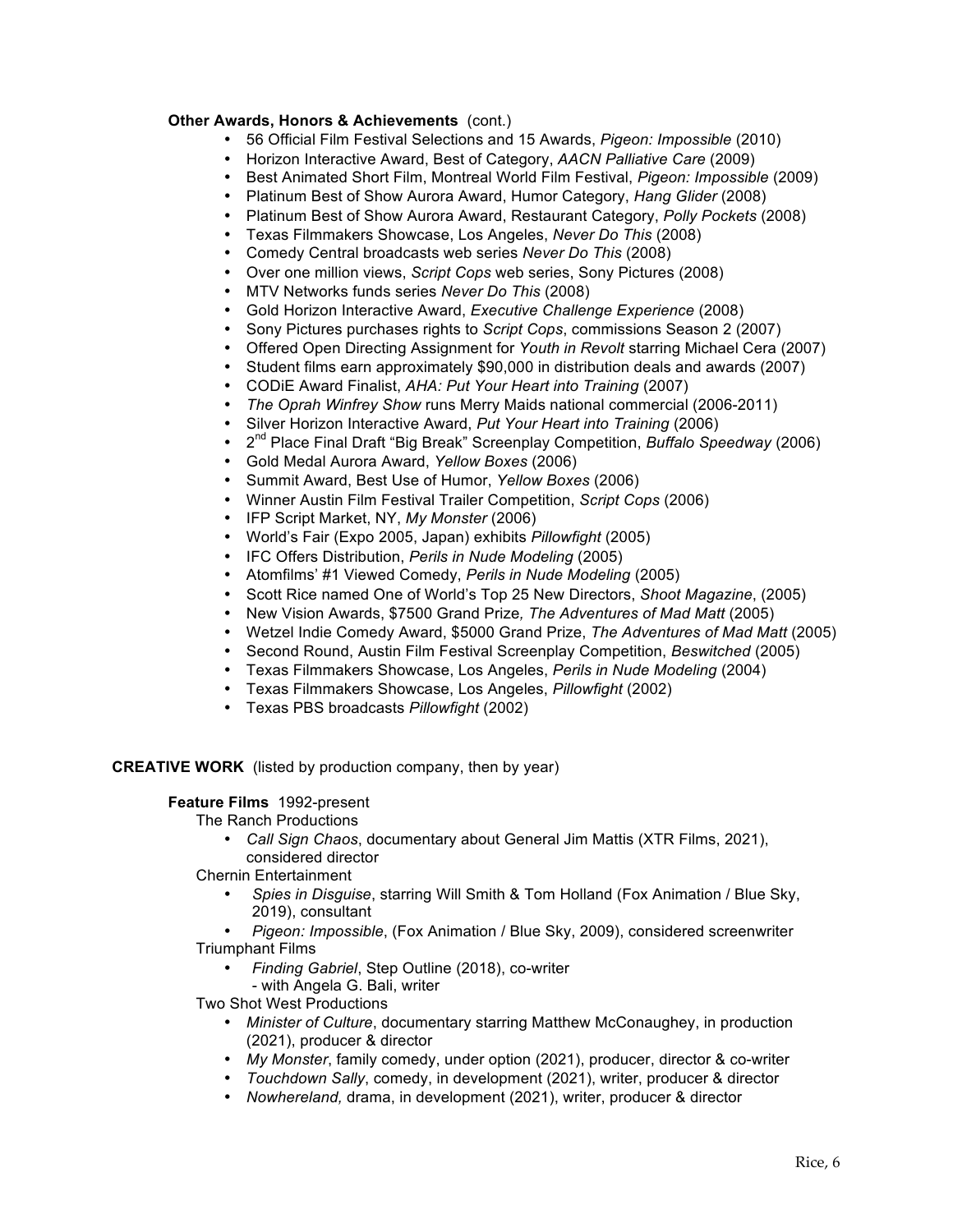**Feature Films**(cont.)

- *Man Hug,* comedy, in development (2021), writer, producer & director
- *The Last Superhero*, screenplay (2016), co-writer
	- with Bradley Jackson, co-writer
	- authored with writing partner
- *Night Games*, screenplay (2007), story & co-writer
	- with Linden Dalecki, co-writer
	- authored with writing partner based on original story by Scott Rice

Emergent Order

- *Madigan: Power, Privilege, Politics*, \$1M political documentary (Illinois Policy Institute, 2016), story, writer (uncredited) & director
- Quixote Entertainment
	- *My Monster*, screenplay (2005-2015), attached director & co-writer
	- with David Carren, writer
		- rewrite of Carren's original script under option

Lanterna Pictures

- *Rebellious Children of the Unconscious* (2014), co-writer (uncredited)
	- with Carlos Novo & Miguel Velez
	- script polish, dialogue punch-up
- Filmscience
- *Gopal Gets it*, screenplay (2008-2011), attached director
- Sixth Street Films
	- *One Fat Summer*, screenplay (2010), writer (adapted)
- Super Mercado Films
	- *Buffalo Speedway*, screenplay (2006-2009), attached director & co-story - with Yehudi Mercado, writer
		- story development with writer based on his original concept
	- *Mock Trial*, screenplay (2008), script consultant
- EYA Productions
	- *Dudleytown*, screenplay (2007), co-writer
		- with Linden Dalecki, co-writer
		- authored with writing partner; rewrite of optioned material
- Suzie True, screenwriter
	- *Devil's Driver*, screenplay (2007), script consultant
	- *Pleasure, Inc.*, screenplay (2007), script consultant
- Enspire Learning
	- *Put Your Heart Into Training*, feature-length instructional (American Heart Association, 2006), writer & director

Wyasuling Ave. Productions

• *Partner(s)*, comedy starring Julie Bowen, Michael Ian Black & Saul Rubinek (Lifetime Networks, 2004), associate producer, editor & standy director (uncredited)

Wolf River Pictures

- *Rascal Boone and the Flyboy's Loot*, screenplay (2006), co-writer - with Aaron Leggett, co-writer
	- authored with writing partner, based on a concept by Scott Rice
- *Beswitched*, screenplay (2004), co-writer - with Scott Randall & Sarah Hartshorne, co-writers
	- rewrite of screenplay based on a story by Randall & Hartshorne
- *The Pixel Pusher*, screenplay (2002), writer
- *Chaos and Company*, screenplay (1998), writer
- *Mad Matt* (1992), producer, writer, director & editor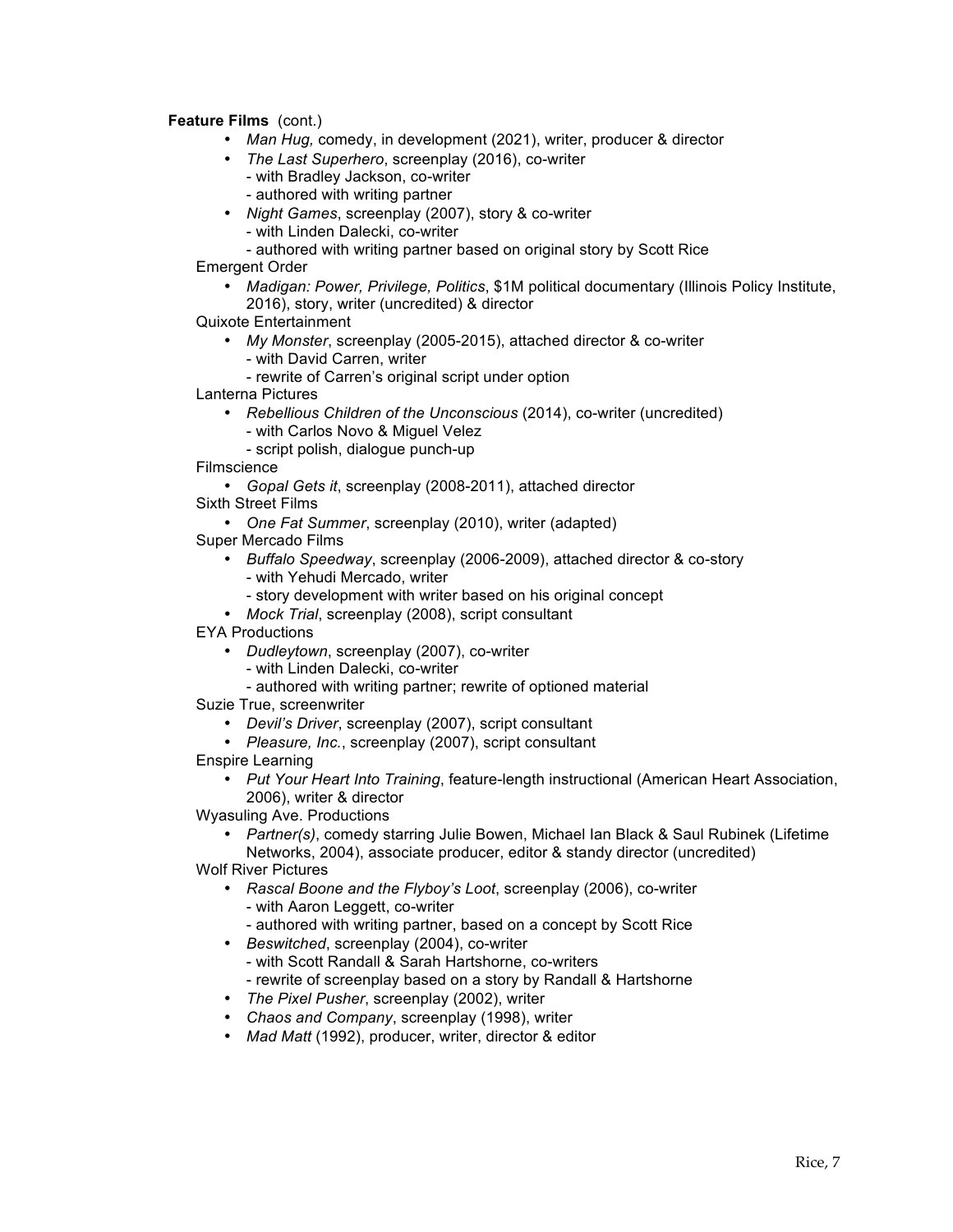**Short Films** 1994-present

Two Shot West Productions

- *The Legend of Curtis Creek*, in post-production (2021), producer, writer & director
- *Locker Room Talk*, short film based on *Touchdown Sally* (feature), in development (2021), producer, writer & director

Arcos Films

- *Energy Makes Our World*, IMAX Museum Film (Switch Energy Alliance, 2021), producer & director
- *Thor* (Mental Health Channel, 2014), director
- Martell Animation

• *Pigeon: Impossible* (Premium Films, Fox Animation, 2009), additional story Godspeed Entertainment

• *Laundry* (written by Terry Rossio of *Pirates of the Caribbean,* 2009), attached director Scott Rice Films, LLC

- *Digger*, screenplay (2008), attached director
- *Never Do This* (Comedy Central, 2008), producer, writer & director
- *Script Cops* (Hulu, 2006), producer, co-writer & director
	- with Austin Menges, co-writer
	- authored with writing partner

Balcones Productions

• *The Yellow Rose*, short film pitch for HBO Original Series (2006), director Wolf River Pictures

- *Perils in Nude Modeling* (Atomfilms, 2004), producer, writer, director & editor
- *The Chalk Box*, screenplay (2003), attached director
- *The Adventures of Mad Matt* (New Screen TV, 2003), producer, writer, director, editor
- *The Elaborate Plan*, screenplay (2002), writer & attached director
- *Shower Time*, screenplay (2002), writer & attached director
- *Pillowfight* (Showtime, 2000), producer, writer, director & editor
- *Achoo!* (IFilm, 1999), producer, writer, director & editor
- *Cardinal Blue* (RCN Entertainment, 1997), producer, writer, director & editor
- *Buster Escapes* (1995), producer, writer, director & editor
- *When Fantasy Becomes Reality* (WAA, 1994), producer, writer, director & editor

**Series** 2003-present

Two Shot West Productions

- *McConaughey Masterclass*, Season 1, in post-production (Moody College of Communication, 2021), producer, director & "self"
	- S1:E1 "The Gentlemen" Austin Premiere
	- S1:E2 "White Boy Rick" featuring Yann Demange
	- S1:E3 "Mud" featuring Jeff Nichols (pt. 1)
	- S1:E4 "Dazed and Confused" featuring Richard Linklater (pt. 1)
	- S1:E5 "Free State of Jones" featuring Gary Ross
	- S1:E6 "The Beach Bum" featuring Harmony Korine
	- S1:E7 "The Gentlemen" featuring Guy Ritchie
	- S1:E8 "Mud" featuring Jeff Nichols (pt. 2)
	- S1:E9 "Minister of Culture"
	- S1:E10 "Greenlights"
- *Wisdom Bombs with Matthew McConaughey*, in post-production (Moody College of Communication, 2021), producer, director & "self"
- *Hot Science,* Season 1, broadcast series, under contract: post-production (University of Texas Environmental Science Institute, 2021)
	- S1:E1 "Space Adventures," producer & director
	- S1:E2 "Amazing Tech," producer & director
	- S1:E3 "Saving Lives," producer & director
	- S1:E4 "Animal Wonders," producer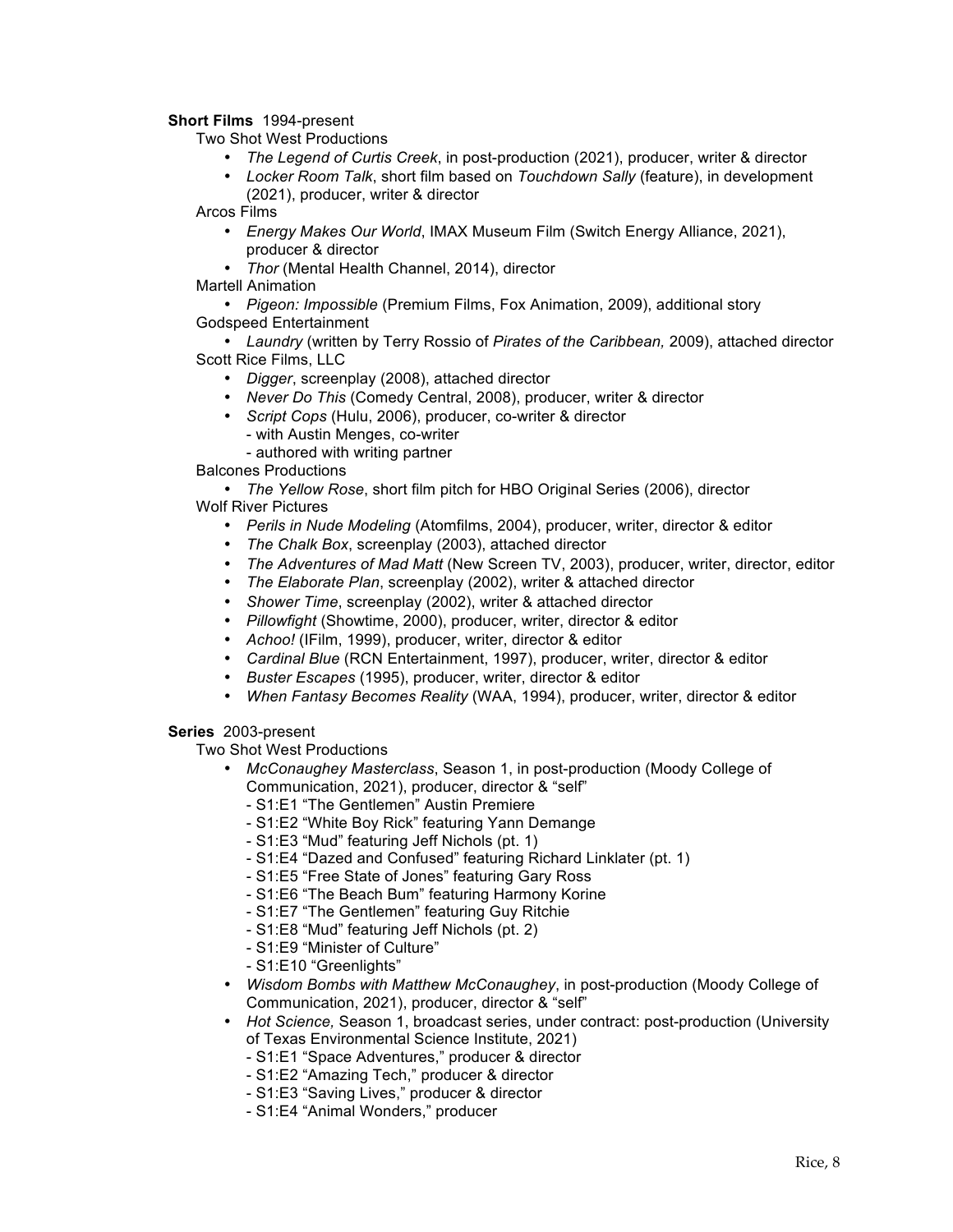- S1:E5 "Miraculous Evolution," producer
- S1:E6 "Species Rescue," producer & director
- *Hot Science,* Season 1, web series, under contract: post-production (University of Texas Environmental Science Institute, 2021)
	- S1:E1 "The Science of Superheroes," producer & director
	- S1:E2 "Living on Mars," producer & director
	- S1:E3 "Dangerous Beauty," producer & director
	- S1:E4 "Beating Hurricanes," producer
	- S1:E5 "I Heart Frogs," producer
	- S1:E6 "A Galaxy Far, Far Away," producer & director
	- S1:E7 "Leapin' Lemurs," producer & director
	- S1:E8 "Prehistoric Texas," producer & director
	- S1:E9 "Save the… Sharks?" producer & director
	- S1:E10 "Hunting Cancer," producer & director
	- S1: E11 "Space Trash," producer & director
	- S1: E12 "Zombie Ants," producer & director
	- S1: E13 "Mind-Reading Robots," producer & director
	- S1: E14 "Next Mission to Mars," producer & director
	- S1: E15 "Hero Salamander," producer & director
- *Hot Science – Cool Facts,* Season 1, social media science bites, under contract: postproduction (University of Texas Environmental Science Institute, 2021)
	- S1:E1 "Drinking Rocks," producer & director
	- S1:E2 "What is a Nerd," producer & director
	- S1:E3 "Birth of a Star," producer & director
	- S1:E4 "Crazy Ants," producer & director
	- S1:E5 "Cancer Pen," producer & director
	- S1:E6 "First All-Female Space Walk," producer & director
- *Hot Science – Cool Talks,* Season 1, lecture series, under contract: post-production (University of Texas Environmental Science Institute, 2021)
	- S1:E1 "The Science of Superheroes," producer & director
	- S1:E2 "Living on Mars," producer & director
	- S1:E3 "Dangerous Beauty," producer & director
	- S1:E4 "I Heart Frogs," producer
	- S1:E5 "A Galaxy Far, Far Away," producer
	- S1:E6 "Save the… Sharks?" producer & director
	- S1:E7 "Hunting Cancer," producer & director
	- S1:E8 "Space Trash," producer & director
	- S1:E9 "Mind-Reading Robots," producer & director
	- S1:E10 "Next Mission to Mars," producer & director
- *What's After Life,* Season 1, based on the New York Times best-selling book, *Imagine Heaven* (Christ Together Greater Austin, 2020), producer & director
	- S1:E1 "What's to Come"
	- S1:E2 "The Riding Accident"
	- S1:E3 "The Kayak Accident"
	- S1:E4 "The Alcohol Overdose"
	- S1:E5 "The Pulmonary Embolism"
	- S1:E6 "The Plane Crash"
	- S1:E7 "The Sepsis Death"
	- S1:E8 "The Drug Overdose"
	- S1:E9 "Truly Dead"
	- S1:E10 "Heightened Senses"
	- S1:E11 "Beauty Beyond Words"
	- S1:E12 "God of Light & Love"
	- S1:E13 "Relational Reunions"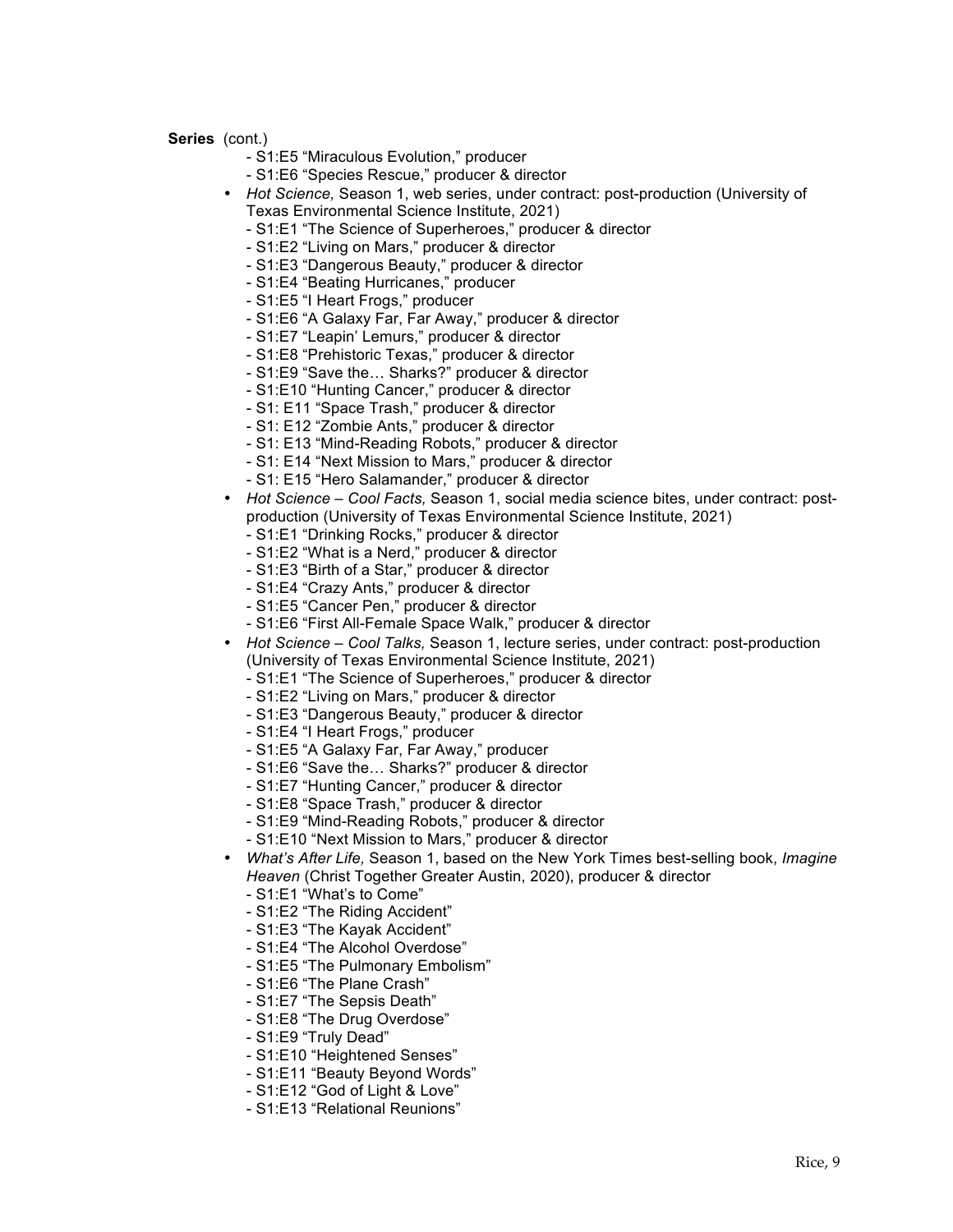- S1:E14 "Life Review"
- S1:E15 "Out-of-Body Experience"
- S1:E16 "Hellish NDEs"
- S1:E17 "Small Group Organization"
- S1:E18 "Evidence for the Afterlife"
- S1:E19 "Curriculum Session 1"
- S1:E20 "Curriculum Session 2"
- S1:E21 "Curriculum Session 3"
- S1:E22 "Curriculum Session 4"
- S1:E23 "Curriculum Session 5"
- S1:E24 "Curriculum Session 6"

Arcos Films

- *Cracking Up*, long-form broadcast documentary series, under contract: postproduction (Mental Health Channel, 2021), director
- *Stories of the Mind*, Season 2 (PBS, 2017)
	- S2:E1 "Comedians on Mental Health, Part 1," director & creative director
	- S2:E2 "Comedians on Mental Health, Part 2," director & creative director
	- S2:E3 "Succeeding with Bipolar," director & creative director
	- S2:E4 "Coping with Illness," creative director
	- S2:E5 "A Place to Belong," creative director
	- S2:E6 "Soldiers' Stories," creative director
	- S2:E7 "Managing Child Psychosis," director & creative director
	- S2:E8 "Recovering From Trauma," director & creative director
	- S2:E9 "Film Festival," creative director
	- S2:E10 "Young Filmmakers," creative director & "self"
- *The Inside Story, Season 2* (Mental Health Channel, 2017), creative director & director
	- S2:E1 "Schizophrenia Chapter 2"
	- S2:E2 "Bipolar 1"
- *The Common Good*, Season 1 (Mental Health Channel, 2016), creative director & director
	- S1:E8 "A Place to Call Home," creative director & director
	- S1:E9 "Giving is Receiving," creative director & director
	- S1:E10 "Complete Care," creative director
- *Stories of the Mind*, Season 1 (PBS, 2016), director & creative director
	- S1:E1 "Overcoming Depression," segment director & creative director
	- S1:E2 "Veterans," segment director & creative director
	- S1:E3 "The Critical Years," segment director & creative director
	- S1:E4 "Ways to Wellness," segment director & creative director
	- S1:E5 "Facing Suicide," segment director & creative director
	- S1:E6 "Beating Anxiety," segment director & creative director
	- S1:E7 "Get Your Sleep," writer, director & creative director
	- S1:E8 "Best Practices for Better Care," creative director
	- S1:E9 "Family Portraits," director & creative director
	- S1:E10 "The Innovators," segment director & creative director
	- S1:E11 "Communities of Care," segment director & creative director
	- S1:E12 "Inside Schizophrenia," segment director & creative director
- *Mental Health Matters*, Season 1 (PBS, 2016)
	- S1:E1 "Criminal Justice," creative director
	- S1:E2 "Children," creative director
	- S1:E3 "Veterans," creative director
	- S1:E4 "Community," segment director & creative director
- *Celebrated Minds: Jessie and Glenn Close* (Mental Health Channel, 2016), director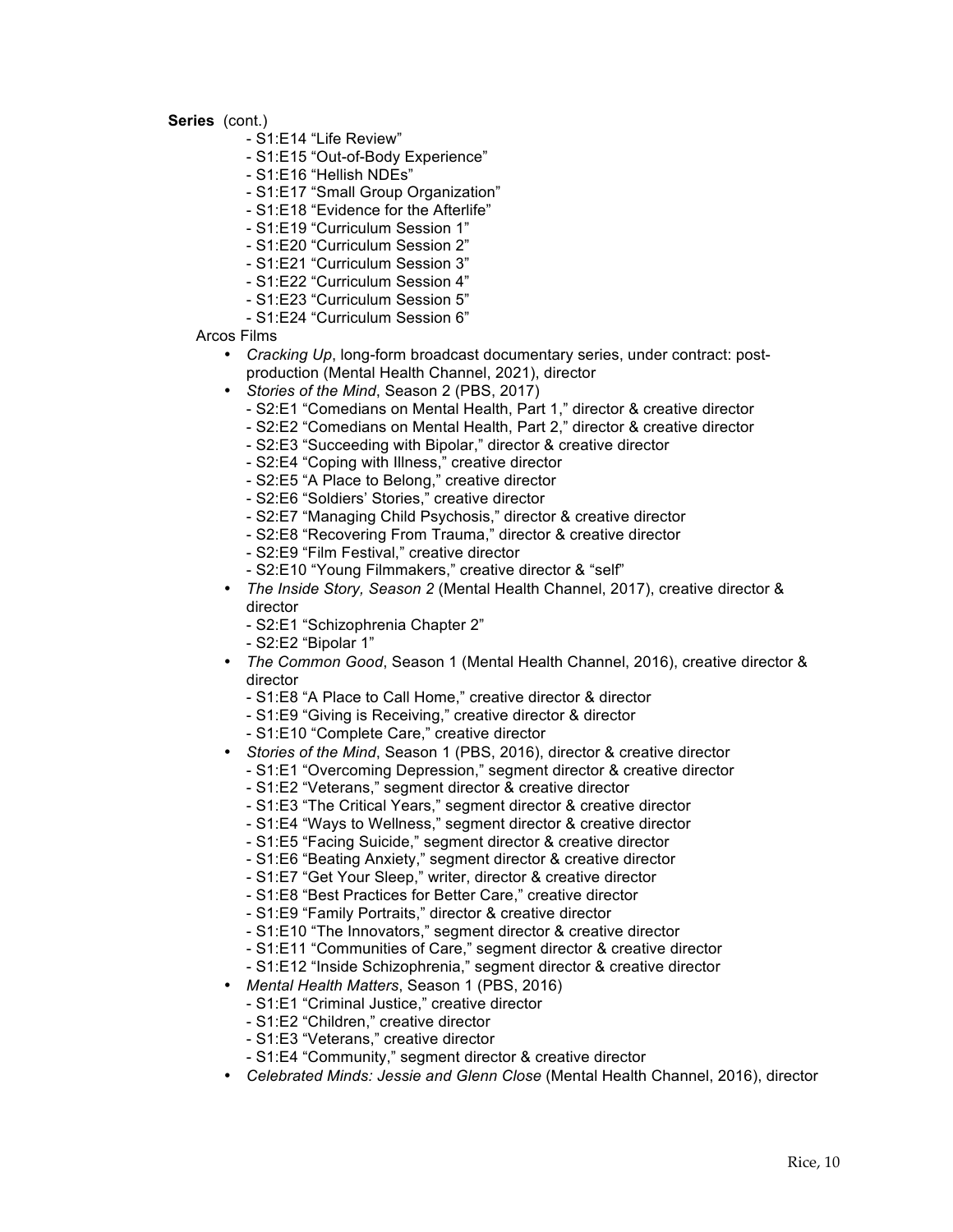- *Big Thinkers on Mental Health*, Season 1 (Big Think, 2016), creative director
	- S1:E1 "6 Things to Get Right About Depression"
	- S1:E2 "Someone You Love in Crisis"
	- S1:E3 "Childhood Trauma"
	- S1:E4 "Wired for Anxiety"
	- S1:E5 "Do You Really Understand OCD?"
	- S1:E6 "Eating Disorders"
	- S1:E7 "Out of the Closet and Into Therapy"
	- S1:E8 "College Mental Health Needs"
	- S1:E9 "Bipolar Disorder"
	- S1:E10 "Stopping the Rising Suicide Rate"
	- S1:E11 "PTSD as Self-Imprisonment"
	- S1:E12 "Black Mental Health vs. White Mental Health"
	- S1:E13 "Does Comedy Make Comedians Crazy?"
	- S1:E14 "Practicing Mindfulness"
	- S1:E15 "Is there a Psychopath Next Door?"
	- S1:E16 "Inside Schizophrenia"
	- S1:E17 "Could Your Unhealthy Lifestyle Make Your Grandkids Bipolar?"
	- S1:E18 "Mind-blowing Brain Science"
	- S1:E19 "How to Stop the Mentally Ill From Becoming Violent"
	- S1:E20 "How Do We Define Mental Illness?"
	- S1:E21 "The Benefits of Employing Someone With Mental Illness"
	- S1:E22 "The Best Way to Help After a School Shooting"
- *The Developing Brain*, S1:E4 "Bright Futures" (Mental Health Channel, 2016), creative director
- *The Journey Home*, Season 1 (Mental Health Channel, 2016), creative director *-* S1:E6 "A Second Chance"
	- S1:E7 "New Heights"
- *Critical Years*, S1:E6 "Blessed and Pursuing Success" (Mental Health Channel, 2016), creative director
- *Upworthy Presents: The Mental Health Channel*, Season 1 (Upworthy, 2016)
	- S1:E1 "Jessie & Glenn Close," creative director & director
	- S1:E2 "Healing Principles," creative director
	- S1:E3 "Overcoming Anxiety," creative director & director
	- S1:E4 "Beating Depression," creative director & director
	- S1:E5 "Keep on Track," creative director & director
	- S1:E6 "Michael's Halloween," creative director & director
	- S1:E7 "The Mission Continues," creative director
	- S1:E8 "The Backstretch," creative director
	- S1:E9 "B Positive," creative director
- *Cracking Up*, Season 2 (Mental Health Channel, 2016), director & creative director - S2:E1 "Welcome to New Orleans"
	- S2:E2 "Mental Health and Comedy"
	- S2:E3 "Miracle of the Laugh"
	- S2:E4 "New Material"
	- S2:E5 "High Anxiety"
	- S2:E6 "Collaboration"
	- S2:E7 "Managing"
	- S2:E8 "Getting Serious"
	- S2:E9 "Overcoming Trauma"
	- S2:E10 "Big Dreams"
	- S2:E11 "Happy Endings"
	- S2:E12 "The Big Show"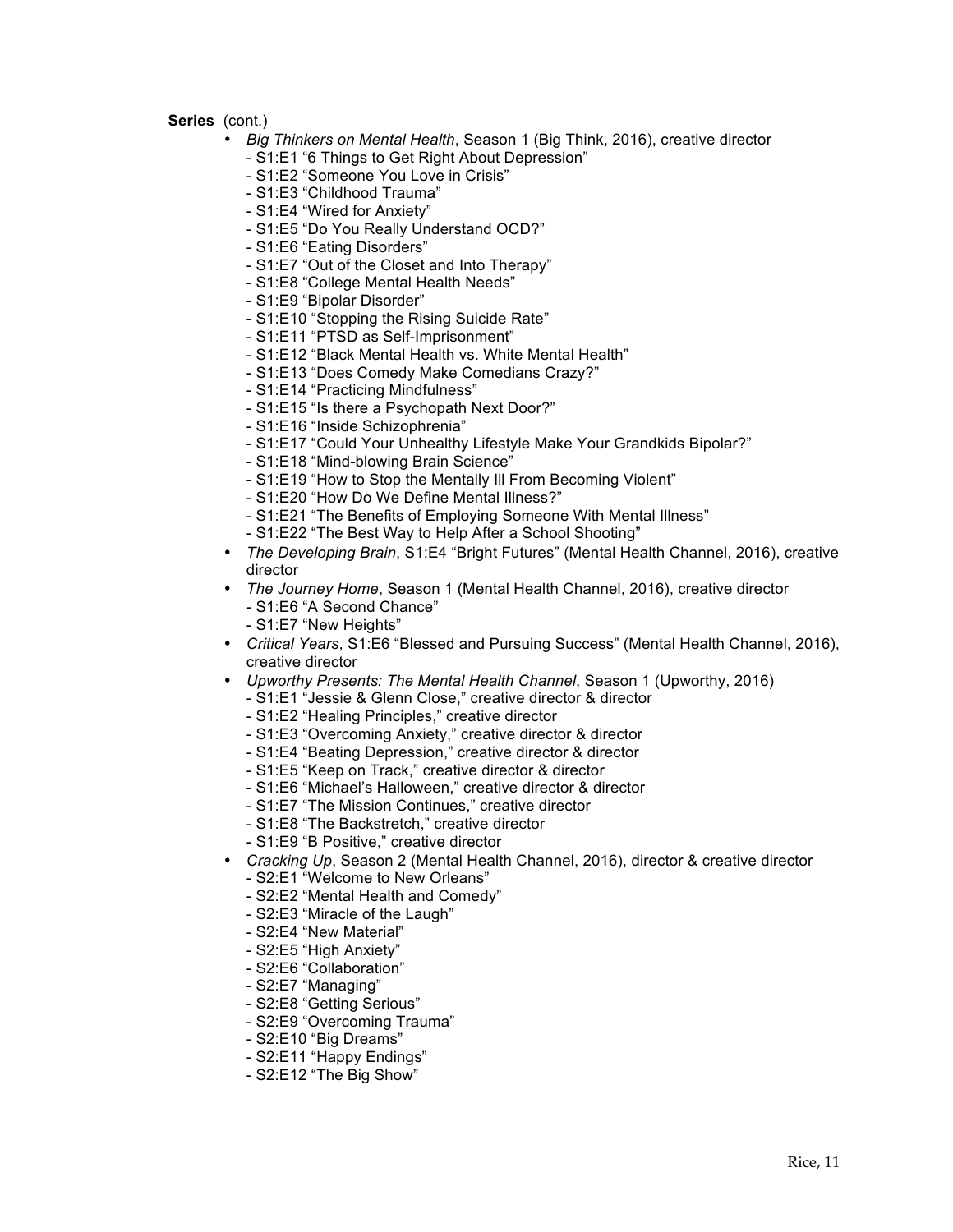- *The Inside Story*, S1:E7 "Social Anxiety" (Mental Health Channel, 2015), director & creative director
- *Mental Fitness*, Season 1 (Mental Health Channel, 2015)
	- S1:E5 "Be Creative," creative director
	- S1:E6 "Get Outta Town," creative director
	- S1:E7 "Get Your Sleep, Part 1," creative director, writer & director
	- S1:E8 "Get Your Sleep, Part 2," creative director, writer & director
	- S1:E9 "Get Your Sleep, Part 3," creative director, writer & director
- *Cracking Up*, Season 1 (Mental Health Channel, 2015), director & creative director - S1:E1 "Keep Austin Funny"
	- S1:E2 "Real Life"
	- S1:E3 "Comedy and Catharsis"
	- S1:E4 "Comedy is Hard"
	- S1:E5 "New Beginnings"
	- S1:E6 "The Big Show part 1"
	- S1:E7 "The Big Show part 2"
	- S1:E8 "Outtakes"
- *Family Portrait*, Season 1 (Mental Health Channel, 2015)
	- S1:E3 "Michael's Halloween," director & creative director
	- S1:E4 "Family Portrait: Michael's Monsters," director & creative director
	- S1:E5 "Family Portrait: Michael's Parents," director & creative director
	- S1:E6 "Family Portrait: Michael's Movies," director & creative director
	- S1:E7 "Family Portrait: Surviving Suicide," creative director
- *The Developing Brain*, S1:E3 "Keep on Track" (Mental Health Channel, 2015), director & creative director
- *The Common Good*, Season 1 (Mental Health Channel, 2015), creative director - S1:E3 "Healing Principles"
	- S1:E4 "Stonewall Kickball"
	- S1:E5 "The Backstretch"
	- S1:E6 "Above the Crisis"
	- S1:E7 "The Right Response"
- *Dr. Brain*, Season 1 (Mental Health Channel, 2015), creative director
	- S1:E1 "The Biology of Suicide"
	- S1:E2 "Retraining the Brain"
	- S1:E3 " OK, Computer… "
	- S1:E4 "Virtual Reality Therapy"
- *The Critical Years*, Season 1 (Mental Health Channel, 2015), creative director
	- S1:E1 "Finding His Path"
	- S1:E2 "Just Breathe"
	- S1:E3 "B Positive"
	- S1:E4 "Best Day Ever"
	- S1:E5 "And the Award Goes To…"
- *The Journey Home*, S1:E5 "Growing Strong" (Mental Health Channel, 2015), creative director
- *MHC Student Films*, Season 1 (Mental Health Channel, 2015), creative director - S1:E1 "The Warrior Within"
	- S1:E2 "Way Up, Way Down"
	-
	- S1:E3 "After Bulimia"
	- S1:E4 "What Cancer Leaves Behind"
	- S1:E5 "Music to the Mind"
- *The Developing Brain*, Season 1 (Mental Health Channel, 2014)
	- S1:E2 "On My Way Now," director & creative director
	- S1:E1 "The Right Moves," creative director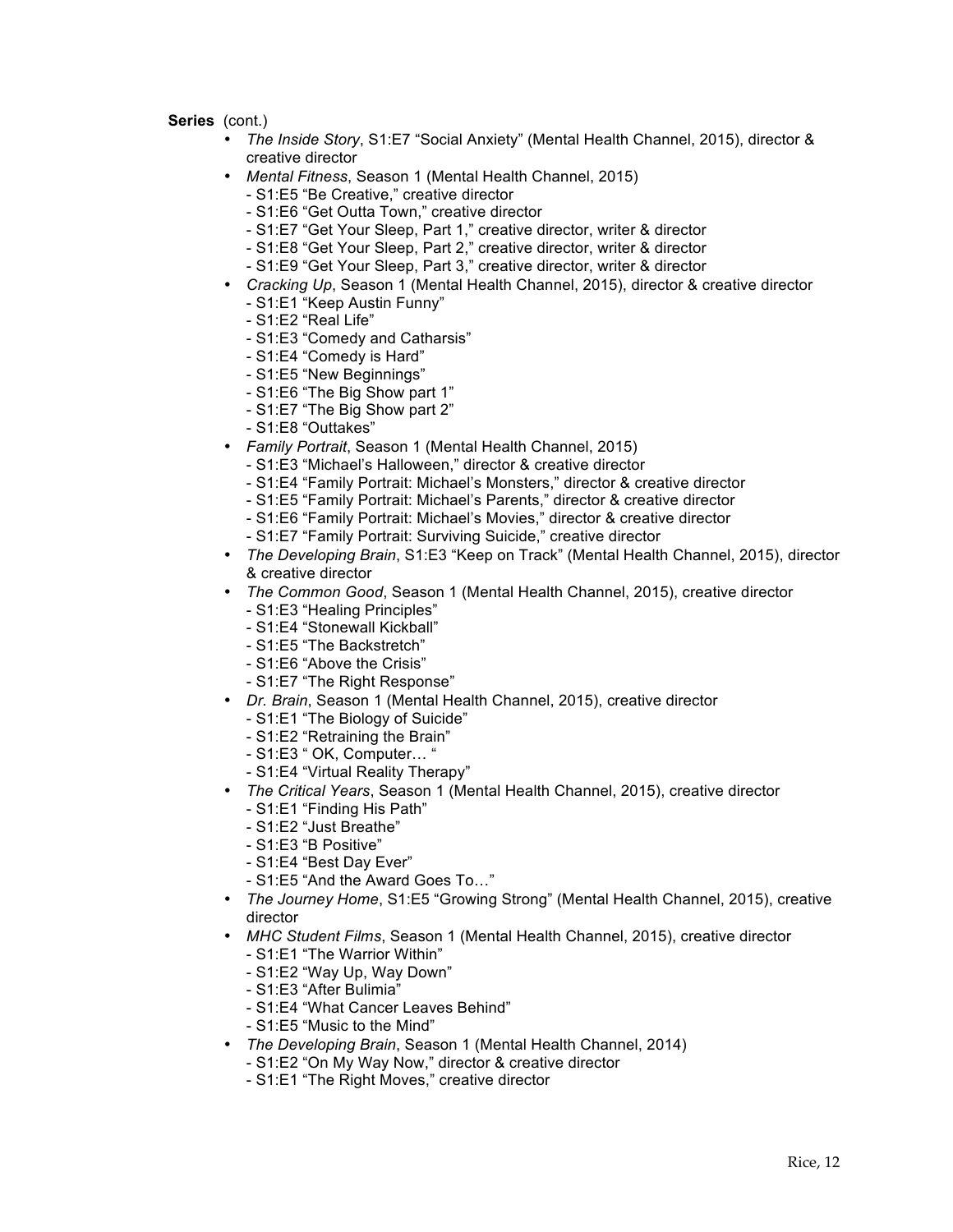- *Family Portrait*, Season 1 (Mental Health Channel, 2014), director & creative director - S1:E1 "Ill in the Family"
	- S1:E2 "Good Fun"
- *The Inside Story*, Season 1 (Mental Health Channel, 2014), director & creative director
	- S1:E1 "Major Depression"
	- S1:E2 "Bipolar 2"
	- S1:E3 "Trauma"
	- S1:E4 "Panic Disorder"
	- S1:E5 "Schizophrenia"
	- S1:E6 "Major Depression Chapter 2"
- Megalomedia
	- *Shipping Wars*, Season 2 (A&E Networks, 2012), interview director
		- S2:E1 "Two Halves of the Same Willie"
		- S2:E2 "The King and His Axe"
		- S2:E3 "Love at First Flight"
		- S2:E4 "One Crystal Short of a Geode"
		- S2:E5 "From Sphere to Infinity and Beyond"
		- S2:E6 "Chicken Ship"
		- S2:E7 "Mud Bug Boogie"
		- S2:E8 "Not with a Whimper but a Bang"
		- S2:E9 "Planes, Pains, and a Spire of Flames"
		- S2:E10 "Flux Capacity"
		- S2:E11 "Wheels of Misfortune"
		- S2:E12 "Wings, A Prayer, and a Know-It-All"
		- S2:E13 "Big Idea, Bad Idea"
		- S2:E14 "Cruisin' for a Bruisin"
		- S2:E15 "More Bullship"
		- S2:E16 "Safari So Good"
- Scott Rice Films, LLC
	- *Atom TV*, Season 1 (Comedy Central, 2008), segment producer, writer & director
		- S1:E11
		- *-* S1:E14
	- *Never Do This,* Season 1 (MTV Networks, 2008), producer, writer & director
		- S1:E1 "Fire Fart"
		- S1:E2 "Q-Tip"
		- S1:E3 "Arrowhead"
		- S1:E4 "Pop Rock"
		- S1:E5 "Pain at the Pump"
	- *Script Cops*, Season 1-3 (Sony Pictures, 2006-2008), producer, co-writer & director - season 1 written with Austen Menges, season 2 written with Bradley Jackson
		- series creator with writing assistance on several episodes
		- S3:E1 "Writers' Strike"
		- *-* S2:E1 "Script Dog Attacks"
		- S2:E2 "Laptop Rescue"
		- S2:E3 "Romantic Comedy Beatdown"
		- *-* S2:E4 "Naked Taser Strike"
		- *-* S2:E5 "Cliché Misdemeanor"
		- *-* S2:E6 "Horror Script"
		- *-* S2:E7 "High Speed Chase"
		- *-* S2:E8 "B-Movie Bust"
		- *-* S1:E1 "Domestic Disturbance"
		- *-* S1:E2 "McKee Sting"
		- *-* S1:E3 "Se7en"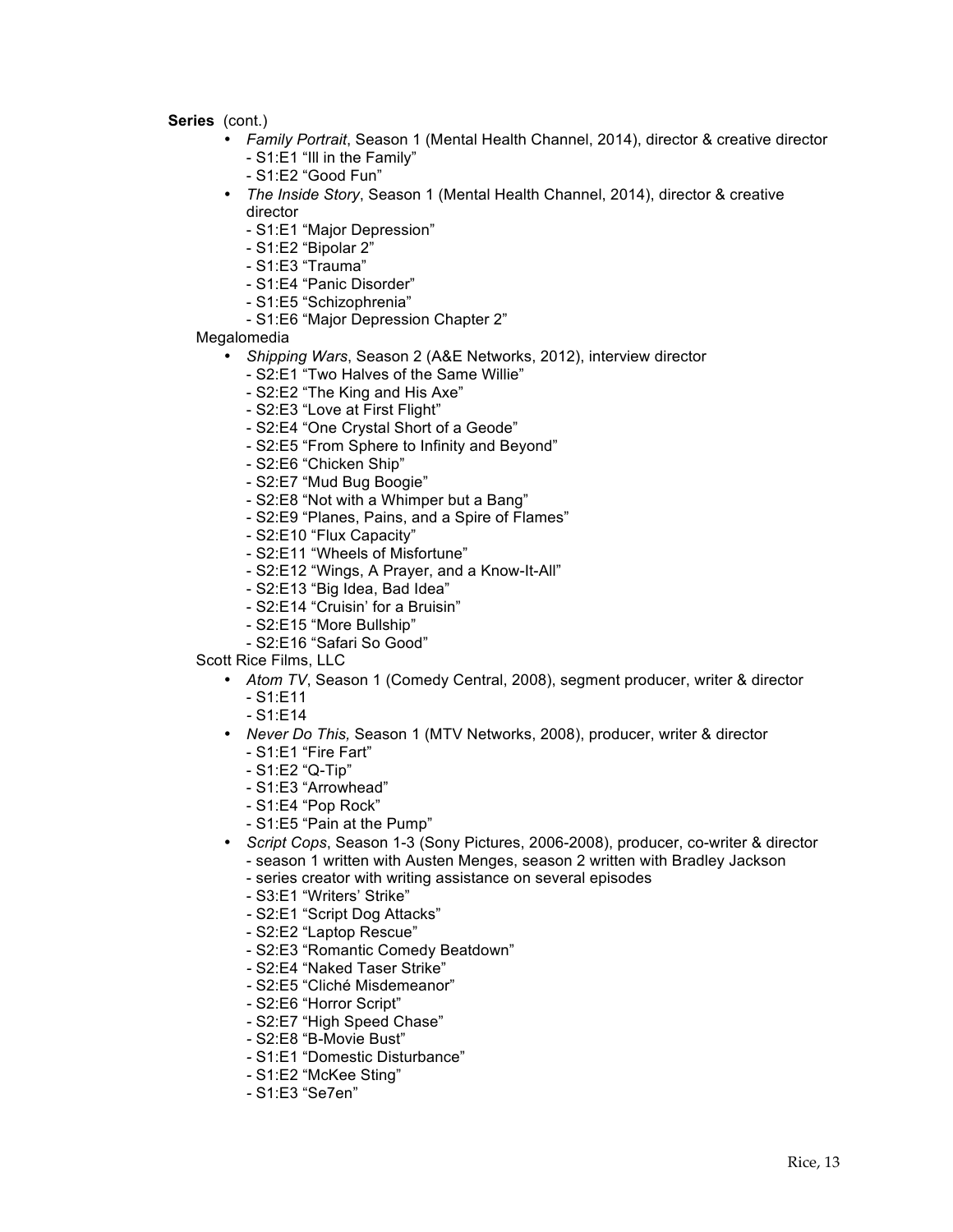- *-* S1:E4 "Traffic Stop"
- *-* S1:E5 "Ed Wood Gang"
- *Longhorn Shorts,* UT Student Film Showcase, pilot pitch (KLRU, 2006), director & host

# **Commercials** 2004-present

- Two Shot West Productions
	- *Jenny and Josh Unload Groceries* (Parents Empowered, 2021), producer & director
	- *Dad Gets Out the Yearbook* (Parents Empowered, 2021), producer & director
	- *Jenny Got an A* (Parents Empowered, 2021), producer & director
	- *Josh Enters the Science Fair!* (Parents Empowered, 2021), producer & director
	- *Mateo Plays Charades* (Parents Empowered, 2021), producer & director
	- *Sofia Puts on a Show* (Parents Empowered, 2021), producer & director
	- *A Day in the Life with Dell* (Dell, 2021), producer & director
	- *Vegas You* (Las Vegas, 2021), attached producer & director
	- *Misdirect Lawyer* (Laurel Road, 2021), producer & director
	- *Misdirect Doctor* (Laurel Road, 2021), producer & director
	- *Misdirect Dentist* (Laurel Road, 2021), producer & director
	- *Slide Lawyer* (Laurel Road, 2021), producer & director
	- *Freudian Slip Lawyer* (Laurel Road, 2021), producer & director
	- *Freudian Slip Doctor* (Laurel Road, 2021), producer & director
	- *Freudian Slip Dentist* (Laurel Road, 2021), producer & director
	- *Hourglass* (Way to Quit, 2021), producer & director
	- *Stolen Moments* (Way to Quit, 2021), producer & director
	- *Real Words* (Way to Quit, 2021), producer & director
	- *Connect* (Brilliant, 2021), producer & director
	- *Defend* (Brilliant, 2021), producer & director
	- *Enhance* (Brilliant, 2021), producer & director
	- *Welcome to Brilliant*, explainer video (Brilliant, 2021), producer & director
	- *Brilliant TV Series*, teaser (Brilliant, 2021), producer & director
	- *ZenBook with Kim Lewis* (Asus, 2020), producer & director
	- *Couch Talk* (Know Your Script, 2020), producer & director
	- *Car Talk* (Know Your Script, 2020), producer & director
	- *Car Talk Alt* (Know Your Script, 2020), producer & director
	- *Exam Room Talk* (Know Your Script, 2020), producer & director
	- *Exam Room Talk Alt* (Know Your Script, 2020), producer & director
	- *Jenny, It's Halloween!* (Parents Empowered, 2020), producer & director
	- *Jenny Goes to Cheer Practice!* (Parents Empowered, 2020), producer & director
	- *Josh Needs a Drink!* (Parents Empowered, 2020), producer & director
	- *Jenny and Josh Hear the Music!* (Parents Empowered, 2020), producer & director
	- *Josh Goes Swimming!* (Parents Empowered, 2020), producer & director
	- *Jenny Gets a Valentine!* (Parents Empowered, 2020), producer & director
	- *Perspective* (Las Vegas, 2020), attached producer & director
	- *Dosing* and *Preparedness* (Hemlibra, 2020), attached producer & director
	- *How it Works*, (2nd.MED, 2020), attached producer & director
	- *Abuela*, (Southern Nevada Water Authority, 2020), attached producer & director
	- *Grandma* (Las Vegas, 2019), producer & director
	- *Chaos* (Las Vegas, 2019), producer & director
	- *Ice Cream* (Parents Empowered, 2019), producer & director
	- *A Day in A Life* (Parents Empowered, 2019), producer & director
	- *Snorricam* (Parents Empowered, 2019), producer & director
	- *Talk to Me* (Use Only as Directed, 2019), producer & director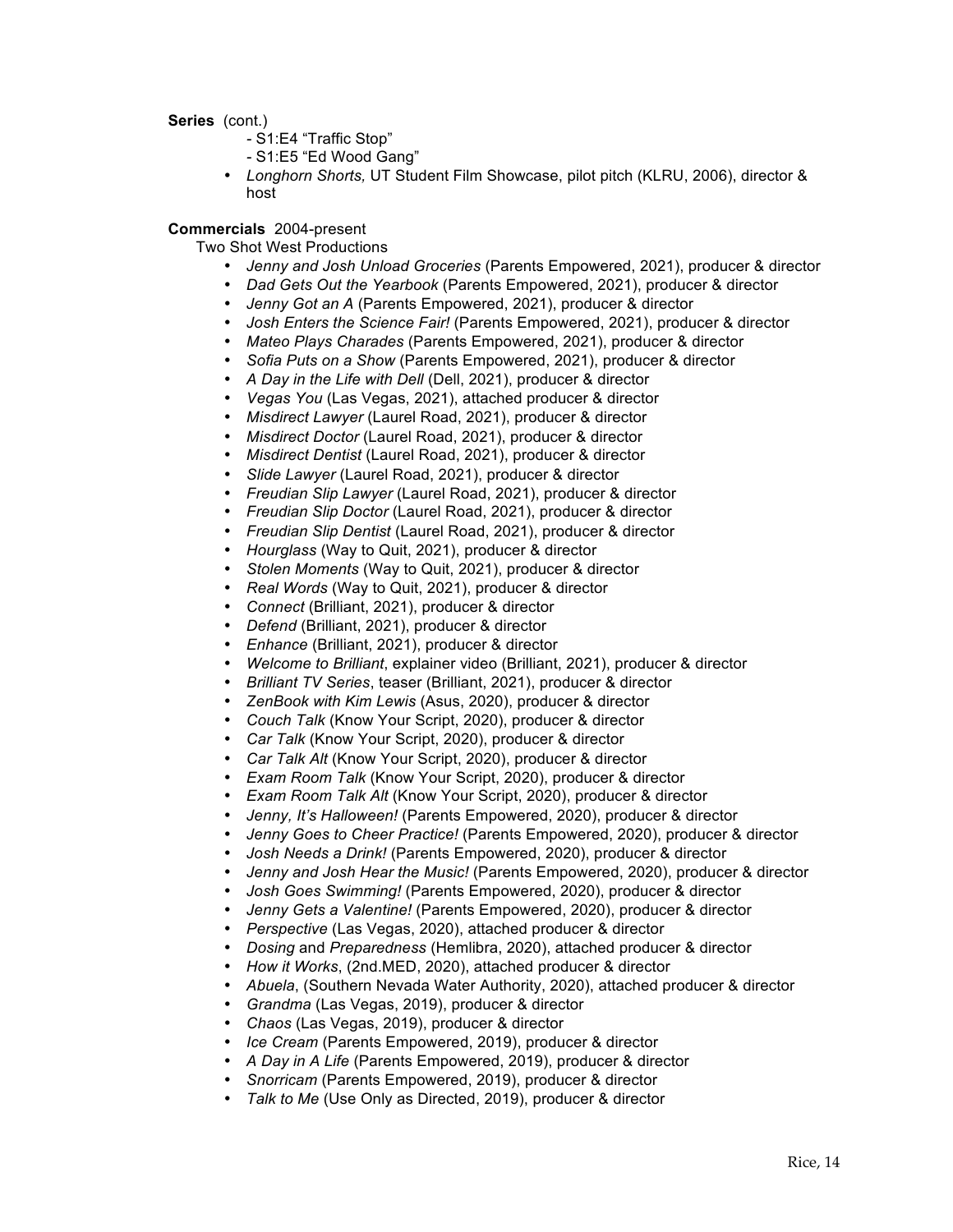- *Wasted Water: Turf,* (Las Vegas Valley Water District, 2019), producer & director
- *Wasted Water: Sprinkler,* (Las Vegas Valley Water District, 2019), producer & director
- *Wasted Water: Linger,* (Las Vegas Valley Water District, 2019), producer & director
- *Wasted Water: Payback,* (Las Vegas Valley Water District, 2019), producer & director
- *Reality Check: Garage with Ryan Reaves*, (Southern Nevada Water Authority, 2019), producer & director
- *Reality Check: Window with Ryan Reaves*, (Southern Nevada Water Authority, 2019), producer & director
- *Reality Check: Car with Ryan Reaves*, (Southern Nevada Water Authority, 2019), producer & director
- *Reality Check: BBQ with Ryan Reaves*, (Southern Nevada Water Authority, 2019), producer & director
- *Trash Bag Campaign* (Court Appointed Special Advocate "CASA," 2019), attached producer & director
- *Musical Number* (Utah Transit Authority, 2018), producer & director
- *End Human Trafficking in Texas*, PSA with Matthew McConaughey & Ken Paxton (Texas Attorney General's Office, 2018), producer & director
- *Rube Goldberg Machine* (Parents Empowered, 2018), producer & director
- *Every Family* (Parents Empowered, 2018), producer & director
- *Busy Mom* (Parents Empowered, 2018), producer & director
- *TD Ameritrade Personalized Video* (TD Ameritrade, 2018), attached producer & director
- *Pipes* (Las Vegas Valley Water District, 2017), producer & director
- *Baby*, print campaign (Las Vegas Valley Water District, 2017), producer & director
- *Girl*, print campaign (Las Vegas Valley Water District, 2017), producer & director
- *Dog*, print campaign (Las Vegas Valley Water District, 2017), producer & director
- *Organ City* (Way to Quit, 2017), producer & director
- *Incredulous* (Parents Empowered, 2017), producer & director
- *Pathways* (Parents Empowered, 2017), producer & director
- *In Reverse* (Parents Empowered, 2017), producer & director
- *The Sage* (Frontier Business, 2017), director
- *Custom(er) Fit Business* (Frontier Business, 2017), director
- *Puffing Pets: Polly* (Way to Quit, 2017), VFX producer
- *Puffing Pets: Just Like Humans* (Way to Quit, 2017), VFX producer
- *Puffing Pets: Man's Best Friend* (Way to Quit, 2017), VFX producer
- *Puffing Pets: Nine Lives* (Way to Quit, 2017), VFX producer
- *Puffing Pets: What's Up, Doc?* (Way to Quit, 2017), VFX producer
- *Hug a Hunter* (Colorado Wildlife Council, 2017), producer & director
- *Hug an Angler* (Colorado Wildlife Council, 2017), producer & director
- *Better Get Better Campaign* (UMC Quickcare, 2017), attached producer & director
- *Not Every Kid* (Parents Empowered, 2016), producer & director
- *Magic Marker* (Parents Empowered, 2016), producer & director
- *Countdown* (Parents Empowered, 2016), producer & director
- *We Love Our New Windows*, 5 Spots (Andersen Windows, 2016), producer & director
- *Toxi Clean* (Lemi Shine, 2016), producer & director
- *Namastain* (Lemi Shine, 2016), producer & director
- *Armchair Time Machine* (Parents Empowered, 2015), producer & director
- *Dance Around* (Parents Empowered, 2015), producer & director
- *Motivational Speaker* (Parents Empowered, 2015), producer & director
- *Killers* (Way to Quit, 2015), producer & director
- *Carl's Coffin* (Way to Quit, 2015), producer & director
- *Rosemary's Tumor* (Way to Quit, 2015), producer & director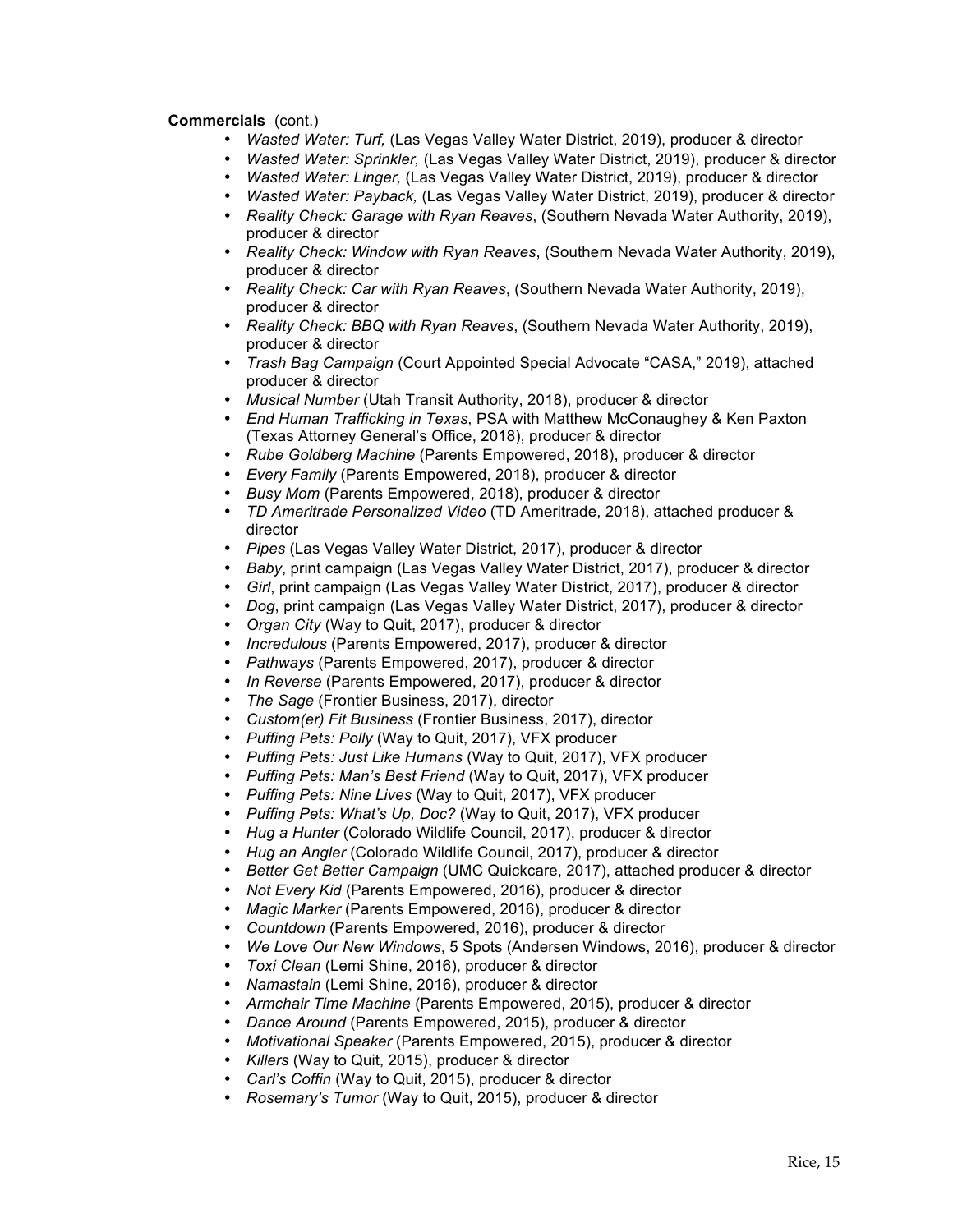- *Anxiety* & *My Darling*, PSAs (Way to Quit, 2015), attached producer & director
- *Apocalypse* (Parents Empowered, 2014), producer & director
- *Bobblehead* (Parents Empowered, 2014), producer & director
- *Mind Readers* (Parents Empowered, 2014), producer & director
- *This is Live Shed* (Live Shed, 2014), producer & director
- *Be Everywhere* & *Do Everything* (Utah Transit Authority, 2014), attached producer & director
- *Criquet Golf Shirts* (Criquet, 2014), attached producer & director
- *There* (Parents Empowered, 2013), producer & director
- *Three Step Workout* (Parents Empowered, 2013), producer & director
- *Brain Transplant* (Parents Empowered, 2013), producer & director
- *Three Step Program* (Parents Empowered, 2012), producer & director
- *Triple Strength* (Parents Empowered, 2012), producer & director
- *Science Film* (Parents Empowered, 2012), producer & director
- *Paper Airplane* (Western Digital, 2012), producer & director
- *Smart Moves* (Valley Metro, 2012), producer & director
- *Tied Up* (Transform Metro Atlanta, 2012), producer & director
- *Closer* (Transform Metro Atlanta, 2012), producer & director
- *Untie Atlanta*, 6 spots (Transform Metro Atlanta, 2012), producer & director

• *Calculated Approach* (Transform Metro Atlanta, 2012), producer & director

Spotzen

- *Trapped* (TEXpress Dallas, 2018), director
- *Big Day* (TEXpress Dallas, 2018), director

Mad Genius

- *Training Day with Brett Favre* (Farm Bureau Insurance, 2016), director
- *Mangled Hands with Brett Favre* (Farm Bureau Insurance, 2016), director
- *Faverates with Brett Favre* (Farm Bureau Insurance, 2015), director
- *Gunslinger with Brett Favre* (Farm Bureau Insurance, 2015), director
- *Riding Shotgun with Brett Favre*, 9 variations of social media campaign (Farm Bureau Insurance, 2015), director

• *Riding Shotgun with Brett Favre*, 6 radio ads (Farm Bureau Insurance, 2015), director GeoMedia

- *UHS Brand Film* (University Health System, 2016), attached producer & director
- *Anjelah Johnson Campaign* (Taco Cabana, 2011), attached director
- *Battlemind* (U.S. Army, 2007), attached director

Arcos Films

- *Introducing MHC*, Channel Spot (Mental Health Channel, 2016), director
- *Changing Minds*, Channel Promo (Mental Health Channel, 2016), director
- *Cracking Up*, Series Spot (Mental Health Channel, 2016), director

Arts + Labor

• *What's in the Bucket* (Rug Doctor, 2013), attached director Lanterna Pictures

• *Cheetos Chrispetas!* (Cheetos, 2013), attached director

Scott Rice Films, LLC

- *iMeet Library* (iMeet, 2013), producer
- *Big Idea* (iMeet, 2012), producer
- *Customized URL* (GlobalMeet, 2012), producer
- *No Downloads, Clear Audio, Pass Control,* 3 spots (GlobalMeet, 2012), producer
- *iMeet Instances: Sales* (iMeet, 2011), producer, writer, director & editor
- *iMeet Instances: HR* (iMeet, 2011), producer, writer, director & editor
- *iMeet Instances: Recruiting* (iMeet, 2011), producer, writer, director & editor
- *iMeet Instances: Consulting* (iMeet, 2011), producer, writer, director & editor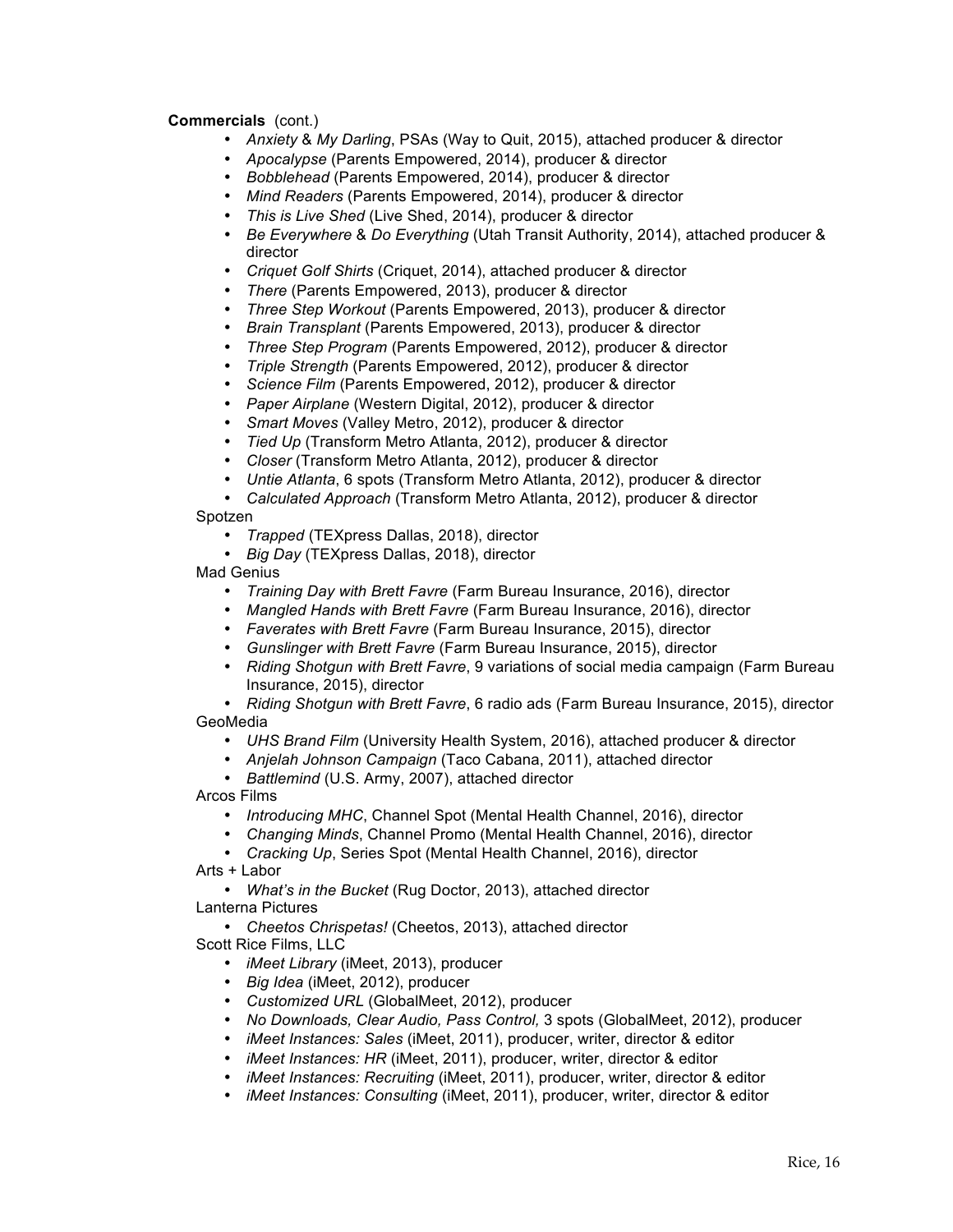- *iMeet Instances: Composite* (iMeet, 2011), producer, writer, director & editor
- *Tilt Shift* (iMeet, 2011), director & editor
- *iMeet is Magic: Hat* (iMeet, 2011), producer, director & editor
- *iMeet is Magic: Apple* (iMeet, 2011), producer, director & editor
- *iMeet is Magic: Stache* (iMeet, 2011), producer, director & editor
- *iMeet is Magic: Doppelganger* (iMeet, 2011), producer, director & editor
- *iMeet is Magic: Hug* (iMeet, 2011), producer, director & editor
- *Tom Cruise Explains*, "Voice to Text" (PGi, 2010), producer, writer, director & editor
- *Tom Cruise Explains*, "Emails" (PGi, 2010), producer, writer, director & editor
- *Tom Cruise Explains*, "Take…" (PGi, 2010), producer, writer, director & editor
- *Tom Cruise Explains*, "Spaceship" (PGi, 2010), producer, writer, director & editor
- *Tom Cruise Explains*, "Couch" (PGi, 2010), producer, writer, director & editor
- *Tom Cruise Explains*, "Composite" (PGi, 2010), producer, writer, director & editor
- *Conference Call Crasher* (PGi, 2010), producer, writer, director & editor
- *Mute It* (PGi, 2010), producer, writer, director & editor
- *Betty Budget*, 2 spots (Budget Conferencing, 2010), producer, writer & director
- *How Do You Meet? Animals* (PGi, 2010), producer, writer, director & editor
- *How Do You Meet? Bicycles* (PGi, 2010), producer, writer, director & editor
- *How Do You Meet? Emails* (PGi, 2010), producer, writer, director & editor
- *How Do You Meet? Airplanes* (PGi, 2010), producer, writer, director & editor
- *How Do You Meet? Conferences* (PGi, 2010), producer, writer, director & editor Fueld Films

• *Blast-off Campaign* (Charter Digital, 2011), attached director Virgin Produced

- *Truth in Air Travel* (Virgin America, 2011), writer & attached director
- *Working Hard with Piers Morgan* (Virgin America, 2011), writer & attached director Cox Communications
	- *Your Headline: Slam Poetry Campaign*, 11 Spots (Austin American-Statesman, 2009), producer & director
	- *What Austin Does Campaign*, 4 Spots (Austin360, 2009), producer & director
	- *Be There Now*, broadcast (Austin American-Statesman, 2008), producer & director

• *Be There Now*, 5 web spots (Austin American-Statesman, 2008), producer & director Synthetic Pictures

- *Basket* (Fenton, Carton Council, 2012), attached director
- *Rapid Rewards Promotion* (Wunderman, Southwest Airlines, 2011), attached director
- *Red Hot Millions* (North Carolina Lottery, 2011), attached director
- *Family Dinner* (Organic Voices, 2011), director
- *Say What?* (Parents Empowered, 2011), director
- *Text Messages* (Parents Empowered, 2011), director
- *Table for Two* (Dallas Int'l Film Festival, 2011), director
- *Bicycle for Two* (Dallas Int'l Film Festival, 2011), director
- *Walk in the Park* (Dallas Int'l Film Festival, 2011), director
- *Swings* (Dallas Int'l Film Festival, 2011), director
- *Four Vignettes* (Dallas Int'l Film Festival, 2011), director
- *Tennis* (Texas Health Resources, 2011), director & editor
- *Schoolhouse, Tent* & *Treehouse* (Time Warner, 2011), attached director
- *E367* (MegaFon, 2011), attached director
- *Dancing* (Texas Health, 2011), attached director
- *iPad Application Spots* (Trilogy, 2011), attached director
- *Grandpa Falls* (Texas Health Resources, 2010), director & editor
- *Brain* (Parents Empowered.org, 2010), director
- *Prom* (Parents Empowered.org, 2010), director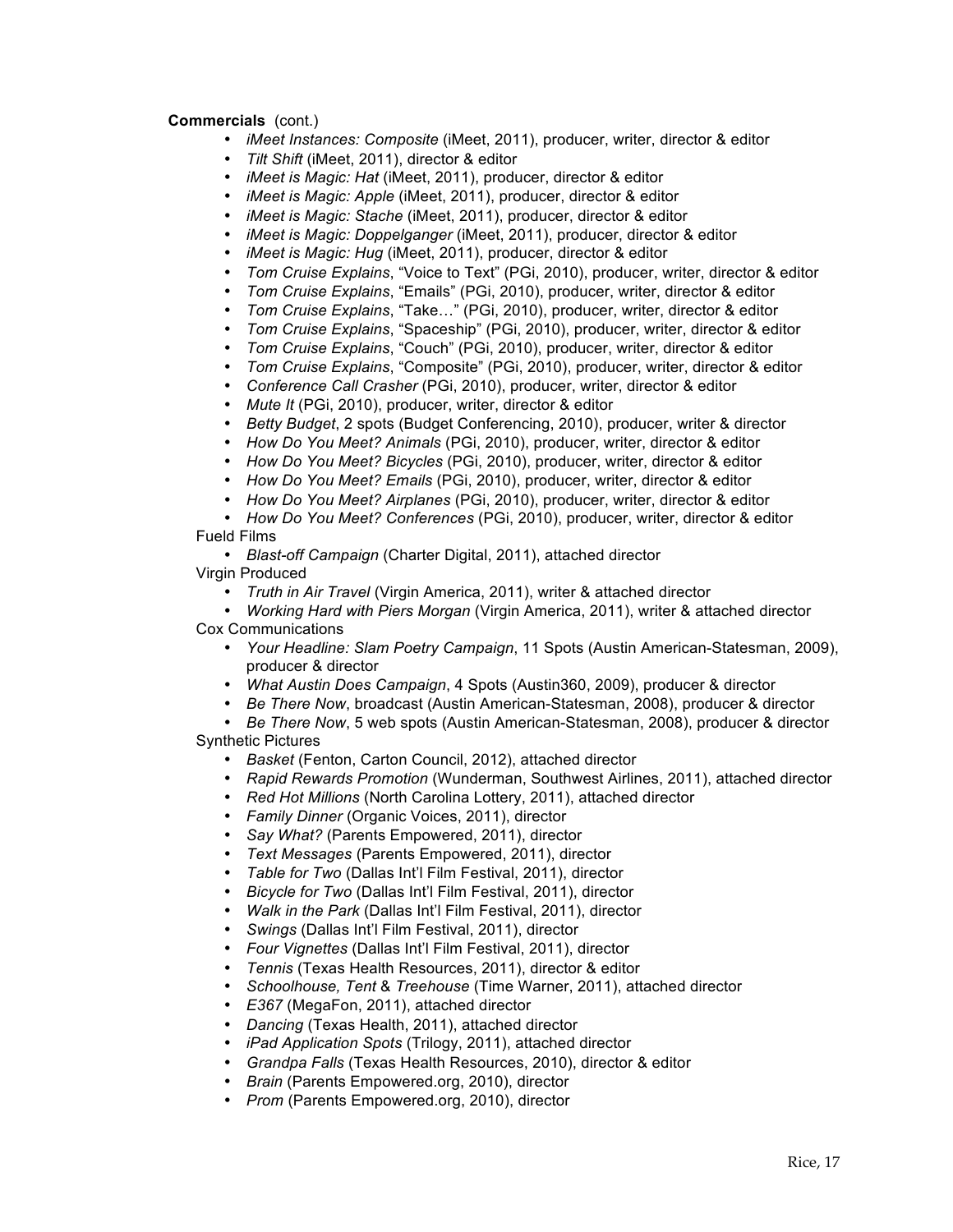- *Bear Traps* & *Two Face* (Use Only As Directed, 2010), attached director
- *Keep on Them* (Parents Empowered, 2009), director
- *Genie* (Parents Empowered, 2009), director
- *Momisms* (Peter A. Mayer & Piccadilly, 2009), attached director
- *Piñata Campaign* (Parker:Hayden & Casa Olé, 2009), attached director
- *Badminton* (Utah Transit Authority, 2008), director
- *Steam Room* (Utah Transit Authority, 2008), director
- *Lazy River* (Utah Transit Authority, 2008), director
- *Spa* (Utah Transit Authority, 2008), director
- *Hammock* (Utah Transit Authority, 2008), director
- *Slip 'n' Slide* (Utah Transit Authority, 2008), director
- *Satellite Date* (Time Warner Cable, 2008), director
- *Satellite Dinner* (Time Warner Cable, 2008), director
- *Satellite Barbecue* (Time Warner Cable, 2008), director
- *Oiled Up, Close, Spin the Bottle* & *Now You Tell Me* (Parents Empowered, 2008), attached director
- *Clowns Campaign* (Utah Transit Authority, 2007), attached director
- *Visual Demonstration* & *Caller ID* (Cox Communications, 2007), attached director
- *\$76.12, Melon & Three's a Crowd* (GM & Lucky, 2007), attached director
- *Berry Picking* & *Stone Fruit* (GM & Save Mart, 2007), attached director
- *Gas Cans* (Shell, MasterCard, 2007), director
- *Uncle Lou* (Superpages, 2007), director
- *Romantic Dinner* (Superpages, 2007), director
- *Halos* (Parents Empowered, 2007), director
- *Interference* (Parents Empowered, 2007), director
- *Hang Glider* (Parents Empowered, 2007), director
- *Dear Dish* (Time Warner Cable, 2007), director
- *Polly Pockets* (McAlister's Deli, 2007), director
- *Multi-Tasker* (McAlister's Deli, 2007), director
- *Blackberry* (McAlister's Deli, 2007), director
- *Latin Twist* (Sears, 2006), director
- *Startled* (Merry Maids, 2006), director
- *Austin Gets It Campaign,* 3 Spots (Austin American-Statesman, 2006), co-writer & director
	- *- with Bradley Jackson*, co-writer
	- *- main author with assistance from co-writer*
- *Candles* (GSD&M, Hallmark, 2006), attached director
- *Bar, Hose* & *Stiletto* (Thompson & Company, Georgia Boot, 2005), attached director
- *Bogus URLs Campaign* (Houston Chronicle, 2005), attached director
- *Yellow Boxes* (Shell, MasterCard, 2005), director
- Giant Pictures
	- *Fiesta* (Subway, 2006), director
	- *Killer Crunch* (Doritos, 2006), attached director
- Scott Rice Films, LLC
	- *Script Cops*, 5 Trailer Series (Austin Film Festival, 2006), producer, director & cowriter
		- *- with Austen Menges*, co-writer
		- *- main author with assistance from co-writer*
	- *Little Kimmy* (Austin Film Festival, 2006), producer & director
- Block Plan Productions
	- *Naked Office*, spec (Monster.com, 2004), writer, director & editor
	- *Bigwheel*, spec (U.S. Postal Service, 2004), writer, director & editor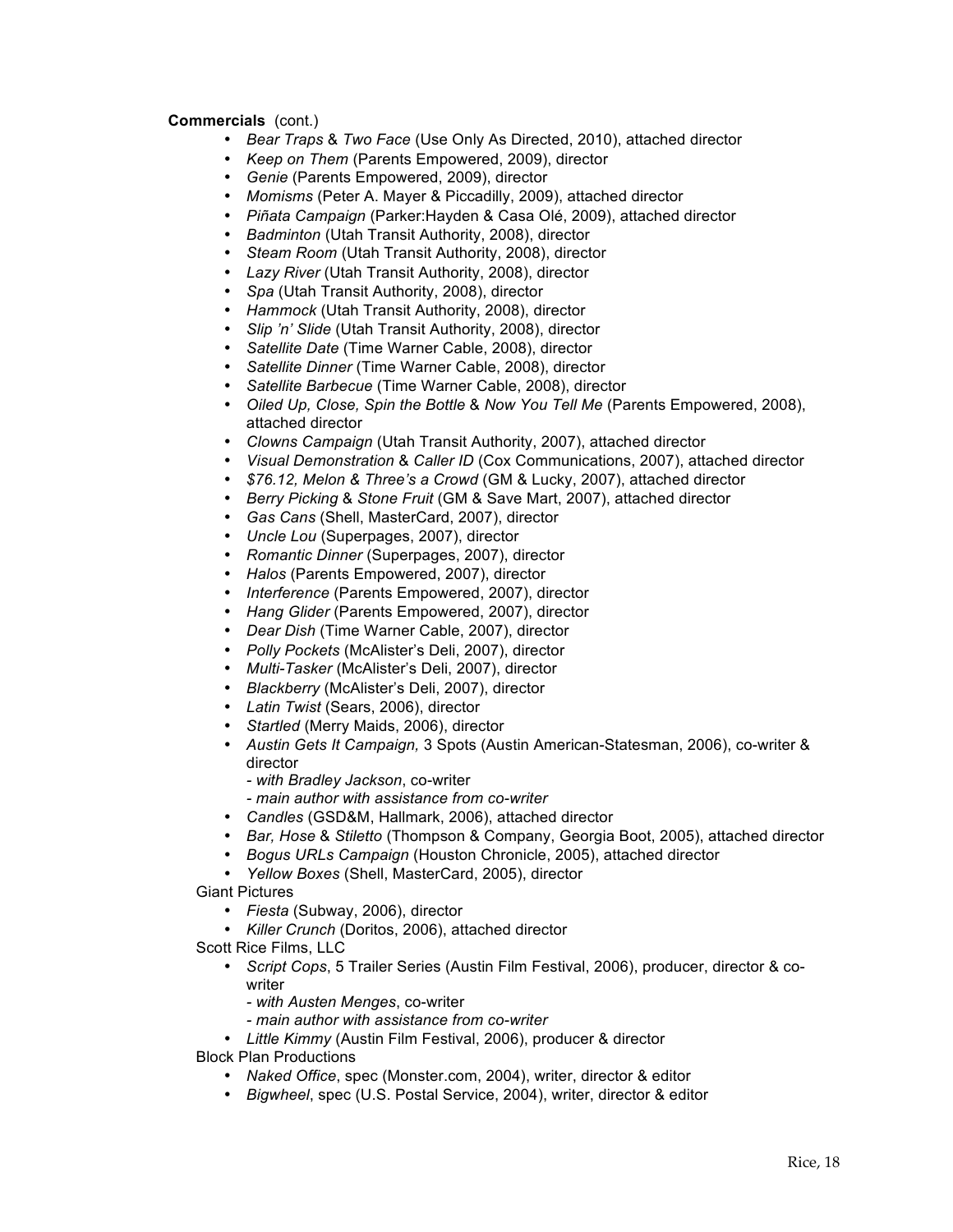- *Obedience School*, spec (Nicorette, 2004), writer, director & editor
- *Intervention*, spec (Nicorette, 2004), writer, director & editor
- *Gina*, spec (Activision, 2004), writer, director & editor

# **Branded Content** 2004-present

Arts + Labor

- *TEDx UT 2019*, 17 talk videos (TEDx Austin, 2019), producer & director
- *AMD Holiday*, multiple promo pieces (AMD, 2018), director
- *Intro: University of Texas Development Campaign*, featuring President Gregory Fenves (University of Texas at Austin, 2018), writer & director
- *Faculty Impact: University of Texas Development Campaign*, featuring President Gregory Fenves (University of Texas at Austin, 2018), writer & director
- *Student Impact: University of Texas Development Campaign*, featuring President Gregory Fenves (University of Texas at Austin, 2018), writer & director
- *Closer: University of Texas Development Campaign*, featuring President Gregory Fenves (University of Texas at Austin, 2018), writer & director

Two Shot West Productions

- *Scott On*, mini-masterclass, in production (Scott Rice Films LLC, 2021), producer, director & "self"
- *Script to Screen: featuring Mud with Matthew McConaughey*, class sizzle reel (Moody College of Communication, 2021), producer, director & "self"
- *Script to Screen II: Into the Studio with Matthew McConaughey*, under contract: postproduction (Moody College of Communication, 2021), producer, director & "self"
- *Experiential Learning in Script to Screen*, class sizzle reel (Experiential Learning Initiative, 2021), producer, director & "self"
- *Happy 50th Birthday, Matthew*, class sizzle reel (Moody College of Communication, 2020), producer, director & "self"
- *Welcome to Hot Science*, pitch video (Environmental Science Institute, 2020), producer & director
- *Knife Fights*, sports betting site videos, (Monkey Knife Fight, 2020), producer - S1:E1 "Crotchball"
	- S1:E2 "Drunk and Stupid"
	- S1:E3 "Oil-Covered Human Worm"
- *Behind the Scenes with Two Shot West*, branded how-to video series (Two Shot West, 2019-present), producer, director & "self"
	- S1:E1 "Action! with Director Scott Rice"
	- S1:E2 "Shooting for Motion Graphics"
	- S1:E3 "Making an IMAX Film"
	- S1:E4 "Classic TV Characters"
	- S1:E5 "Spielberg's Snorricam"
	- S1:E6 "Ryan Reaves Car Smash"
	- S1:E7 "Behind the Scenes with Madison McWilliams"
	- S1:E8 "Rube Goldberg Machine"
	- S1:E9 "Phantom Flex4K Super Slo-Mo Camera"
	- S1:E10 "Vegas Thanksgiving"
	- S2: E1 "Shooting a Musical"
	- S2: E2 "Portrait of a DP"
	- S2: E3 "Sitcom"
	- S2: E4 "Rx"
	- S2: E5 "Ryan Reaves Window Smash"
	- S2: E6 "Ryan Reaves BBQ Smash"
	- S2: E7 "Ryan Reaves Garage Smash"
	- S2: E8 "Behind the Scenes with Brett Favre"
	- S2: E9 "Misdirect & Freudian Slip"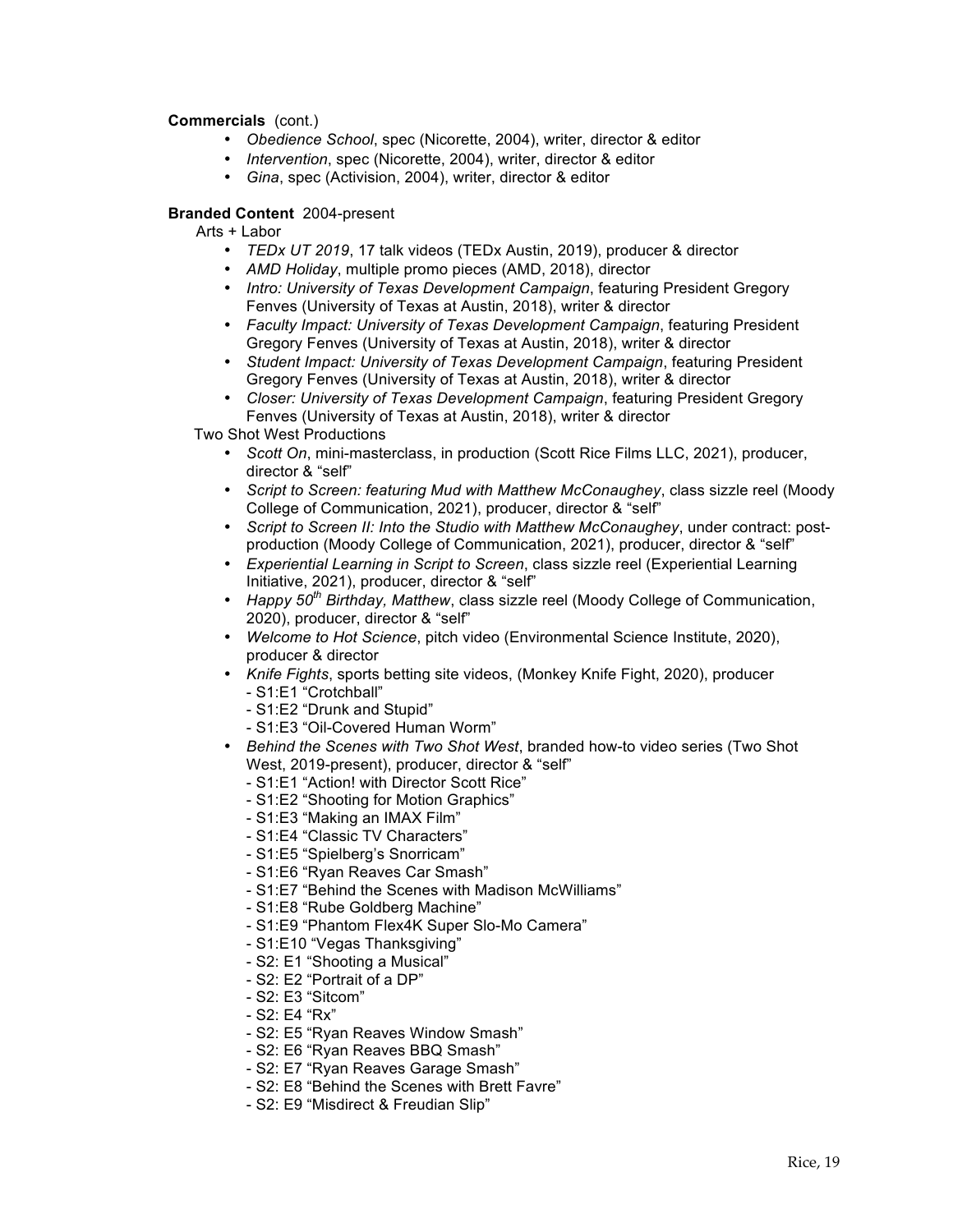# **Branded Content** (cont.)

- S2: E10 "Brilliant Monsters"
- S3: E1 "Pathways & Motion Control"
- S3: E2 "Vegas Water Drop"
- S3: E3 "Ice Cream"
- S3: E4 "ASUS Laptop"
- S3: E5 "Living for the Weekend"
- S3: E6 "Way to Quit"
- S3: E7 "Not Every Kid"
- S3: E8 "Magic Marker"
- *Longhorn Creators Foundation & Script to Screen* (Longhorn Creators Foundation, 2020), producer, director & "self"
- *Mack, Jack and McConaughey Behind the Scenes*, 6 making-of videos featuring various non-profits (just keep livin Foundation, 2020), producer & director
	- MJ&M & Script to Screen with Matthew McConaughey
	- just keep livin Foundation with Matthew McConaughey
	- Cure Duchene with Mack Brown
	- The Rise School of Austin with Mack Brown
	- HeartGift with Mack Brown
	- Dell Children's Ascension with Jack Ingram
- *Moody Center Groundbreaking* (Matthew McConaughey, 2020), producer & director
- *On Set with Matthew McConaughey, Making a PSA* (Moody College of Communication, 2020), producer, director & "self"
- *Script to Screen: featuring The Gentlemen with Matthew McConaughey*, class sizzle reel (Moody College of Communication, 2020), producer, director & "self"
- *Thank You, Matthew McConaughey (Script to Screen: Through the Years)*, class sizzle reel (Moody College of Communication, 2019), producer, director & "self"
- *CTGA Brand* (Christ Together Greater Austin, 2019), producer, writer & director
- *CTGA Approach* (Christ Together Greater Austin, 2019), producer, writer & director
- *Imagine Heaven* (Ampersand, 2019), producer, writer & director
- *Wasted Water,* print campaign (Las Vegas Valley Water District, 2019), producer & director
- *Wasted Water,* 4 cinemagraph & 4 bumpers (Las Vegas Valley Water District, 2019), producer & director
- *Reality Check with Ryan Reaves*, print campaign (Southern Nevada Water Authority, 2019), producer & director
- *Reality Check with Ryan Reaves*, 4 cinemagraphs (Southern Nevada Water Authority, 2019), producer & director
- *Reality Check with Ryan Reaves*, 4 bumpers (Southern Nevada Water Authority, 2019), producer & director
- Moody College of Communication Splash Page Video (University of Texas at Austin, 2019), producer & director
- *Script to Screen: featuring The Beach Bum with Matthew McConaughey*, class sizzle reel (Moody College of Communication, 2019), producer, director & "self"
- *Script to Screen: featuring White Boy Rick with Matthew McConaughey*, class sizzle reel (Moody College of Communication, 2018), producer, director & "self"
- *Meet Madison McWilliams,* sizzle reel (Daemon Digital Marketing, 2017), producer & director
- *The History of Jones County* featuring Matthew McConaughey and *Free State of Jones* (STX Entertainment, 2016), segment producer

Dox Productions

• *Professor McConaughey: Behind the Scenes of "Script to Screen"* (Texas Monthly, 2017), "self" & consultant (footage contribution)

## Emergent Order

• *ACE Scholarships*, documentary (Stand Together, 2017), director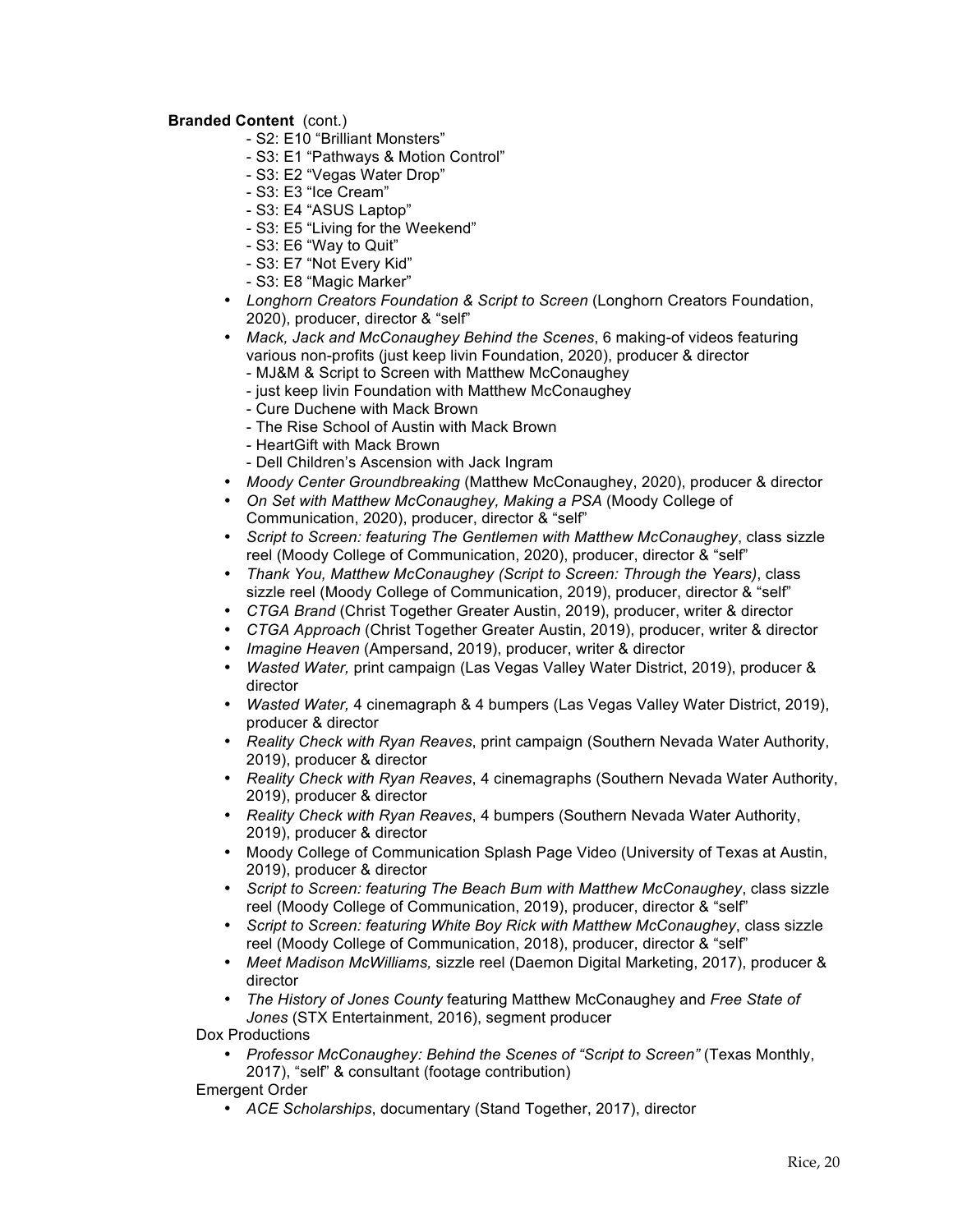## **Branded Content** (cont.)

Texas Public Policy Foundation

• *Pensions Under Attack*, comedy sketch (2016), writer

PGi Studios

- *StageNext Products 2015*, 6 demos (PGi Life, 2015), producer
- *StageNext 2013 Highlights*, sizzle reel (PGi Life, 2013), producer & director
- *StageNext 2012 Highlights*, sizzle reel (PGi Life, 2012), producer, director, cinematographer & editor
- *iRock*, 5 live-show intros (StageNext, 2012), producer, director & editor
- *SAP Tutorial part 2*, promotional (PGi, 2012), producer, director & editor
- *iMeet Digs SXSW*, sizzle (iMeet, 2011), producer, director, cinematographer & editor
- *Bank of America Comm*, promo (PGi, 2011), producer, writer, director & editor
- *Intelysis Marketing Video*, promotional (PGi, 2011), producer, writer, director & editor
- *Marriott Marketing Video*, promotional (PGi, 2011), producer, writer, director & editor
- *SAP Tutorial pt. 1*, promotional (PGi, 2011), producer, director & editor
- *This is iMeet*, 14 tutorials (iMeet, 2011), producer, director & editor
- *PGi 20th Anniversary*, tribute (PGi 2011), producer, director & editor
- *Meeting Tips*, 8 puppet comedy sketches (PGi Learning Space, 2011), producer, director & editor
- *How PGi Studios Works*, instructional (PGi Studios, 2011), producer, director & editor
- *Game On*, 5 live-show intros (StageNext, 2011), producer, director & editor
- *Swanzee*, 10-episode corporate web series (PGi, 2010), editor
- *Flip Cam Tutorial*, instructional (PGi, 2010), producer, writer, director & editor
- *Communication from Atlanta*, promotional (PGi, 2010), producer & director
- *StageNext 2010 Highlights*, sizzle reel (PGi, 2010), producer & director
- *PGiTV Update*, 9-episodes company TV show (PGi, 2010), producer, director & editor
- *StageNext 2009 Highlights*, sizzle reel (PGi, 2009), producer & director
- *World Tour*, promotional (PGi, 2008), producer & director
- *This is Premiere Global*, 13 testimonials (PGi, 2008), producer & director

Ripe Creative Group

- *Sagebrush Gold*, promotional (Stockwire, 2011), producer & director
- *Izea*, promotional (Stockwire, 2011), producer & director
- Cox Communications
	- *The Statesman*, sizzle reel (Austin American-Statesman, 2008), producer, writer & director

Enspire Learning

- *Stroke Care*, instructional (American Heart Association, 2008), director
- *Debriefing*, instructional (American Heart Association, 2008), director
- *Palliative Care*, instructional (Association of Critical Care Nurses, 2008), director
- *Executive Challenge Experience*, learning software demo (Executive Challenge, 2007), director
- *Chemotherapy in the Prostate Cancer Clinical Spectrum*, instructional (Advanstar Medical Economics, 2006)*,* director

Watershed 5 Studios

• *Hard Rock Condominiums*, marketing campaign (Hard Rock, 2004), writer Trinity Films

• *A Texas-Sized Tale 4D*, thrill ride (Landry's Tower of the Americas, 2004), writer

# **Content Streams**2007-present

Two Shot West Productions

- *YouTube.com/TwoShotWest* (Two Shot West, 2020), creative director
- *HotScience.tv* (Environmental Science Institute, 2019), creative director
- *TwoShotWest.com* (Two Shot West Productions, 2012), creative director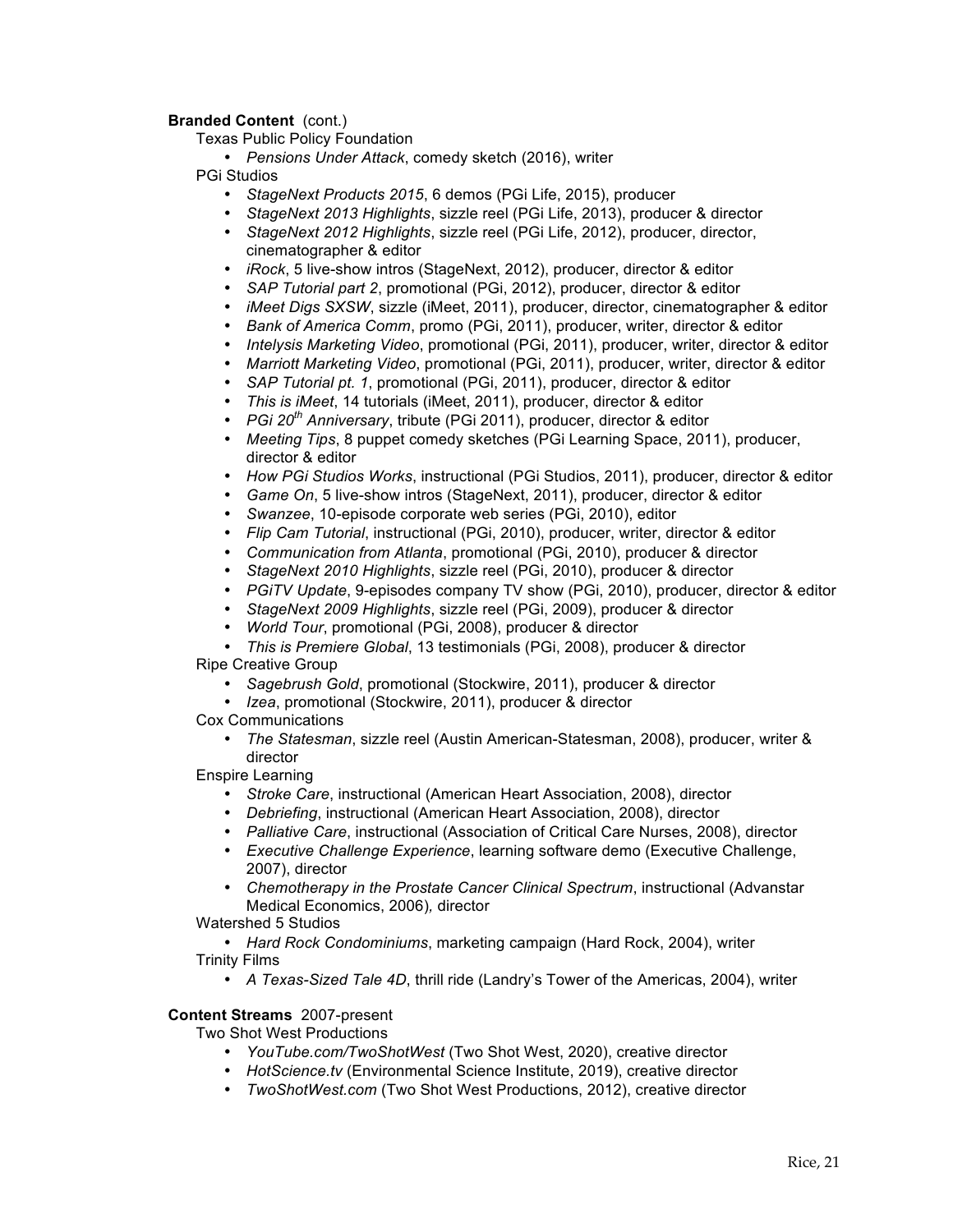# **Content Streams** (cont.)

Arcos Films

• *MentalHealthChannel.tv* (Mental Health Channel, 2016), creative director Scott Rice Films

- *YouTube.com/ScottRiceDirector* (Scott Rice Films, 2021), creative director
- *ScottRiceDirector.com* (Scott Rice Films, 2007), creative director

## **Virtual Reality** 2018

Ralph Smyth Productions

- *Zero G* (Positron, 2018), writer & attached director
- *Obliteration* (Positron, 2018), writer & attached director

## **Music Videos** 2003-2018

Two Shot West Productions

- *Living for the Weekend*, music video (Vevo, Foot Locker, 2018), producer & director
- *Wonder*, music video (YouTube, 2018), producer & director
- *End of the Tunnel*, music video (Vevo, 2017), producer & director

Resolute Productions

• *Yellow Lights*, music video (Cruiserweight, 2003), editor

## **Video Games** 1993-2000

**Activision** 

• *Soldier of Fortune* (Activision, 2000), art director, screenwriter (uncredited) & motion capture director

Raven Software

- *Heretic II: Mission Pack – Portal of Praevus* (Activision, 1998), digital artist & animator
- *Heretic II* (Activision, 1998), digital artist & animator
- *Take No Prisoners* (Red Orb Entertainment, 1997), lead artist & animator
- *Mageslayer* (GT Interactive, 1997), artist & animator
- *Necrodome* (Mindscape, 1996), additional artist
- *The Collector* (unreleased, 1996), storyboard artist, modeler/animator, cinematics
- *Hexen: Beyond Heretic* (ID Software, 1995), additional artist
- *CyClones* (SSI, 1994), additional artist
- *Heretic* (ID Software, 1994), additional artist
- *Shadowcaster* (Origin, 1993), digital artist & animator

## **FILM FESTIVAL DISTRIBUTION & AWARDS**

## *Hot Science*(2019)

2 Official Selections including:

- EarthX Film Festival, TX
- EarthFest Film Festival, TX

## *Never Do This* (2008)

8 Official Selections including:

- Texas Filmmakers Hollywood Showcase, CA
- Santa Barbara Minute Film Festival, CA
- Film One Fest, NJ
- Dallas Video Festival, TX
- SXSW Austin Film Society Showcase, TX
- Nueva Onda, TX
- Santa Barbara Minute Film Festival East, NJ
- The Show! Austin, TX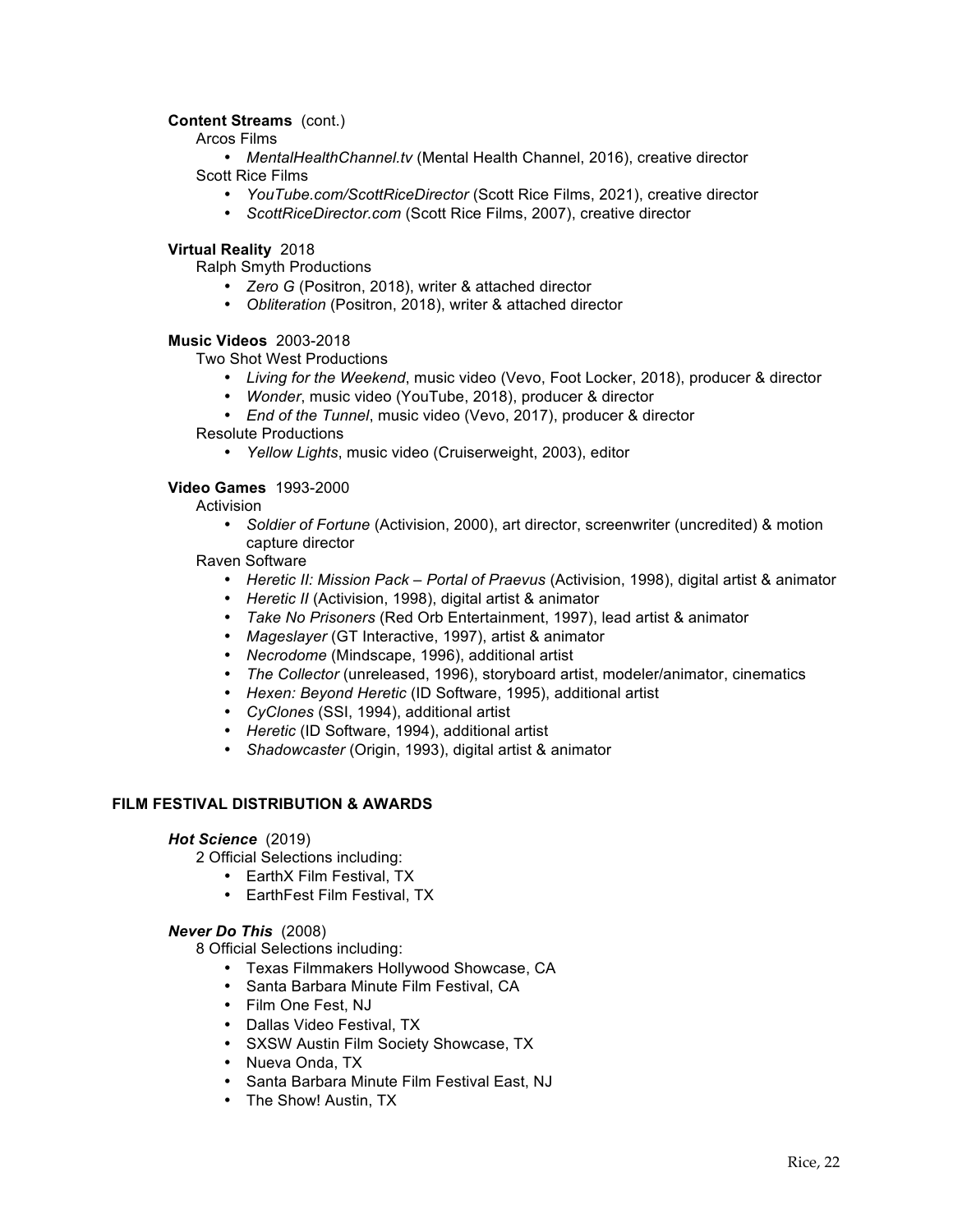# *Script Cops*(2007)

30 Official Selections, 7 Awards including:

- LA Web Series Festival, CA *- "Maverick Award"*
- Indie Grits Film Festival, SC *- "Indie Spirit Award" \$500*
- Windsong Film Festival, IL *"Best Comedy"*
- Mockumentary Film Festival, CA <sup>"Best</sup> Mockumentary"
- Firstglance Film Festival Philadelphia, PA *"Best Short"*
- Bodega Bay Int'l Short Film Festival, CA<br>• Marseille Web Series Festival, France
- Marseille Web Series Festival, France
- Sidewalk Moving Picture Festival, AL<br>• Bronx Independent Film Festival, NY
- Bronx Independent Film Festival, NY
- Boston Int'l Film Festival, MA
- Beverly Hills Shorts Festival, CA<br>• Firstolance Film Festival, PA
- Firstglance Film Festival, PA<br>• SXSW Austin Film Society Sh
- SXSW Austin Film Society Showcase, TX
- Dallas Video Festival, TX
- Great American Film Project, CA
- Wisconsin Film Festival, WI<br>• Bend Film Festival, OR
- Bend Film Festival, OR
- Niche Film and Music Festival, MA<br>• Nevada City Film Festival, CA
- Nevada City Film Festival, CA
- Twin Rivers Media Festival, NC
- HatchFest, OR
- Newport Int'l Film Festival, CA
- Jump Cut Film Festival, CA
- SoCal Independent Film Festival, CA
- Central Florida Film Festival, FL<br>• St. Louis Int'l Film Festival, MO
- St. Louis Int'l Film Festival, MO
- Bluegrass Film Festival, KY
- Night of Irreverent Cinema, WA
- Films about Filmmaking, TX
- Lake County Film Festival, IL

## *Perils in Nude Modeling* (2004)

116 Official Selections, 48 Awards including:

- 
- Student Academy Awards, Region II  *"Best Narrative"*<br>• HBO's U.S. Comedy Arts Festival, CO "Best College Short Film" • HBO's U.S. Comedy Arts Festival, CO
- Student Academy Award Finalist, CA "Best Narrative"
- Manhattan Short Film Festival, NY "Best Student Film" \$1,000
- The Hamptons Int'l Film Festival, NY "Jury Award" \$1,000
- IFC Firstlook Student Film Festival, CO "Best of Show"
- Kevin Smith's Movies Askew, NJ  $"2^{nd}$  Place Film" \$3,000 camera
- Paste Rock 'n' Reel Film Festival, CA *"Best Comedy" \$400*
- Palm Springs Int'l Short Film Fest, CA
- Austin Film Festival, TX
- 
- Sidewalk Moving Picture Festival, GA <sup>- "</sup>Best Short Film"<br>• Firstglance Los Angeles, CA - "Best Student Sh
- 
- Firstglance Los Angeles, CA *- "Best Student Short Film"* • Texas Independent Filmmakers Festival
- Sehsuchte Int'l Film Festival, Germany
- Hatch Audiovisual Arts Festival, MT "Best Musical Score"
- 
- 
- *- "Audience Award" \$600*
- 
- 
- 
- 

- 
- 
- 
- 
- 
- 
- *"Best Narrative" \$500, \$1500 filmstock*
- 
- 
- USA Film Festival, TX *"Best Texas Narrative" \$500* 
	-
	-
	-
	-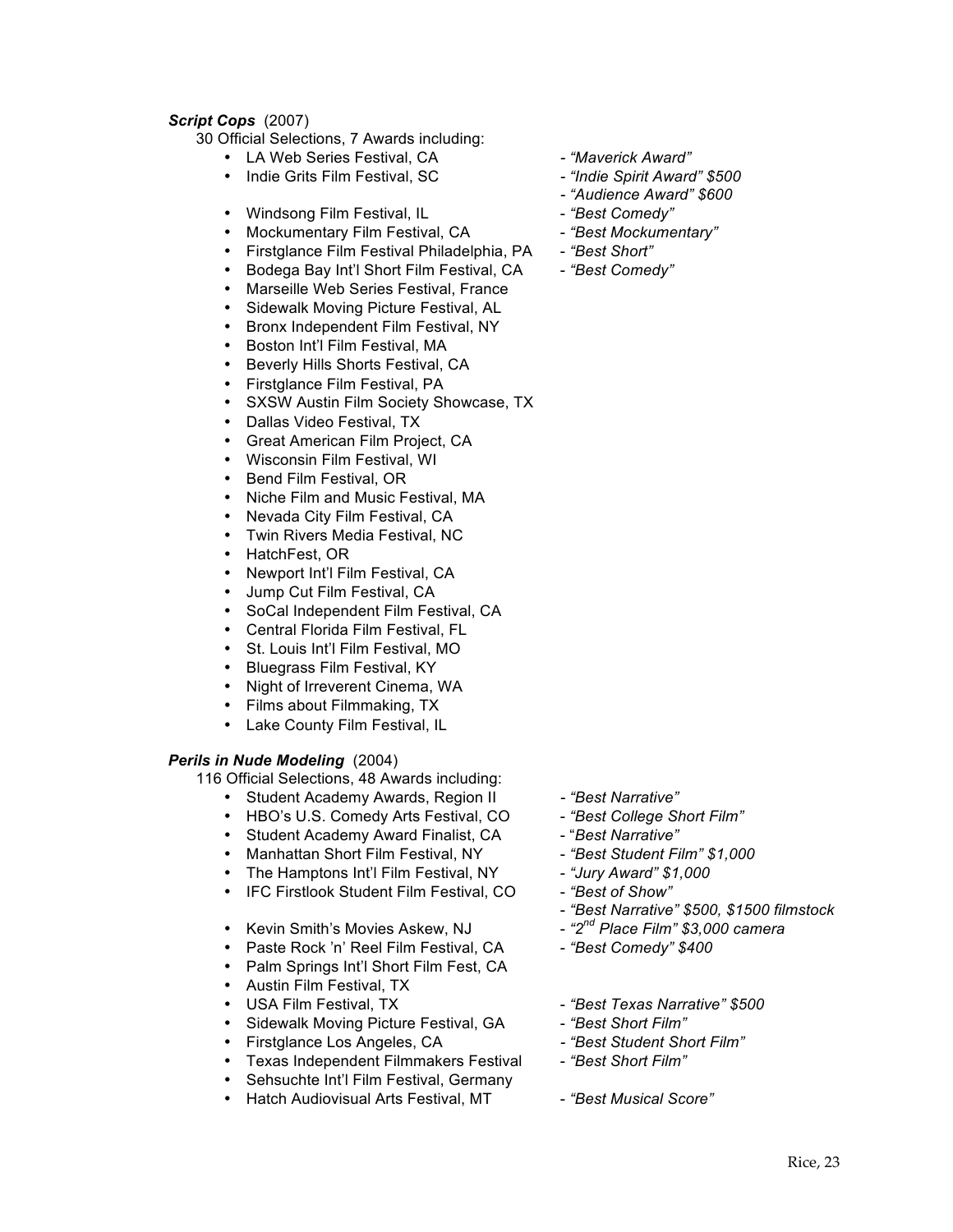# **Perils in Nude Modeling** (cont.)

- Chamberlain Bros. Film Festival, NY *"Best Film" \$2,000*
- 
- Port Townsend Film Festival, WA "Best Short Narrative" \$750
- 
- Fayetteville Short Film Festival, AR <sup>- "</sup>Best of Festival" \$1,000<br>• Carolina Film and Video Festival, NC "Best Narrative" \$500 film processing
- Carolina Film and Video Festival, NC
- 
- Bronx Independent Film Festival, NY "Best Editing"
- Real to Reel Film Festival, NC *"Best Short Film" - \$100*
- Spindletop Film Festival, TX "Best in Show" \$250
- Texas Indie Filmmakers Festival, TX *"Best Short Film"*
- Firstglance Philadelphia, PA
- McGuffin Film Festival, TX *- "Best Film"*
- East Lansing Film Festival, MI *- "Best Student Film" \$300*
- Flatland Film Festival, TX *- "James Johnson Award" \$500*
- 
- McGuffin Film Festival, TX *- "Best Film"*
- Black Earth Film Festival, IL *- "Best Short Film" \$100*
- West Chester Short Film Festival, PA *- "Best Student Film"*
- 
- 
- Edgeworks Film Festival, TX *- "Honorable Mention"* • San Luis Obispo Int'l Film Festival, CA
- Action on Film, CA *- "Runner Up"*
- Flint Film Festival, MI  *"Best College Short" \$250*<br>• Pawky Online Film Contest <sup>2nd</sup> Place Film" \$500
- Pawky Online Film Contest
- Yale Bulldog Short Film Competition, CT *- "Finalist"*
- The Night Gallery Film Festival *- "People's Choice Award"*
- Visual Underground, CA
- Westwood Int'l Film Festival, CA
- New Jersey Int't Film Festival, NJ<br>• Charlotte Film Festival NC
- Charlotte Film Festival, NC<br>• Independent Film Forum C
- Independent Film Forum, CA
- Staten Island Film Festival, NY
- Syracuse Int'l Film Festival, NY<br>• Omaha Film Festival NF
- Omaha Film Festival, NE<br>• Hearts and Minds Film Fe
- Hearts and Minds Film Festival, DE
- Bluegrass Independent Film Festival, KY
- Vail Film Festival, CO
- Portland Int'l Film Festival, OR
- Rehoboth Beach Film Festival, DE
- Image Union, WTTW Chicago, IL
- America's Best Student Shorts, CA
- Southern Fried Flicks Film Festival, AL
- 
- Savannah Film Festival, GA *"Jury Award: Best Student Film"*
	-
- Cinematexas, TX *"Best Cinematography" \$1,000*
	- "Standifer Memorial Award*" \$500*
	-
	-
	- *- "Best Directing" \$1,000*
- WESTfest, TX *"Jury Prize" \$1,400*
	- *- "Audience Award" \$400*
	- *- "Best Cinematography"*
	- *- "Best Production Design"*
	-
	-
	-
	- *- "Best Student Narrative"*
	-
	-
	-
	-
	-
	- Austin Music Network, TX *- "Best Film" \$50 food, \$30 equipment*
	-
	-
	-
	- Cleveland Int'l Film Festival, OH *- "Best Ohio Short Film Award" \$1,500*
	-
	-
	-
	- *- "Best Supporting Actor"*
	- *- "Best Supporting Actress"*
	-
	-
	-
	-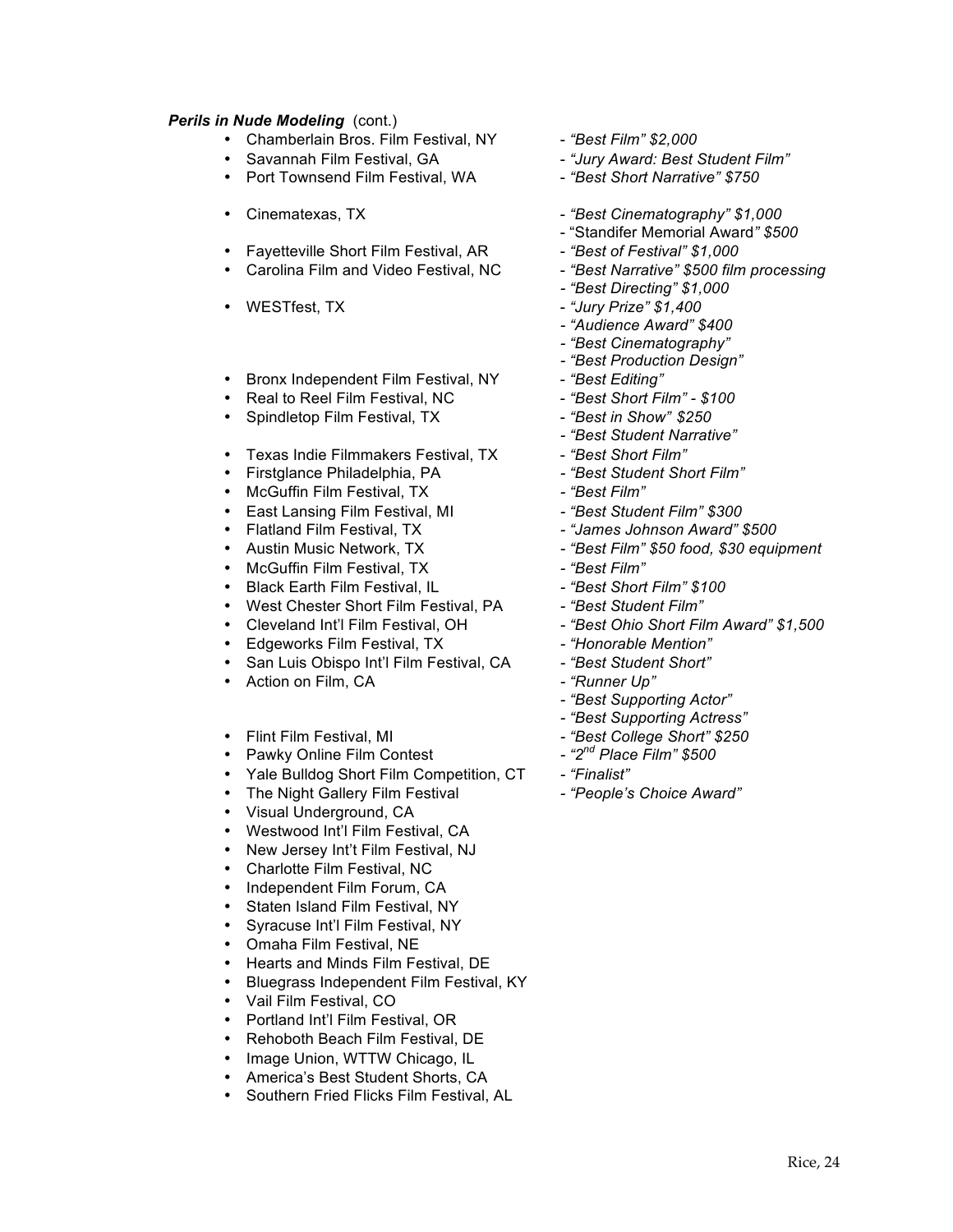# **Perils in Nude Modeling** (cont.)

- DC Film Festival, DC
- DC Shorts Film Festival, DC
- Annapolis Film Festival, MD
- Manhattan Shorts Screening in Eugene, OR
- Director's Cut, London
- Ellensburg Film Festival, WA
- Maryland Film Festival, MD
- HollyShorts Short Film Festival, CA
- San Diego Film Festival, CA<br>• Long Island Film Festival NY
- Long Island Film Festival, NY
- The Director's Cut, NY
- Austin Sun Fest, TX
- Nevada City Film Festival, CA
- Tahoe/Reno Int'l Film Festival, NV
- Indie Film Showcase 2005, NY
- Indie Memphis Film Festival, TN
- Haydenfilms Online Film Festival<br>• Rethel Film Festival CT
- Bethel Film Festival, CT
- The Student Short Film Festival, CA
- Westwood Int'l Film Festival, CA
- Hawaii Int'l Film Festival, HI
- Bethel Film Festival, CT
- St. Louis Film Festival, MO
- Athens Int'l Film Festival, OH
- River Run Int'l Film Festival, NC
- University of Texas Hollywood Showcase, CA
- Sex on Screen Series, WA
- Eugene Film Festival, OR
- Bend Film Festival, OR
- Wisconsin Film Festival, WI
- Moviefone Short Film Festival, CA
- Griffon Film Festival, MO
- Sonoma Valley Film Festival, CA
- Kansas City Jubilee, MO
- Fire Island Golden Wagon Film Festival, NY
- Flicker Austin, TX
- Cabbagetown Short Film Festival, Toronto (+ fundraiser)
- Silver Lake Film Festival, CA<br>• Ragamuffin Film Festival, TX
- Ragamuffin Film Festival, TX
- College Film Tour, CA<br>• Film Night at the Royal
- Film Night at the Royal George Theatre, IL
- ShoGo, TX
- Texas Filmmakers Hollywood Showcase, CA<br>• Deen Fllum Film Festival TX
- Deep Ellum Film Festival, TX
- Big Muddy Film Festival, IL
- Museum of Fine Arts, TX
- Maryland Film Festival, MD
- Microcinema San Francisco, CA
- Dallas Video Festival, TX
- Screen Door, Austin, TX
- Dam Film Festival, NV
- Delray Beach Film Festival, FL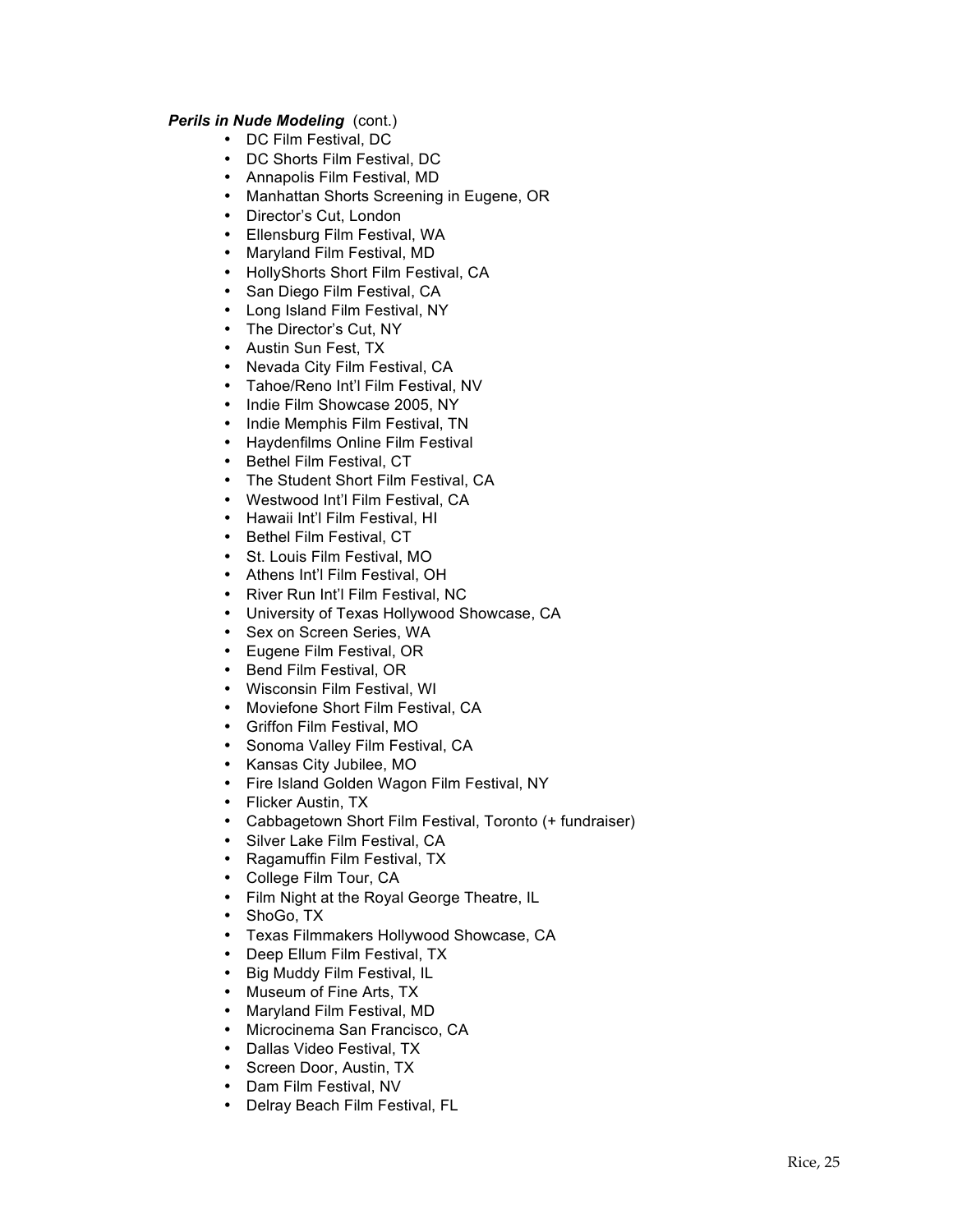# **Perils in Nude Modeling** (cont.)

- Crossroads Film Festival, MS
- Nolita Film Festival, NY

# *The Adventures of Mad Matt*(2003)

37 Official Selections, 19 Awards including:

- Student Academy Awards, Region II "Best Documentary"
- 
- Cinematexas, TX *"Best Screenplay"*
- Wetzel Award for Indie Film Comedy, IL "Best Film" \$5,000<br>• Reality Bytes Festival. IL <sup>"Best</sup> of Fest" \$150
- Reality Bytes Festival, IL *"Best of Fest" \$150*
- Indiana Film Festival, IN <sup>"</sup>Indy Award" \$500
- Marin County Film Festival, CA *"Jury Award"* \$200
- Spindletop Film Festival, TX<br>• Wisconsin Film Festival, WI *"Best Documentary"* \$150
- Wisconsin Film Festival, WI<br>• Marco Island Film Festival, FL
- 
- 
- Ragamuffin Film Festival, TX <sup>"</sup>Honorable Mention" \$250
- 
- New Screen Television, FL  *"Best Documentary" \$7,500*<br>• Bluegrass Film Festival, KY (+ fundraiser)  *"2<sup>nd</sup> Place Short Film"* **Bluegrass Film Festival, KY (+ fundraiser)**
- Windsong Film Festival, IN "Best Documentary"
- Austin Film Festival, TX
- Eugene Film Festival, OR
- Rooftop Films, NY
- California Independent Film Fest, CA
- Asheville Film Festival, NC
- Sarasota Film Festival, FL
- Athens Int'l Film Festival, OH
- University of Texas Hollywood Showcase, CA
- WestFest, TX
- Houston Film Commission Showcase, TX
- Milwaukee Film Festival, WI<br>• Kansas City Jubilee MO
- Kansas City Jubilee, MO
- Athens International Film Festival, OH
- New Filmmakers, NY
- West Chester Short Film Festival, PA<br>• SXSW Austin Film Society Showcase.
- SXSW Austin Film Society Showcase, TX
- Fayetteville Short Film Festival, AR
- Black Earth Film Festival, IL<br>• Delrav Beach Film Festival.
- Delray Beach Film Festival, FL
- Night Gallery Film Festival
- Stark Arts Festival

## *Pillowfight* **(**2000)

59 Official Selections, 22 Awards including:

- Slamdance, UT
- Short Shorts, Japan *- "Jury Prize" \$1,250*
- 
- Angelus Awards, CA *"Finalist" \$1,200 filmstock*
	-
	-
	-
	- *- "Audience Award"*
	- *- "Best Biography/Autobiography" \$100*
	-
	- *- "Best Documentary" \$1,000*
	- *- "Audience Award" \$250*
	-
	-
	-
	- Marco Island Film Festival, FL *"2nd Place Film" \$200, \$500 filmstock*
- Real to Reel Film Festival, NC "Best Amateur Documentary" \$100
	-
	-
	-
	-

- New York Comedy Film Festival, NY
- 
- *- "Audience Award"*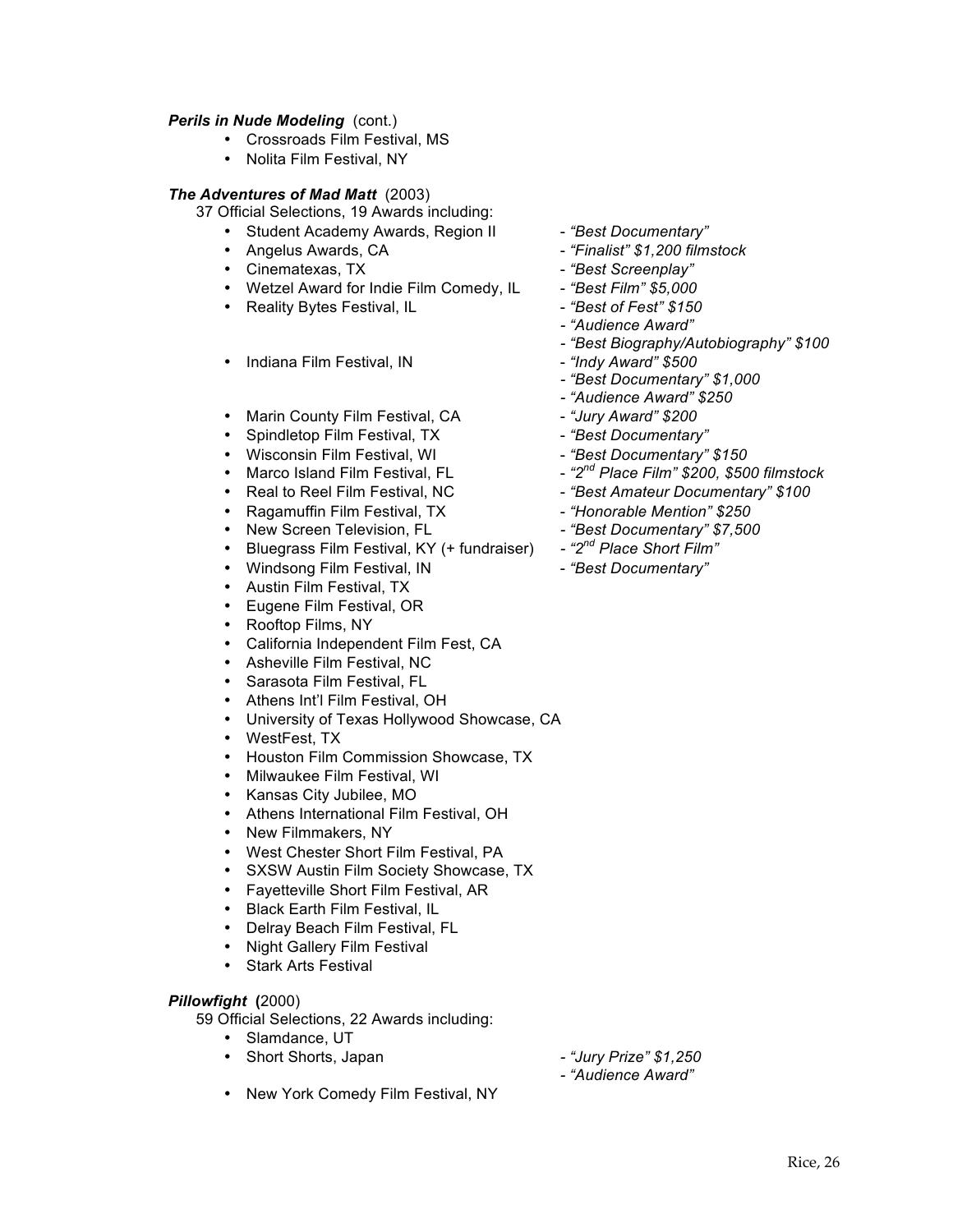# *Pillowfight* (cont.)

- Aspen Shortsfest, CO
- CineVegas, NV
- Firstglance Los Angeles, CA
- Woodstock Film Festival, NY
- Long Island Film Festival, NY *- "Best Comedy Short Film"*
- Expo 2005, Japan (World's Fair) *- Licensing \$500*
- Convergence Int'l Arts Festival, RI *"Best Narrative" \$500*
- Hollywood Shorts, CA
- Indiana Film Festival, IN <sup>"</sup>Indy Award" \$3,000
- Atlantic City Film Festival, NJ *- "Best Screenplay"*
- SMPTE Student Film Festival, NY *"Best of Show" \$1,000 filmstock*
- Ragamuffin Film Festival, TX *"Second Place Film" \$750*
- Imago Short Film Festival, IL
- Cinematexas, TX *- "Gecko Award"*
- 
- UNA Television and Film Festival *- -* "Golden Lion Award"<br>• USA Film Festival TX *- -* "Finalist"
- USA Film Festival, TX
- 
- Windsong Film Festival, TX *- "Best Comedy"* • Cabbagetown Short Film Festival, Toronto<br>• *Imago Short Film Festival, IL*
- Imago Short Film Festival, IL *Audience Award" \$500 products*<br>• Nueva Onda. TX  *"Best of Season One"*
- 
- Atlanta Film and Video Festival, GA
- Carolina Film and Video Festival, NC
- Sarasota Film Festival, FL
- Athens Int'l Film and Video Festival, OH
- New Screen Television, FL
- Texas Filmmakers Hollywood Showcase, CA
- Georgetown Film Festival, DC
- Rehoboth Beach Film Festival, DE
- Flicker, TX
- Highway Video, CA
- Port Townsend Film Festival, WA
- Kudzu Film Festival, GA
- Damah Film Festival, WA
- Austin Film Festival, TX
- Deep Ellum Film Festival, TX
- Museum of Fine Arts, Houston, TX
- Texas Media Arts Conference, TX
- Texas Grand Prix, TX
- Tambay Film Festival, FL<br>• Myhelan Indie Film Festiv
- Myhelan Indie Film Festival, NJ
- Dallas Video Festival, TX
- 
- Sex on Screen Series, WA<br>• Moviefone Short Film Festin • Moviefone Short Film Festival, CA
- Big Film Shorts, CA
- Visual Underground, CA
- First Sundays, IL
- 
- 
- 
- 
- *- "Best Newcomer"*
- 
- 
- 
- 
- 
- *- "Nowlin Award for Excellence" \$1,500*
- *- "Best Actor"*
- WestFest, TX *- "Grand Jury Prize" \$1,000*
	- *- "Best Cinematography"*
	- *- "Outstanding Lead Actress"*
	-
	-
	-
	-
	-
	- Nueva Onda, TX *- "Best of Season One"*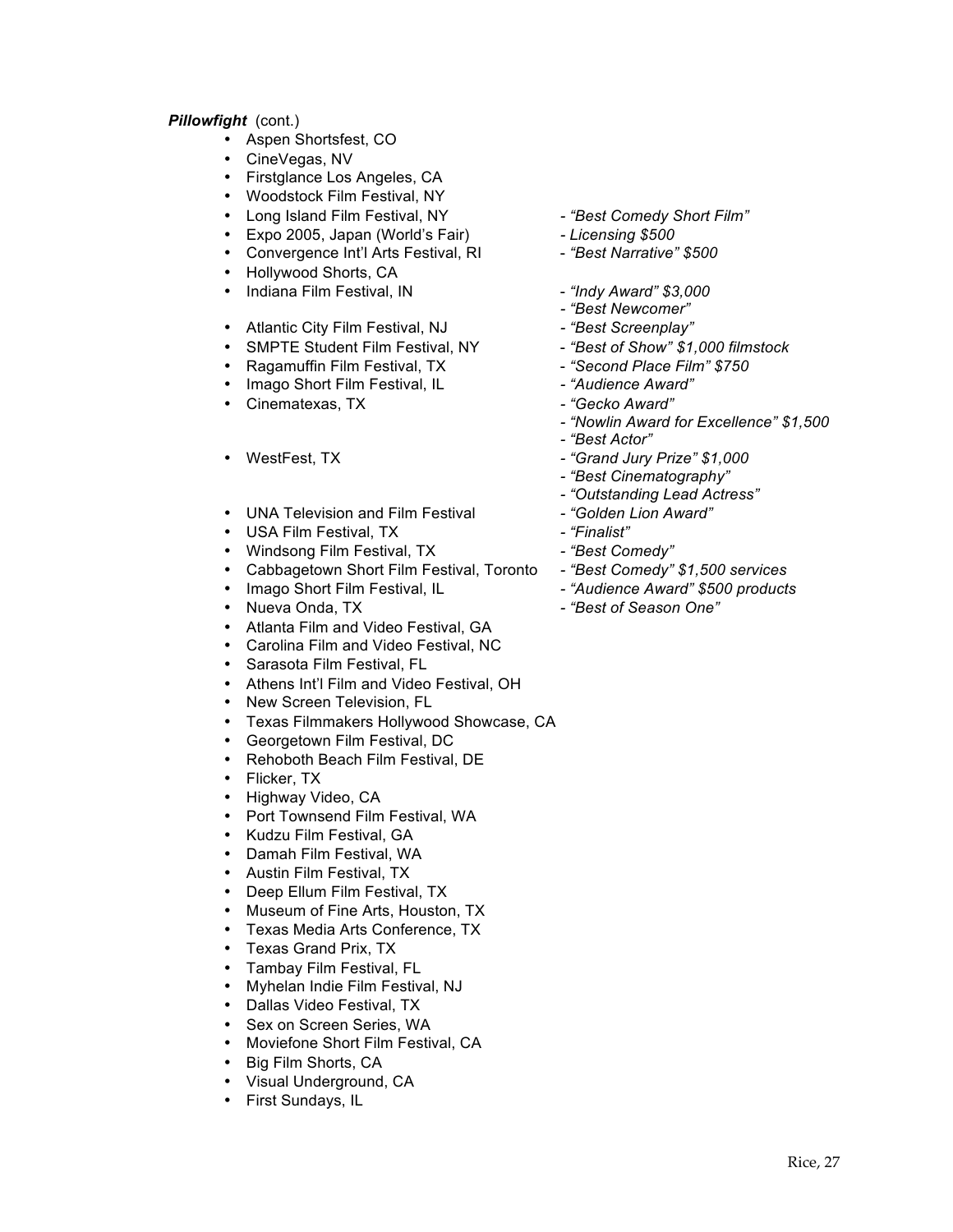# *Pillowfight* (cont.)

- Pawky Online Film Contest, CA
- Carolina Film and Video Festival, NC
- Eugene Film Festival, OR
- Delray Beach Film Festival, FL
- Student Short Film Festival, CA
- Night Gallery Film Festival
- Funniest Filmmaker in Austin, TX
- Film Night at the Royal George Theatre, IL
- Soul 4 Reel Film Festival, MD

## *Achoo!*(2000)

1 Official Selection, 1 Award:

• IFilm - *"Online Distribution Winner"*

*Cardinal Blue*(1997)

8 Official Selections, 3 Awards including:

- Cinematexas Int'l Shorts Festival, TX *- "Best Production Design"*
- 
- Missouri Film Festival, MO *"Best Student Film"* \$200<br>• Columbus Int'l Film Festival, OH *"Honorable Mention"* • Columbus Int'l Film Festival, OH - *"Honorable Mention"*
- Temecula Valley Int'l Film Festival, CA
- Northwestern University Film Festival, IL
- Arizona Cinema Shorts, AZ
- Green Mountain Film Festival
- Starlight Cinema, WI

#### *Buster Escapes*(1994)

1 Official Selection, 1 Award:

• Wisconsin Union Directorate, WI - "Best Film / Best in Show" \$250

## *When Fantasy Becomes Reality* (1994)

1 Official Selection:

• Am. Inst. of Aeronautics & Astronautics

# **SELECT REVIEWS & ACCOLADES**

## *Cracking Up* (Series)

• "...a significant contribution to public knowledge of mental illness." - Stephen M. Sonnenberg, M.D., Professor of Medical Education and Population Health, Dell Medical School

## *Madigan: Power, Privilege, Politics* (Feature Film)

- "…will serve as a significant historical artifact for generations to come."
	- Matthew Dietrich, Huffington Post
- "…an unprecedented look at the life and influence of Illinois House Speaker Michael J. Madigan, one of the state's most powerful political figures of all time."
	- Illinois Policy Action

## *End of the Tunnel* (Music Video)

- "Spectacular."
	- Randy Radic, Huffington Post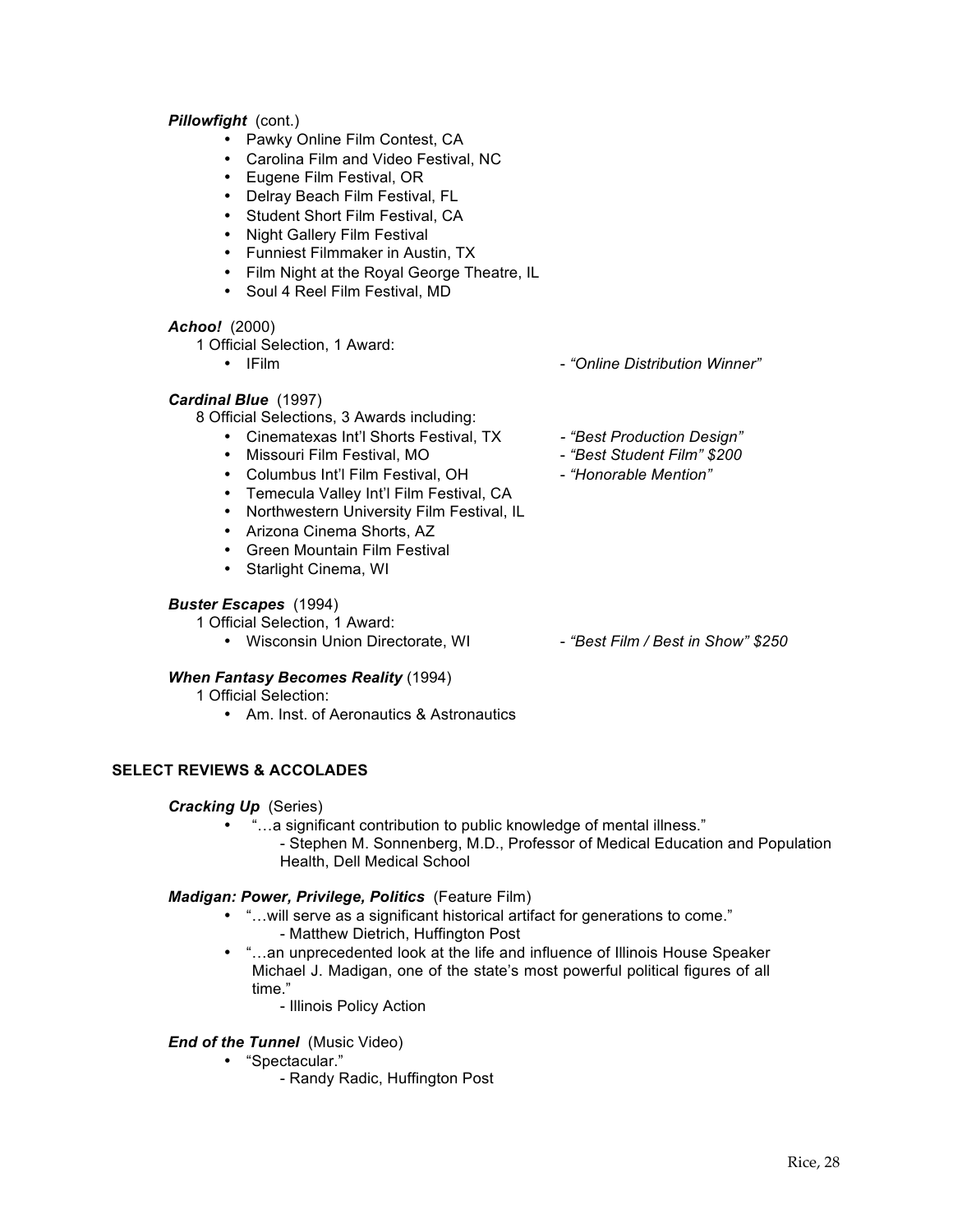# *Pillowfight* (Short Film)

- "A sure-fire 'tell-your-friends-about' delight." CityLife, Las Vegas
- "It's economy of visual language, comedic timing and use of sound are brilliant." - Indiana Video Festival
- "Amazing… Funny… *Pillowfight* captures the audience's heart perfectly."
	- Konishiki, actor and jury member, Short Shorts Japan

# *Script Cops* (Series)

- "Funny as shit."
	- John Pierson, producer & author *Spike, Mike, Slackers and Dykes*

# *Perils in Nude Modeling* (Short Film)

- "A remarkable tour de force… superbly paced, inventive, and exhilarating." - Roger Corman, film producer
- "Polished, taut… Rice has an accomplished, stylized smoothness to his work…" - Shawn Badgley, The Austin Chronicle
- "It's part thriller, part comedy, and part existential allegory… the stylish results are effective and beautiful. The short is suspenseful and strangely abstract — like an art film hijacked by Michael Bay, but in the best way possible." - New York Entertainment Magazine
- "Filmed with all the sumptuousness of a Vermeer painting…" - Anna Ditkoff, City Paper Baltimore
- "I loved the film. Hilarious!"
	- Levi Douglass, DreamWorks
- "…the stand-out film of the evening…"
	- Charles Dunn, Sony Pictures
- "The best [film] of the American crop…" Lisa Davis, The Independent

# *The Adventures of Mad Matt* (Short Film)

- "…funny and poignant... I laughed and got teary-eyed and was just wowed by it… the best no-budget short I've ever seen."
	- Filethirteen.com
- "…a revealing family story… will make you wish you could be a kid again." - Rooftop Films
- "*The Adventures of Mad Matt* is an extraordinary work… firmly in the 'crème de la crème' of films worldwide." - New Screen Television
- "…here began [Rice's] affinity for the theme of unconditional, familial love—a thematic current that runs through many of his award-winning shorts." - Jennifer Litz, Scene in SA
- "…a funny, touching movie about how a young man becomes a filmmaker, how a family copes with death and how siblings learn to reconstruct their post-childhood relationships." - Fred McKissack, Wisconsin State Journal

## **SELECT PRESS**

## **Television & Radio** 2013-present

Television & radio news media, web videos & podcasts

- La Pizarra podcast features Scott Rice guest appearance (2021)
- Jimbo and Jeff podcast features Scott Rice guest appearance (2020)
- The Tonight Show with Jimmy Fallon features *Script to Screen* course (2019)
- Howard Stern Radio Show mentions *Script to Screen* course (2019)
- *Extra* features Scott Rice Vegas Tourism Thanksgiving campaign on national TV broadcast (2019)
- NPR's *Ask me Another* mentions *Script to Screen* course (2019)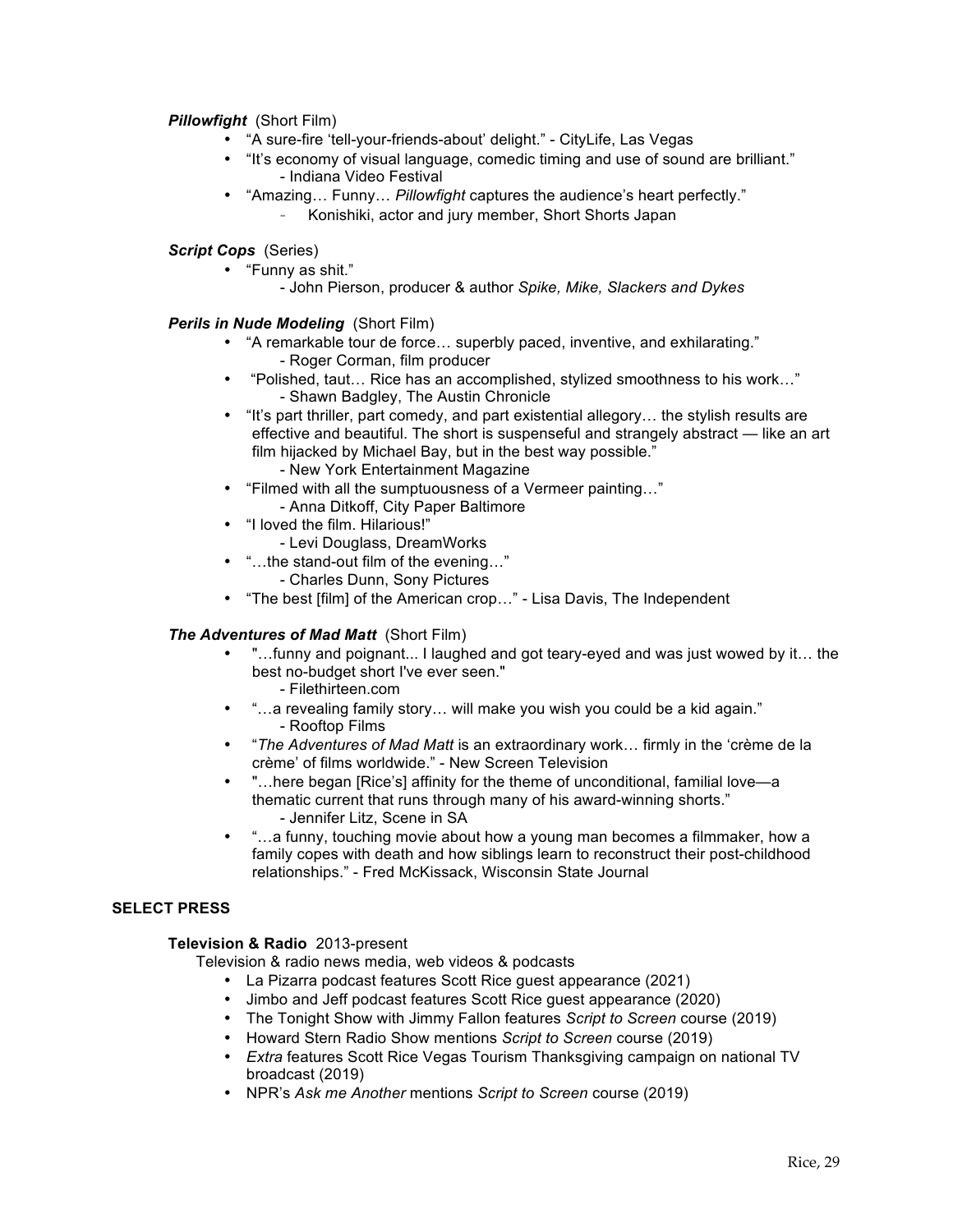# **Television & Radio** (cont.)

- Entertainment Tonight features *Script to Screen* course (2019)
- Good Morning America (ABC) features *Script to Screen* course (2019)
- Today (NBC) features *Script to Screen* course (2019)
- CNN.com features *Script to Screen* course (2019)
- E! News features *Script to Screen* course (2019)
- KTLA features Scott Rice's music video *Living for the Weekend* (2018)
- The Texas Standard state-wide radio program interview by KUT's David Brown with Matthew McConaughey featuring *Script to Screen* course (2018)
- Matthew McConaughey discusses *Script to Screen* course on *Late Night with Seth Meyers* (2017)
- Texas Monthly video "Professor McConaughey: Inside Script to Screen" features *Script to Screen* Course (2017)
- Emmy-winning National PBS Series *Stories of the Mind* (S2:E10) features Scott Rice and *Advanced Documentary: Web Series* student interviews & films (2017)
- The University of Texas at Austin features Scott Rice's *Script to Screen* Course in YouTube viral video "Professor McConaughey" (2016)
- Time Warner Cable story on *Cracking Up Austin* premiere, Scott Rice interview (2015)
- YouTube video interview with Brandon Staglin of One Mind Institute, "A Talk with Director Scott Rice about Raising Brain Health Awareness through Film" (2014)
- Actor Johnny Walter's YouTube interview with Scott Rice about his web series *Script Cops* and his feature *My Monster* for The Show! Austin (2013)

## **Print Media** 2001-present

Newspapers, magazines, books, websites and blogs

- Front page Dallas Morning News Article features interview with Matthew McConaughey and Scott Rice about *Script to Screen* course (2020)
- *Screenwriting from Iowa* blog feature's *Script to Screen* course (2020)
- Austin Monthly features story on *Script to Screen* course, "The World According to McConaughey" (2020)
- People Magazine features story on *Script to Screen* class, "Professor McConaughey! What Matthew McConaughey Teaches at His Film Class at UT" (2020)
- Austin 360 features *Script to Screen* course, "Professor McConaughey gives students first look at The Gentlemen" (2020)
- People Magazine features story on The Tonight Show with Jimmy Fallon visiting Scott Rice's *Script to Screen* course with Matthew McConaughey (2019)
- The New York Times features story on *Script to Screen* course (2019)
- People Magazine features story on *Script to Screen* course (2019)
- The Washington Post features story on *Script to Screen* course (2019)
- The Huffington Post features story on *Script to Screen* course (2019)
- Vanity Fair features story on *Script to Screen* course (2019)
- Variety features story on *Script to Screen* course (2019)
- USA Today features story on *Script to Screen* course (2019)
- Esquire features story on *Script to Screen* course (2019)
- The Daily Texas features story on *Script to Screen* course (2019)
- The Hollywood Reporter ranks UT's film school 12<sup>th</sup> in the nation citing *Script to Screen* course (2019)
- *Filmmaker Staff* article about Scott Rice's *Script to Screen* Course, "Class Review: Students on Film Schools," by Scott McCauley (2018)
- The Huffington Post review of music video by Scott Rice; "Exclusive Music Video Premiere: *End of the Tunnel"* by Randy Radic (2017)
- The Daily Texan story about Scott Rice's *Script to Screen* Course; "McConaughey Visits UT to Teach His 'Script to Screen' Class" by Chase Karacostas (2017)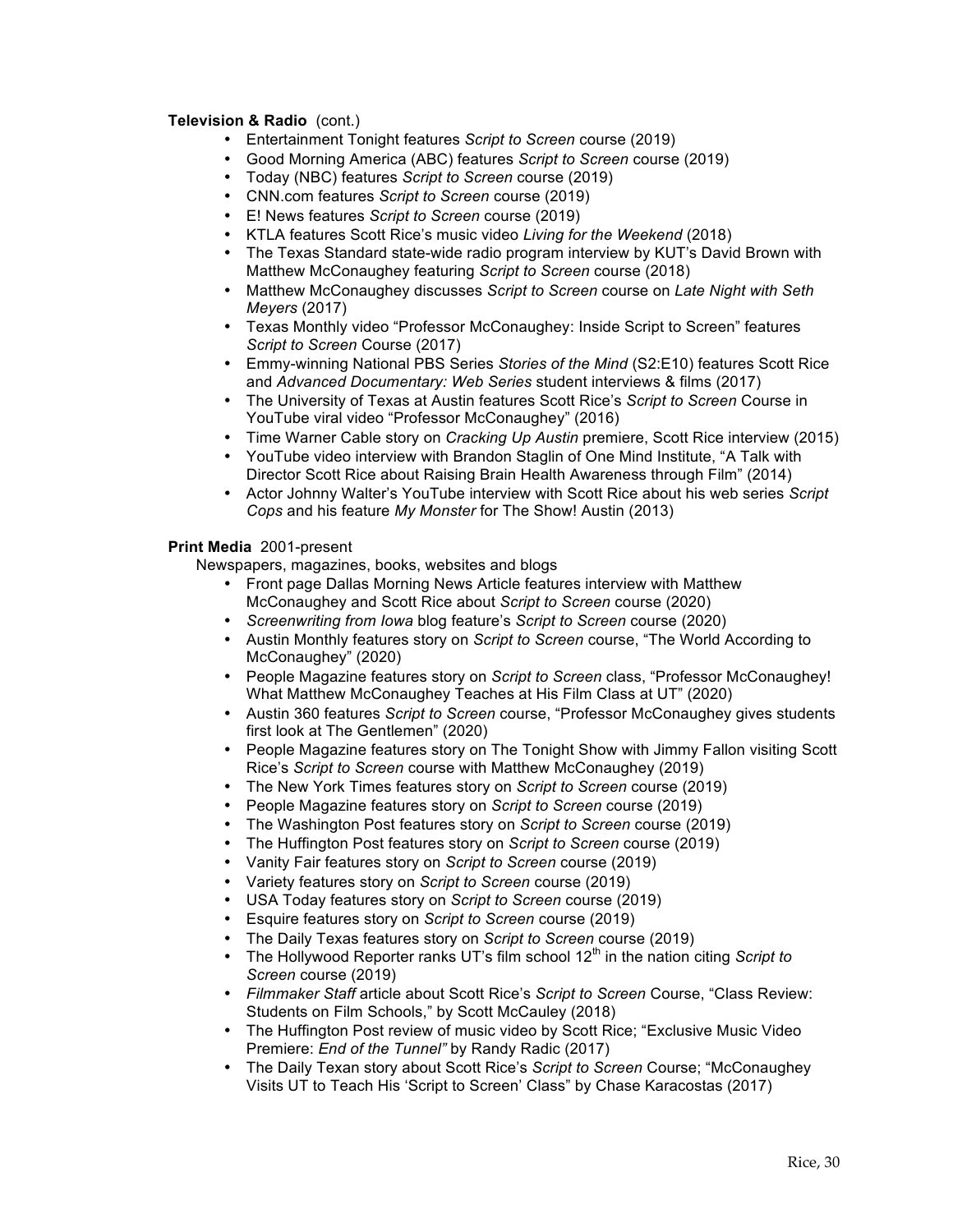# **Print Media** (cont.)

- Variety story about Scott Rice's *Script to Screen* Course; "Matthew McConaughey to Teach College Film Class at His Alma Mater," by Seth Kelley (2016)
- Time Magazine story about Scott Rice's *Script to Screen* Course; "Matthew McConaughey… New College Professor Gig" by Raisa Bruner (2016)
- The Huffington Post reviews Scott Rice's feature documentary; "New Mike Madigan Documentary Interesting" by Matthew Dietrich (2016)
- USA Today story about Scott Rice's *Script to Screen* Course; "It's True: Matthew McConaughey is Teaching a Film Class at U. of Texas" by Alexandra Samuels (2016)
- The Guardian story about Scott Rice's *Script to Screen* Course; "Matthew McConaughey to Teach Film Class at UT," by Catherine Shoard (2016)
- The Austin Chronicle story about Scott Rice's PBS series *Stories of the Mind;* "Where is Your Mind?" by Joe O'Connell (2016)
- Backstage story about Scott Rice's *Script to Screen* Course; "Matthew McConaughey Takes on New Role as Teacher," by Briana Rodriguez (2016)
- The Texas Tribune story about Scott Rice's *Script to Screen* Course; "McConaughey Helping to Teach UT-Austin Film Class for Free" by Anne Daniel (2016)
- The Wrap story about Scott Rice's *Script to Screen* Course; "Matthew McConaughey to Teach University Film Class," by Reid Nakamura (2016)
- The Austin Chronicle story about Scott Rice's Mental Health Channel series *The Inside Story;* "Where Does it Hurt?" by Marc Savlov (2014)
- University of Texas Hollywood Showcase story about Scott Rice commercial work; "The Best Work You May Never See: Slices of Life with a Celluloid Twist Directed by Scott Rice" by Robert Goldrich (2011)
- Final Draft Software blog features Scott Rice interview about *Script Cops* (2011)
- Screenwriting book features Scott Rice interviews about writing for web media. *The Script Selling Game,* by Kathie Fong Yoneda (2010)
- Vulture story and review of Scott Rice's graduate thesis film; "Filmmaker Scott Rice Sheds Light on *Perils in Nude Modeling*" by Bilge Ebiri (2009)
- Writer John August (*Big Fish, Aladdin*) blogs about Scott Rice's *Script Cops* (2009)
- The Austin Chronicle story about Scott Rice's web series for MTV Networks, *Never Do This;* "Go Faux!" by Ashley Moreno (2008)
- Two chapters in book *Chamberlain Bros. International Student Film Festival* devoted to Scott Rice and his film: "Perils in Nude Modeling" and "Q&A: Scott Rice." Edited by Kimberley Brown with an intro by Roger Corman; includes DVD of Rice's film (2005)
- Scene in SA magazine article; "Scott Rice: King of Shorts" by Jennifer Litz (2005)
- City Paper Baltimore film review; "*Perils in Nude Modeling*" by Anna Ditkoff (2005)
- Markee Magazine film review; "*Perils in Nude Modeling*" by Leslie Halperin (2005)
- Austin Monthly article about Scott Rice's *Perils in Nude Modeling*; "A Director's Approach to His Script" by Steven Conwell (2005)
- Rooftop Films film review; "*The Adventures of Mad Matt"* (2005)
- The Independent article featuring Scott Rice and *Perils in Nude Modeling;* "Roger Corman's How-To" by Lisa Davis (2005)
- The Austin Chronicle film review of *Perils in Nude Modeling;* "The Best of Flicker Austin" by Shawn Badgley (2005)
- Filethirteen.com film review; "*The Adventures of Mad Matt"* (2004)
- Austin Monthly feature; "Scott Rice" by Rebecca Rooney (2004)
	- Kodak Campus Beat feature about Scott Rice's film *Perils in Nude Modeling* (2003)
- Wisconsin State Journal story about Scott Rice's *The Adventures of Mad Matt*, "Movie Night a Tribute to Sister," by Fred McKissack (2003)
- Middleton Times Tribune story about Scott Rice's *The Adventures of Mad Matt*, "First Middleton Movie Night a Success," by George Zens (2003)
- Markee Magazine cover story about "*Pillowfight"* by Banning K. Lary (2001)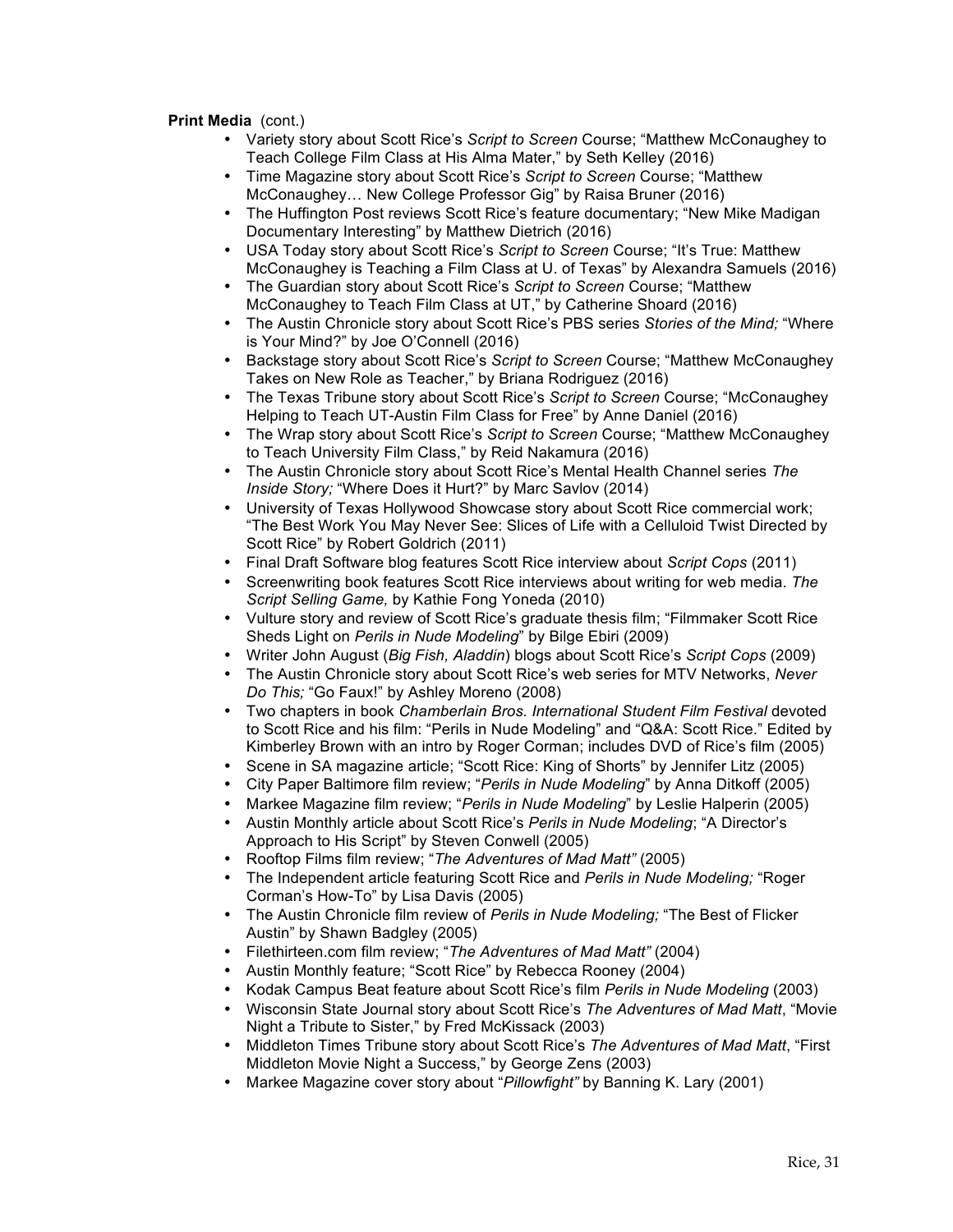# **FILM & TELEVISION DISTRIBUTION**

- Various Museums (2021) *Switch Energy* (IMAX film)
- 
- HotScience.tv (2020) *Hot Science* (TV series)
- 
- 
- 
- 
- Mental Health Channel (2014-present)
- Penguin Books (2005-present) *Perils in Nude Modeling*
- 
- 
- 
- Dovetail (2004-present) *Perils in Nude Modeling*  • Echelon Entertainment (2004-present) - *Perils in Nude Modeling*
- 
- Big Film Shorts (2004-present) *Pillowfight*
- 
- Illinois ABC, NBC, Fox, CW (2016) *Madigan: Power, Privilege, Politics*
- 
- Upworthy (2016-present) Various
- 
- 
- 
- Marseille, France Television (2013) Script Cops (web series)<br>Final Draft Software (2011-2013) Script Cops (web series version)
- Final Draft Software (2011-2013)
- 
- 
- 
- 
- Brush with Life Productions (2011) *Perils in Nude Modeling*
- Sony Pictures / Crackle (2008-2011) *Script Cops* (web series version)
- Filmbaby.com (2007-2011) *- Films by Scott Rice* (DVD)
- Comedy Central (2008)
- Highway Video (2003-2008) *Pillowfight*
- Aphelon Filmworks (2002-2007) *Pillowfight*
- RCN Entertainment (2001-2006) *Cardinal Blue*
- Haydenfilms, LLC (2005) *Perils in Nude Modeling*
- 
- 
- 
- Chicago PBS, WTTW (2004) *Perils in Nude Modeling*
- MediaZone Distribution (2004)  **Perils in Nude Modeling**
- America's Best Student Shorts (2004) *Perils in Nude Modeling*
- Showtime (2001-2003) *Pillowfight*
- Blockbuster (2001-2003) *- Pillowfight*
- IFilm (2000-2003) *Achoo!*
- "The Territory," Texas PBS (2002) Pillowfight
- 
- 
- WhatsAfterATX.org (2020) *Imagine Heaven* (faith-based series)
	- *Wonder* (music video)
- Vevo, Foot Locker (2018) *Living for the Weekend* (music video)
- Vevo (2017-present) **End of the Tunnel** (music video) **National PBS** (2016-present) *Stories of the Mind* (TV series)
	- National PBS (2016-present) *Stories of the Mind* (TV series)<br>Mental Health Channel (2014-present) Various
		-
		-
	- Indiepix (2005-present) *Films by Scott Rice* (DVD),
		- *Perils in Nude Modeling*
- Pawky, LLC (2004-present) *Pillowfight, Perils in Nude Modeling*<br>• Dovetail (2004-present) *Perils in Nude Modeling* 
	-
	-
- Blip TV (2004-present) *Pillowfight*, *Perils in Nude Modeling* *Pillowfight*, *Perils in Nude Modeling* 
	-
	-
- Illinois Theatrical (2016) *Madigan: Power, Privilege, Politics*<br>• Illinois ABC, NBC, Fox, CW (2016) *Madigan: Power, Privilege, Politics* 
	- House of Blues (2015) *Cracking Up New Orleans* (live event)
		-
	- Hulu (2013-2015) *Script Cops* (short film)
- Marchesa Theater (2015) *Cracking Up Austin* (web series)
- Marchesa Theater (2014) Cracking Up Austin (live event)
	-
	-
- Atomfilms (2001-2012) *Pillowfight*, *Perils in Nude Modeling*, *Never Do This* 
	- Amazon (2007-2012) *Films by Scott Rice* (DVD)
- IndieFlix (2011) *Script Cops* (short film version)
	-
	-
	-
	-
	-
	-
	-
	-
- Moviefone (2005) *Perils in Nude Modeling* 
	-
- Pacific Voice (2001-2005) *Pillowfight, Perils in Nude Modeling*<br>• New Screen Television (2005) *The Adventures of Mad Matt.* • New Screen Television (2005) - *The Adventures of Mad Matt*, *Pillowfight, Perils in Nude Modeling*
	-
	-
	-
	-
	-
	-
	-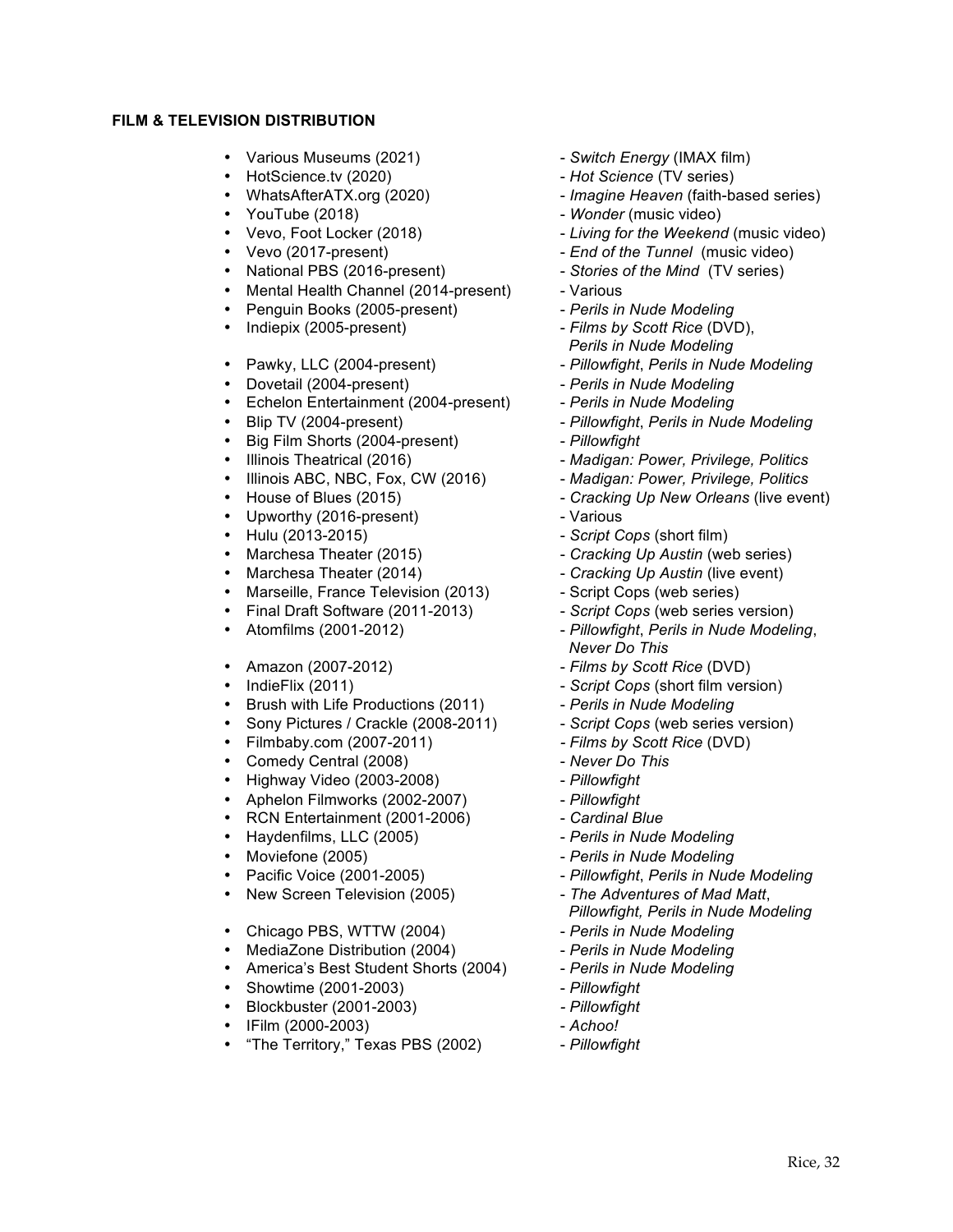# **COMMERCIAL & SHORT VIDEO DISTRIBUTION** (abbreviated; ad agency in parentheses)

- Various Behind-the-Scenes (2018-2021) YouTube
- Laurel Road (DeVito Verdi, 2021) National Web Commercials<br>• Brilliant (R&R Partners, 2021) National Web Commercials
- 
- Brilliant (R&R Partners, 2021)<br>• Way to Quit (R&R, 2015-2021)
- ASUS ZenBook (Commerce House, 2020) National Web Commercials
- Parents Empowered (R&R, 2007-2020) National & Regional Broadcast PSAs
- Know Your Script (R&R, 2020) National & Regional Broadcast PSA
- What's After Life (Ampersand, 2020) 300 Greater Austin Area Churches
- 
- City of Las Vegas (R&R, 2019) National Commercial
- Use Only as Directed (R&R, 2019) National & Regional Broadcast PSA
- LV Valley Water District (R&R, 2019) Regional Broadcast PSAs
- S. Nevada Water Authority (R&R, 2019) Regional Broadcast PSAs
- 
- Utah Transit Authority (R&R, 2008-2018) Regional Broadcast Commercials
- Frontier Business (Bulldog Solutions, 2017) Promotional Web
- Las Vegas Water District (R&R, 2017) Regional Broadcast Commercials
- Lemi Shine (McGarrah Jessee, 2016) National Web Commercials
- Andersen Windows (Two Shot West, 2016) National Web Testimonials
- Colorado Wildlife Council (R&R, 2016) Regional Broadcast Commercials
- Farm Bureau Ins. (Mad Genius, 2015-2016) Regional Broadcast Commercials
- PGi (PGi Studios, 2010-2013) National Commercials
- iMeet (PGi Studios, 2010-2013) Promotional & Demo Web
- GlobalMeet (PGi Studios, 2010-2013)
- Organic Voices (Fenton, 2012) National Web PSA
- Live Shed (Two Shot West, 2012) Promotional Web
- 
- Western Digital (R&R, 2012) National Web Commercial
- SAP (PGi Studios, 2011-2012)
- 
- Marriott (PGi Studios, 2011) Promotional Web<br>• Rank of America (PGi Studios, 2011) Promotional Web Bank of America (PGi Studios, 2011) - Promotional Web
- 
- Intelysis (PGi Studios, 2011)<br>
Dallas Int'l Film Festival (TM, 2011) Regional Broadcast Commercials • Dallas Int'l Film Festival (TM, 2011)<br>• TX Health (Commerce House, 2010
- TX Health (Commerce House, 2010-2011) Regional Broadcast Commercials
- Budget Conferencing (PGi Studios, 2010) National Web Commercials
- 
- Statesman (Cox Comm., 2006-2009) Regional Broadcast Commercials
- 
- Assoc. of Crit. Care Nurses (Enspire, 2008) Instructional DVD & Web
- Am. Heart Assoc. (Enspire, 2006-2008) Instructional DVD & Web
- Executive Challenge (Enspire, 2007) Instructional DVD & Web<br>• McAlister's Deli (Archer Malmo, 2007) Regional Broadcast Commercials
- McAlister's Deli (Archer Malmo, 2007)
- 
- Mastercard (JWT, 2007) National Broadcast Commercial
- 
- Merry Maids (Archer Malmo, 2006) National Broadcast Commercial<br>Advanstar Med. Economics (Enspire, 2006) Instructional DVD & Web Advanstar Med. Economics (Enspire, 2006)<br>Sears (Ogilvy & Mather, 2006)
- 
- 
- 
- 
- 
- 
- National & Regional Broadcast PSAs
- 
- 
- 
- 
- Thank You, Matthew (2019) Matthew McConaughey IGTV
	-
	-
	-
	-
- TEXpress (Door Number 3, 2018) Regional Broadcast Commercials
	-
	-
	-
	-
	-
	-
	-
	-
	-
	-
	-
	-
- Valley Metro (R&R, 2012)<br>
Western Digital (R&R, 2012) National Web Commercial<br>
 National Web Commercial
	-
	-
	-
	-
	-
	-
	-
	-
- Austin360 (Cox Comm., 2009) Regional Broadcast Commercials
	-
- Time Warner (GDC, 2008)  **Regional Broadcast Commercials** 
	-
	-
	-
	-
	- Superpages (TM, 2007) **Actional Broadcast Commercials** National Broadcast Commercials
		-
		-
		-
		- Regional Broadcast Commercial
	- Subway (Kolar, 2006) Regional Commercial Broadcast
		- National Commercial Broadcast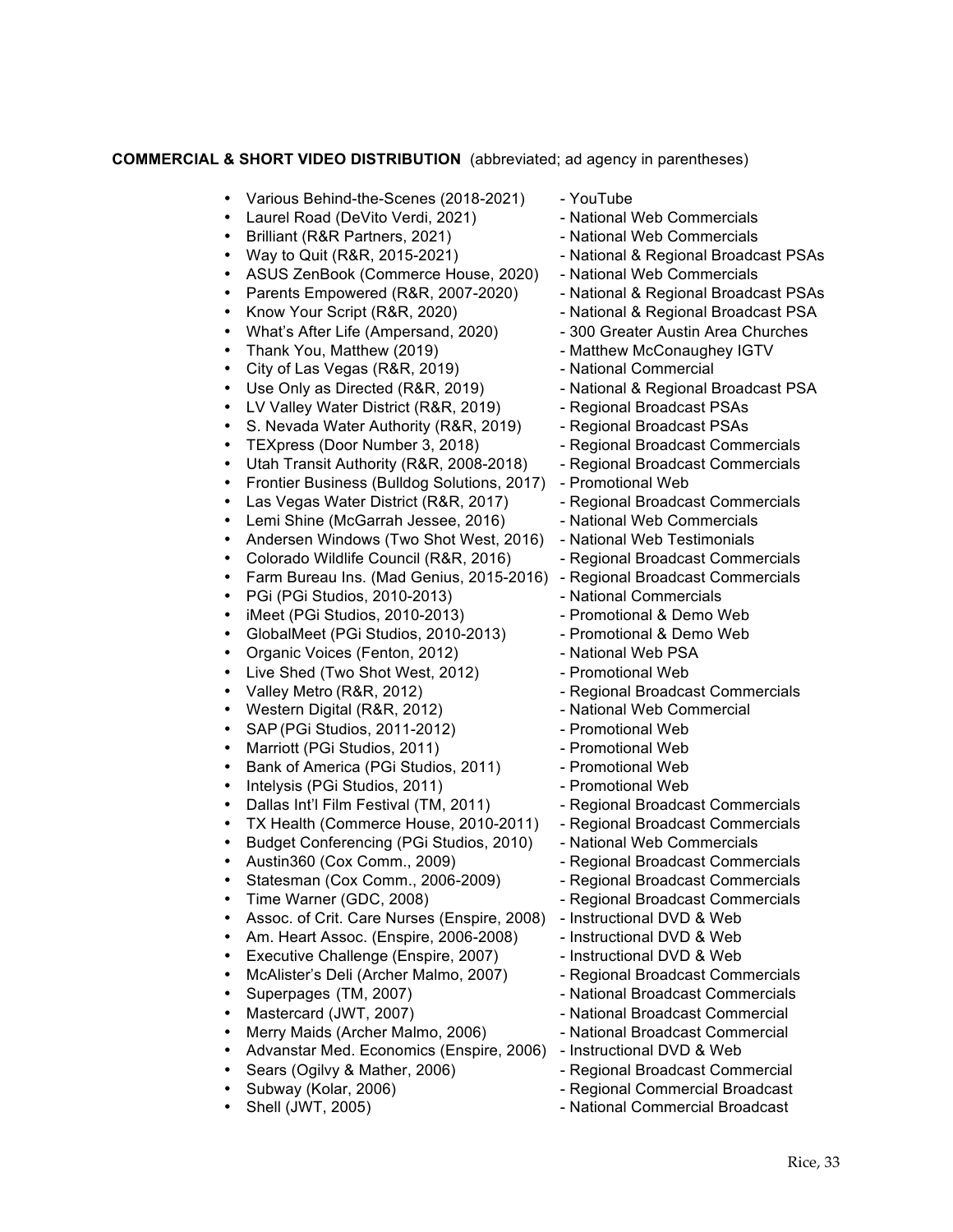# **SCHOLARLY AWARDS, DISTINCTIONS, GRANTS & SCHOLARSHIPS**

- "Big Wig" Educator of the Year Finalist, Austin Ad Federation (2020)
- *Hot Science*, University of Texas at Austin Hornraiser Crowdfunding Campaign, \$37,035 (2020)
- *Hot Science*, Peter Regan Grant, \$25,000 (2019)
- Experiential Learning Initiative Course-Developer Award, \$10,000 (2019-2020)
- Median instructor rating of 4.7 out of 5 for 42 classes (2004-present)
- *Hot Science*, Winkler Family Foundation Grant, \$50,000 (2019)
- *Hot Science*, University of Texas at Austin Hornraiser Crowdfunding Campaign, \$23,000 (2019)
- Offered Professorship in Film & Television, Savannah College of Art & Design (2017)
- University of Texas System Regents' Outstanding Teaching Award Nomination (2017)
- Offered position of Chair of Film & Television, Savannah College of Art & Design (2016)
- Offered Assistant Professorship in Department of Radio-Television-Film, Northwestern University (2008)
- Nominated Outstanding Young Texas Ex (2005)
- University of Texas Hollywood Showcase, LA, *Perils in Nude Modeling* (2003)
- First person in history nominated for two Student Academy Awards in two categories in the same year, *Perils in Nude Modeling* and *The Adventures of Mad Matt* (2004)
- MFA Thesis Report *Small Stories, Big Ideas: Demystifying the Short Film* Named Best in Department of Radio-Television-Film, University of Texas at Austin (2004)
- Austin Film Society Grant Winner, \$2,500 filmstock (2004)
- University of Texas at Austin Graduate School, \$100 (2003)
- Warren Skaaren Endowed Presidential Scholarship, University of Texas at Austin, Radio-Television-Film Department, \$2000 (2002)
- University of Texas at Austin Graduate School Travel Grant, \$500 (2002)<br>• Bonopolous Brother Film Factory Telecine Grant, \$500 (2002)
- Bonopolous Brother Film Factory Telecine Grant, \$500 (2002)
- University of Texas Hollywood Showcase, LA, *The Adventures of Mad Matt* (2002)
- University of Texas at Austin Graduate School Travel Grant, \$100 (2001)
- University of Texas Hollywood Showcase, LA, *Pillowfight* (2001)
- University of Wisconsin-Madison Honors Thesis Production Grant, for production of undergraduate thesis film *Cardinal Blue*, \$2,500 (1995)
- Phi Kappa Phi (1995)
- Dean's List, University of Wisconsin-Madison (1992-1995)
- Wisconsin Space Grant Consortium Scholarship; for production of documentary *When Fantasy Becomes Reality*, \$4,000 (1994)
- Charlene M. Wackman Scholarship, University of Wisconsin-Madison, \$2,500 (1994)
- Astronautics Corporation of America Student Grant; for production of documentary *When Fantasy Becomes Reality*, \$2,500 (1994)
- Wisconsin Space Grant Consortium Scholarship; for production of documentary *When Fantasy Becomes Reality*, \$4,000 (1993)
- Varsity Award, Outdoor Track, Lawrence University (1992)
- Lawrence University Academic Scholarship, \$2,500 (1991)<br>• Dean's List. Lawrence University (1991-1992)
- Dean's List, Lawrence University (1991-1992)
- Graduated in top 5% of Class, Middleton High School (1991)
- National Honor Society (1989-1991)
- Scholar Athlete, WIAA (1991)
- Graduate, Media Workshops, Los Angeles, CA (1990)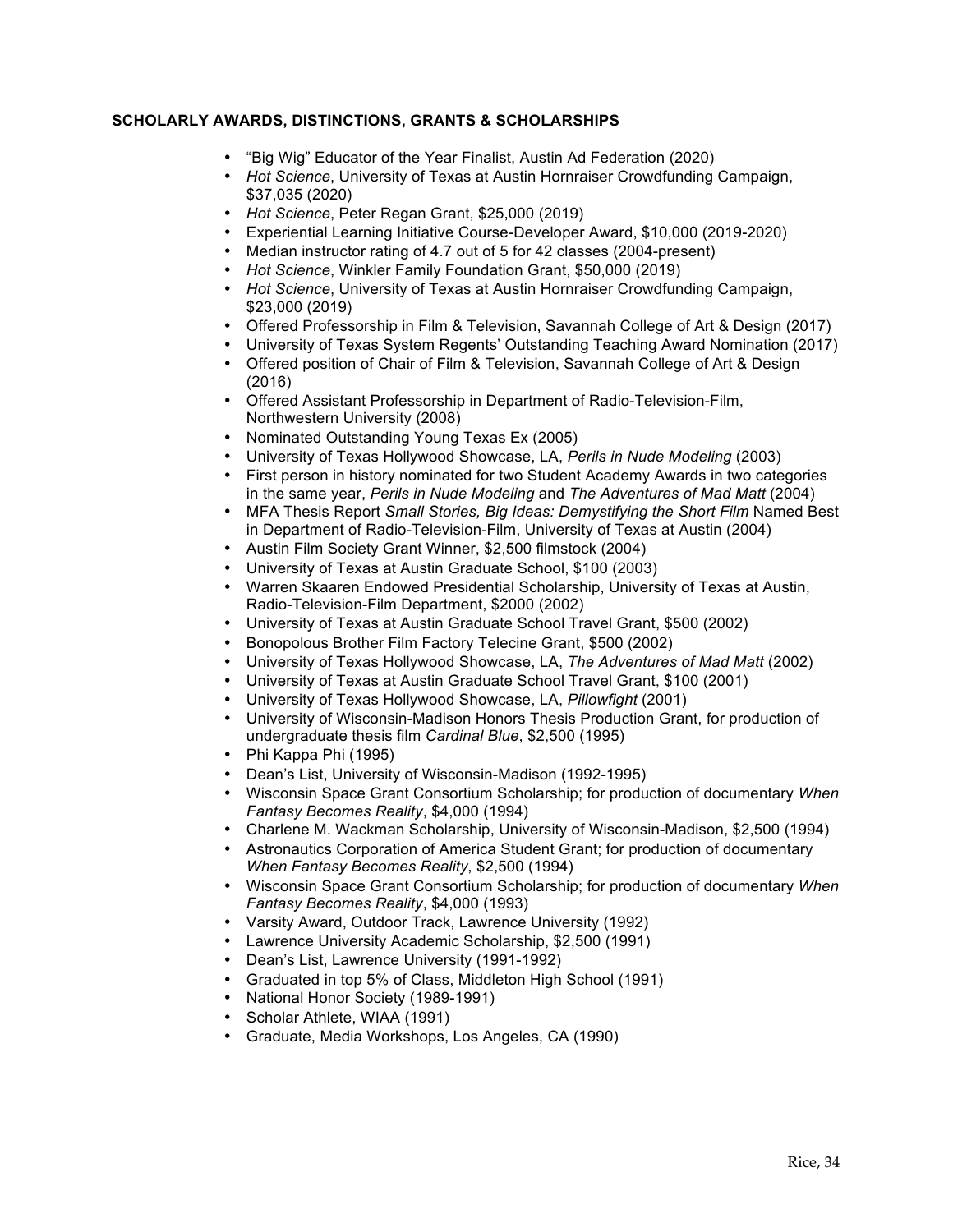# **SCHOLARLY PRESENTATIONS**

- "Leadership and Team Dynamics." Invited Zoom lecturer. Visiting professor Dr. Wayne Mayer, University of Denver, Masters degree program in Global Community Engagement and Environmental Policy and Management, Denver, CO (2020)
- "How to become an Actor's Director." Stage 32 webinar (2020)
- "*The Gentlemen* Q&A with Matthew McConaughey." Austin film premiere. Host and moderator. University of Texas at Austin, Austin, TX (2020)
- "A Conversation with Matthew McConaughey and Jeff Nichols." Moderator and organizer. University of Texas at Austin Moody College of Communication, Austin, TX (2019)
- "Creative Career Paths." Invited Skype lecturer. Assistant professor Kimberly Loken, Department of Design, University of Wisconsin-Stout, Menominee, WI (2018)
- "A Conversation with Matthew McConaughey and Yann Demange." Moderator and organizer. University of Texas at Austin Moody College of Communication, Austin, TX (2017)
- "Living the Dream." Invited lecturer. Savannah College of Art & Design, GA (2016)
- "Monetizing Your Craft." Invited lecturer. RTF 488M, University of Texas at Austin, Department of Radio-Television-Film, Austin, TX (2016)
- "*Pleasantville* Retrospective Screening with Oscar-nominated writer-producer-director Gary Ross." Moderator and organizer. Austin Film Festival, Austin, TX (2015)
- "Monetizing Your Craft." Invited lecturer. RTF 488M, University of Texas at Austin, Department of Radio-Television-Film, Austin, TX (2015)
- "How We Made Our Web Series." Invited panelist. Los Angeles Web Series Festival, Los Angeles, CA (2013)
- "Web Series Production." Invited panelist. Marseille WebFest, France (2013)<br>• Filmmaker Screening and Interview featuring The Legend of Curtis Creek trai
- Filmmaker Screening and Interview featuring *The Legend of Curtis Creek* trailer. The Show! Austin, TX (2013)
- "Creating the Web Series." Invited panelist. SXSW, Austin, TX (2012)
- Filmmaker Screening and Interview featuring *The Adventures of Mad Matt*. The Show! Austin, TX (2012)
- "A Conversation with Film Maverick, Scott Rice." Invited speaker. Los Angeles Web Series Festival, Los Angeles, CA (2012)
- Filmmaker Screening and Interview featuring *Perils in Nude Modeling*. The Show! Austin, TX (2011)
- Filmmaker Screening and Interview featuring *Pillowfight*. The Show! Austin, TX (2010)
- "Teaching Film and Screenwriting." Invited lecturer. Northwestern University, Evanston, IL (2008)
- "Producing the Short Film," Invited panelist. Miami Film Festival, Miami, FL (2007)
- "Comedy Shorts." Invited panelist. Nevada City Film Festival, Nevada City, CA (2007)
- Various Screenwriting and Production Panels with Oscar-winners Ray McKinnon (*Mud, Deadwood*) & Adam McKay (*The Big Short, Ant-Man*). Invited panelist and moderator, Austin Film Festival, Austin, TX (2006)
- Filmmaker Screening and Interview featuring *Films by Scott Rice*. Houston Film Commission Event, Houston, TX (2006)
- "Writing Winning Short Films." Invited lecturer. RTF 318, University of Texas at Austin, Department of Radio-Television-Film, Austin, TX (2006)
- Various Screenwriting and Production Panels. Invited panelist and moderator, Austin Film Festival, Austin, TX (2005)
- "Producing Student Films." Invited panelist. The Hamptons International Film Festival, The Hamptons, NY (2005)
- "Writing Winning Short Films." Invited lecturer. University Filmmakers Alliance, Austin, TX (2004)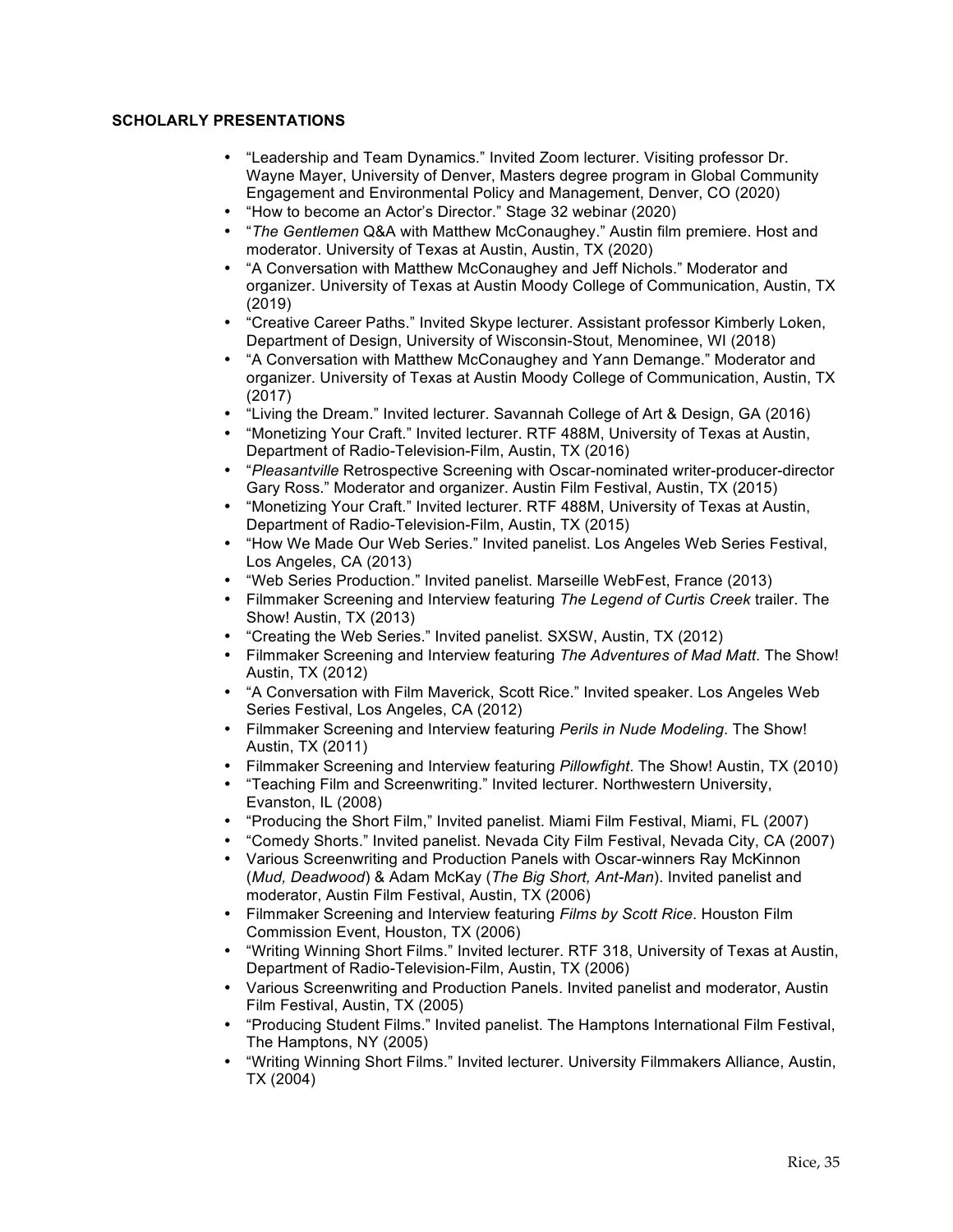## **SCHOLARLY PRESENTATIONS** (cont.)

- Various Screenwriting and Production Panels. Invited panelist and moderator, Austin Film Festival, Austin, TX (2004)
- Filmmaker Screening and Interview featuring *Pillowfight*. Austin Variety Show, Austin, TX (2002)
- "Writing Winning Short Films." Invited lecturer. RTF 333, University of Texas at Austin, Department of Radio-Television-Film, Austin, TX (2002-2003)
- "Making Your Thesis Film." Invited lecturer. Intro to Film Production, Professor JJ Murphy. Madison, WI (1998)
- "Independent Filmmaking with Kevin Smith." Invited panelist. Northwestern University, Evanston, IL (1997)

# **SCHOLARLY PAPERS & PUBLICATIONS**

- *Films by Scott Rice*. Directed by Scott Rice. 2001-2007. Austin, TX: Wolf River Pictures, 2007. DVD.
- Rice, Scott. "Serious Business: Directing the Short Film." *Persistence of Vision: The Journal of the Austin Film Society, vol. 11, no. 1*, Spring, 2007, 11-12.
- Rice, Scott. "Small Stories, Big Ideas: Crafting Winning Short Films." *Persistence of Vision: The Journal of the Austin Film Society, vol. 10, no. 1*, Spring, 2005, 17-18.
- Rice, Scott. *Small Stories, Big Ideas: Demystifying the Short Film*. Master's thesis, University of Texas at Austin, 2003.
- Rice, Scott. *Cardinal Blue Production Scrapbook*. Undergraduate honors thesis, University of Wisconsin-Madison, 1995.

## **ACADEMIC SERVICE**

## **Service to the University of Texas at Austin** 2005-present

Video Production & Other Service

- *Hot Science TV* taskforce member, fundraising ambassador and donor, Jackson School of Geosciences, Environmental Science Institute (2018-present)
- Developed, produced and directed TV series *Hot Science* in collaboration with *Hot Science – Cool Talks* board member Adrian Grenier (*Entourage*) and UT Environmental Science director Dr. Jay Banner, F.M. Bullard Professor (2018-present)
- Developed, produced and maintains website HotScience.tv for UT's Environmental Science Institute (2018-present)
- Developed, produced and directed *Experiential Learning in Script to Screen* for the Faculty Innovation Center's Experiential Learning Initiative, Office of the Executive Vice President and Provost (2021)
- Developed, produced and directed Moody Center Groundbreaking video featuring Matthew McConaughey (2019)
- Directed video for UT's Development Campaign featuring President Gregory Fenves; in coordination with Sarah McAbee, Communications Coordinator, University Development (2018)
- Created "The Science of Superheroes: Engaging Your Audience" SXSW Panel proposal for UT's Environmental Science Institute; in collaboration with Didey Montoya, Outreach Coordinator for *Hot Science – Cool Talks* speaker series (2018)
- Collaborated with the UT Department of Psychology Professor Dr. Arthur Markman (of KUT's *Two Guys on Your Head*) on a three-part web series about the value sleep for the Mental Health Channel; content also released nationally on PBS (2015)
- University of Texas Faculty Mentorship Program, active member (2005-2006)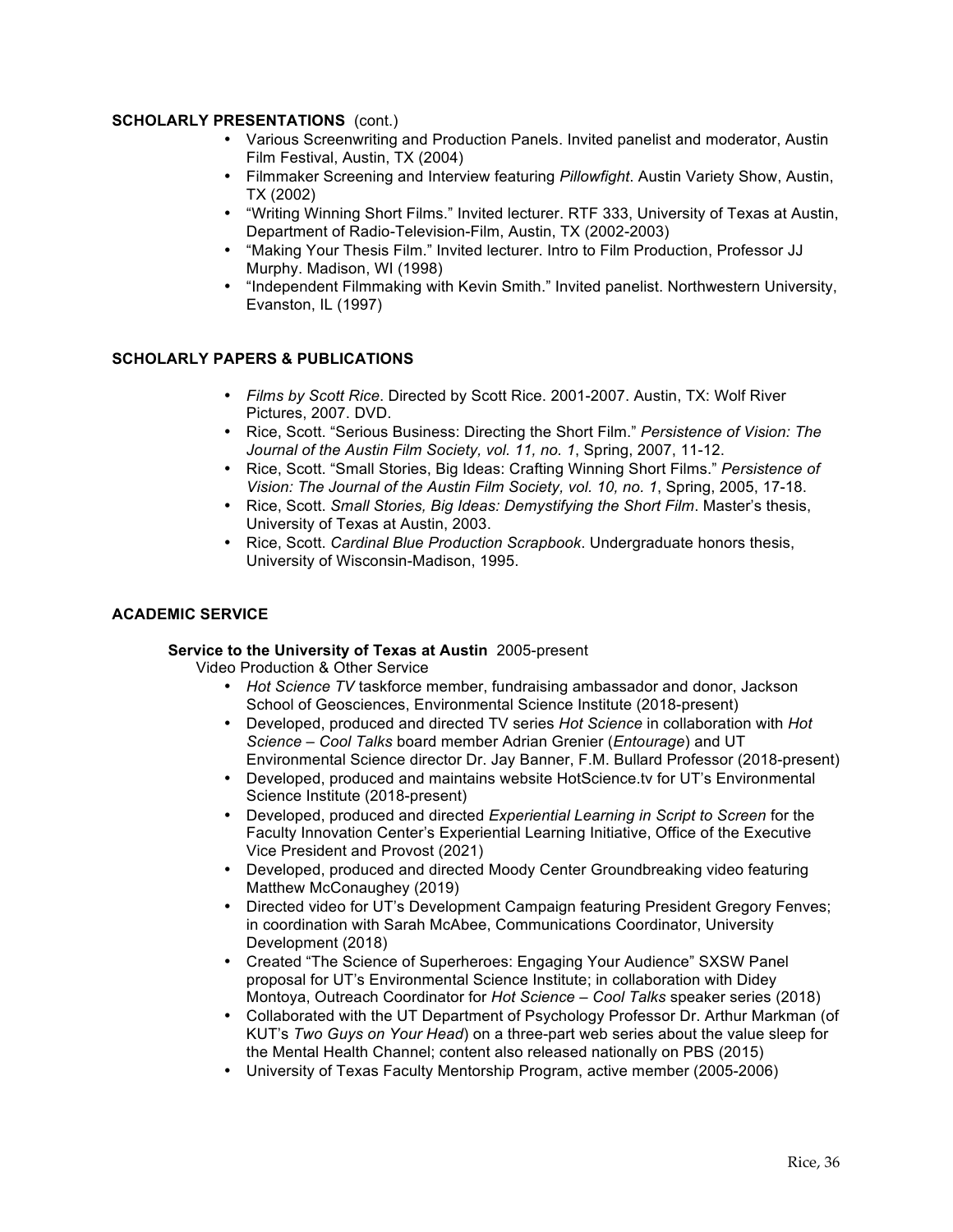# **Service to the Moody College of Communication** 2007-present

Video Production

- Co-funded, developed and produced the speaker series *McConaughey Masterclass* (2017-present)
- Co-funded, produced and directed the UT Environmental Science Institute's proof of concept for PBS series, *Hot Science*, at the direction of Dean Bernhardt and RTF associate chair Andrew Shea; student internship opportunity and Moody College of Communication marketing opportunity (2018-present)
- Developed and produced *Wisdom Bombs with Matthew McConaughey* web series (2020-present)
- Co-funded, produced and directed *Into the Studio: Script to Screen II* class fundraiser (2021)
- Developed and produced various *Script to Screen* sizzle reels (2017-present)
- Co-funded, produced and directed *Happy Birthday, Matthew* video featuring Mr. McConaughey's  $50<sup>th</sup>$  Birthday Party In-class (2020)
- Co-funded, produced and directed class sizzle reel *Script to Screen with Matthew McConaughey: The Gentlemen* (2020)
- Produced Moody College website splash page (2019)
- Co-funded, produced and directed *Script to Screen Through the Years, a* "Thank You" video for Matthew McConaughey's  $50<sup>th</sup>$  Birthday (2019)
- Co-funded, produced and directed *End Human Trafficking in Texas* PSA with Matthew McConaughey, in collaboration with Moody College staff and RTF students (2018)
- Co-funded, produced and directed *On Set with Professor McConaughey*; behind the scenes of human trafficking PSA (2018)
- Co-funded, produced and directed class sizzle reel *Script to Screen with Matthew McConaughey: The Beach Bum* (2018)
- Co-funded, produced and directed class sizzle reel *Script to Screen with Matthew McConaughey: White Boy Rick* (2018)
- Production assistance and interview subject for *Professor McConaughey*, *Behind the Scenes of Script to Screen* by Texas Monthly; Moody College marketing video (2017)
- Production support to Arcos Films on the creation of Emmy-winning National PBS Series *Stories of the Mind* episode featuring Scott Rice and RTF student interviews; Moody College of Communication marketing opportunity shot on campus (2017)
- Developed UT student film anthology series for KLRU, *Longhorn Shorts*; in

collaboration with RTF alum Scott Randall and KLRU CEO Bill Stotesbery (2007) Other Service

- Facilitated the creation and maintenance of student grant program, the Longhorn Creators Fund, with alum Tucker Moore, which has provided \$65,000 in funding to *Script to Screen* students (2016-present)
- Coordinated with Nicole Perez-Krueger, Publicist for Matthew McConaughey, on the approval and release of photo and video assets for Moody College use (2015-present)
- College marketing development in collaboration with Kathleen Mabley, Director of Marketing and Communication, Office of the Dean, Moody College of Communication; includes McConaughey-related video development, PSA production for Texas Attorney General's office, improved RTF/Moody branding, etc. (2018-2020)
- Facilitated and moderated 300-person Moody College event featuring Matthew McConaughey and writer-director Jeff Nichols (*Mud*) with introduction by college dean Jay Bernhardt (2019)
- Experiential Learning presenter, Dean's Council Meeting (2019)
- Organized RTF field trip to New Republic Studios (2019)
- Collaboration with Emily Doran, director of Principal Gifts, Office of the Dean, Moody College of Communication, to secure significant legacy gift to college; includes RTF development plans (studio renovation, new equipment, new classes) (2017-2019)
- Department of Radio-Television-Film Chair Search Committee Member (2017-2018)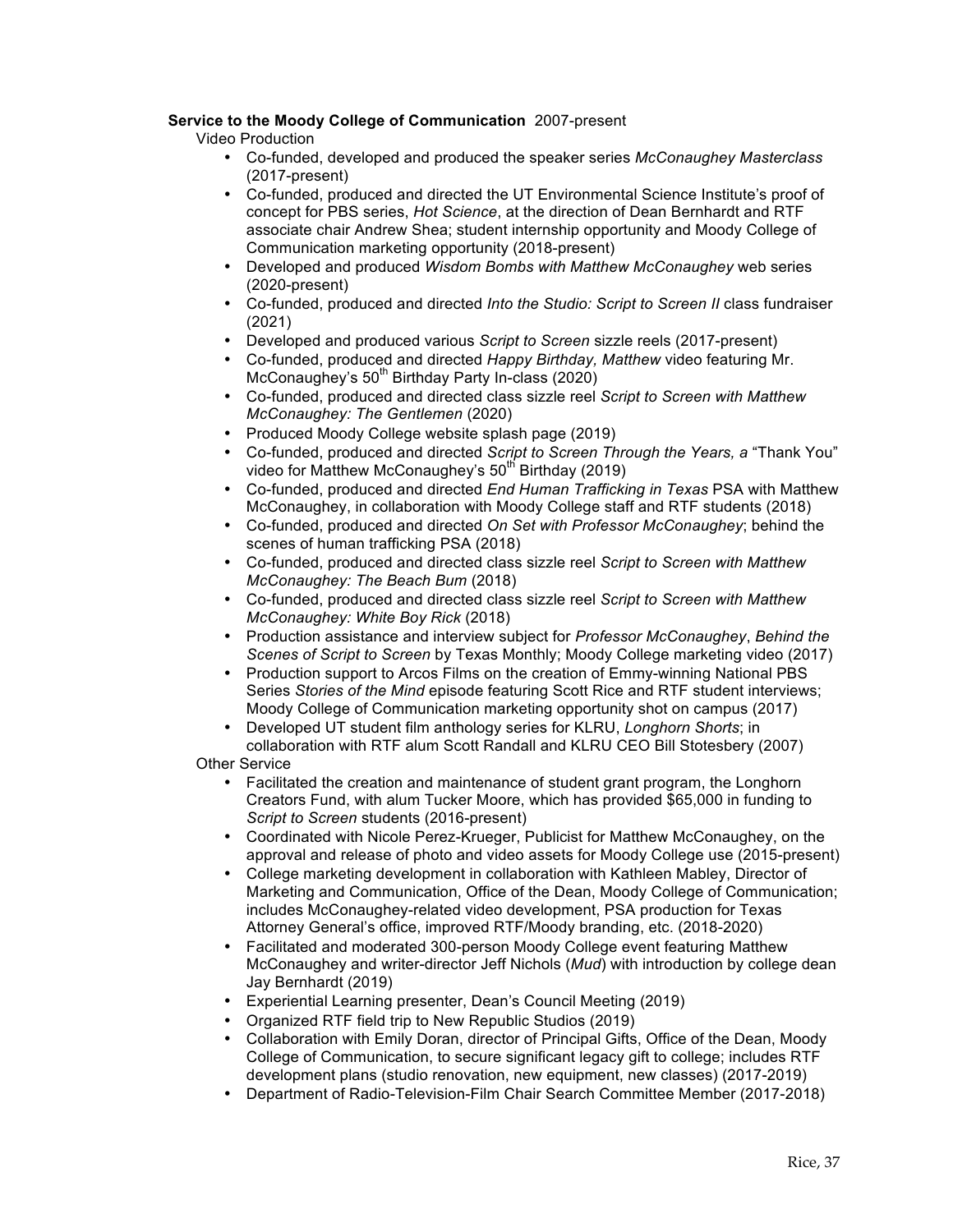## **Service to the Moody College of Communication** (cont.)

- Collaboration with Anthony Dudo, Associate Professor, Stan Richards School of Advertising & Public Relations, on Moody College and UT Environmental Science Institute partnership proposal for *Hot Science* series (2018)
- Collaboration on Matthew McConaughey story package with Natalie England, Communications Director, Office of the Dean, Moody College (2018)
- Initiated story about Matthew McConaughey's teaching on radio show *The Texas Standard*, KUT (2018)
- Facilitated and moderated 300-person Moody College event featuring Matthew McConaughey and director Yann Demange (*White Boy Rick*) with introductions by RTF chair Thomas Schatz and college dean Jay Bernhardt (2017)

# **VIP Campus Visits** 2006-present

Invited and coordinated film industry talent visits to the Moody College of Communication, University of Texas at Austin

- Matthew McConaughey (all semesters, fall 2015-present)
- Gus Van Sant, director *Good Will Hunting* (fall 2021)
- Richard Linklater, writer-director *Dazed and Confused* (fall 2020, spring 2021)
- Jeff Nichols, writer-director *Mud* (spring 2017, fall 2019, spring/fall 2020, spring/fall 2021)
- Diana Alvarez, producer *Ocean's 8* (fall 2015, spring 2016, fall 2021)
- Jack Ivins, assistant to Guy Ritchie (spring 2019, spring 2021)
- Paul Merryman, producer *The Outpost* (spring 2021)
- Alex Ferrari, author & podcast host *Indie Film Hustle* (spring 2021)
- Reed Martin, author *The Reel Truth* (fall 2019, spring/fall 2020, sprint/fall 2021)
- Aaron Brown, director *Home Free* (spring/fall 2020, spring 2021)
- Jeremy Teicher, writer-director *Olympic Dreams* (spring 2020)
- Russell Groves, LA-based producer (spring/fall 2020)
- Sam Hays, assistant to Hamony Korine (spring 2019)<br>• Harmony Korine, writer-director *The Beach Bum (s*prir
- Harmony Korine, writer-director *The Beach Bum* (spring 2018)
- *White Boy Rick* director Yann Demange (fall 2017, spring 2018)
- Augie Alcala, DGA assistant director (fall 2017)
- Amanda Fox, producer (fall 2017)
- Bradley Jackson, screenwriter of Rooster Teeth's *Crunch Time* (fall 2015)
- Gary Ross, Oscar-Nominated writer-director *The Hunger Games* (fall 2015)
- Steve Faber, screenwriter *Wedding Crashers* (2006-2007)

## **RTF Course Development** 2005-present

Department of Radio-Television-Film, Moody College of Communication

- Developed new course *Script to Screen with Matthew McConaughey* resulting in significant national recognition (2015-present)
- Evolved *Script to Screen with Matthew McConaughey* into robust Experiential Learning Initiative course (2019-present)
- Developed commercial production course (cross-listed with advertising) in collaboration with GSD&M's Jack Epsteen, advertising lecturer Dr. Liza Stavchansky-Lewis, and RTF alum Christian Bowman (2017-2019)
- Revised and improved required MFA course *Production Workshop for Writers*, took over when class instructor left mid-semester (2015-2017)
- Developed new course *Advanced Documentary: Web Series* sponsored by The Mental Health Channel; resulted in national recognition for student work featured on Emmy-winning PBS series (2014)
- Developed new course *Directing Commercials* (2007-2008)<br>• Restructured and revised course Undergraduate Thesis: new
- Restructured and revised course *Undergraduate Thesis*; new course structure remains to this day (2005-2009)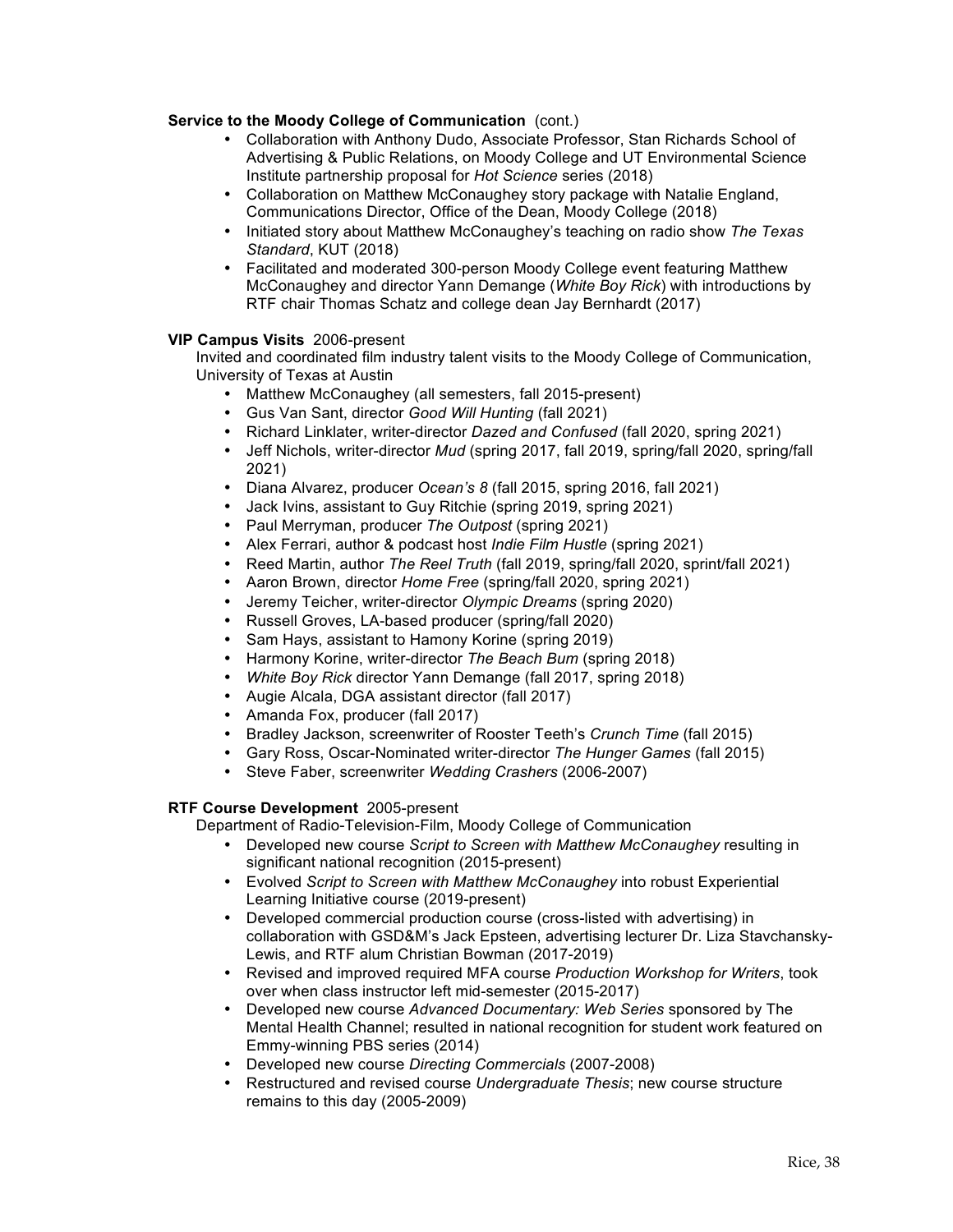## **STUDENT ADVISING**

- **Student Grants, Employment & Distribution** 2014-present (abbreviated to past seven years) Facilitated the awarding of \$65,000 in grants to *Script to Screen* students through the Longhorn Creators Foundation
	- Camille Jean, \$2,000 for her film *When I Grow Up* (spring 2021)
	- Jackson Ingraham, \$2,000 for his film *Spicy Sisters* (spring 2021)
	- Brian Molloy, \$1,000 for his film *I May Have Killed My Father* (spring 2021)
	- Anapaula Guajardo, \$500 for his film *Moral Dilemma* (spring 2021)
	- Ashley Poprik, \$500 for her company Silk Cinematics (spring 2021)
	- Veronica Acevedo, \$1,000 for her company Pagana Films (fall 2020)
	- Jerold Walland, \$1,000 for his film *Lynnette & Kurt* (fall 2020)
	- Justin Morris, \$250 for his editing on *Gentlemen & Mud Masterclass* (fall 2020)
	- Garrison Brewer, \$250 for his TV Pilot step outline (fall 2020)
	- Kyle Parker, \$250 for his company Kick Media Productions (fall 2020)
	- Gracie McCallum, \$250 for her editing on *Beach Bum Masterclass* (fall 2020)
	- Olivia Scott, \$250 for her editing on *Wisdom Bombs* (fall 2020)
	- Priscilla Bechtel, \$250 for her video *Temple Community Clinic* (fall 2020)
	- Hayley Daniels, \$250 for her film *Dolphin Girls* (fall 2020)
	- Ethan Dennis, \$250 for his film *Too Many Tylers* (fall 2020)
	- Matt Howe, \$250 for his film *The Photographer* (fall 2020)
	- Kassandra Silva, \$250 for her film *Under the Bridge* (fall 2020)
	- Nicole Chi Amen, \$250 for her film *Comadre* (fall 2020)
	- Luke Hooten, \$250 for his film *A Journey of a Thousand Miles* (fall 2020)
	- Caroline Otto, \$1,500 for her film *Soul Mates* (spring 2020)
	- Nathan Rooney, \$1,000 for his film *Beast and Beats* (spring 2020)
	- Erin Magill, \$1,000 for her company The Big E Productions (spring 2020)
	- Addison Parrish, \$1,000 for his film *Do or Die* (spring 2020)
	- Sara Vela, \$750 for her PBS pitch deck for *Hot Science* (spring 2020)
	- Brittaney Bandoh, \$1,500 for her *Akwaaba!* (fall 2019)
	- Jennifer Hunt, \$1,000 for her *El Fantasma* wardrobe styling (fall 2019)
	- Cristin Stephens, \$1,000 for her film *Men Who Talk* (fall 2019)
	- Daniel Nikola, \$750 for his series *Election 2032* (fall 2019)
	- Harris "Dru" Miers, \$750 for his film *Heist: The Musical* (fall 2019)
	- David Bishea, \$1,550 for his organization UT Filmanthropy (spring 2019)
	-
	- Grace Kvinge, \$1,200 for production of her film *Girls Grab Hold* (spring 2019) • Wesley Herbst, \$900 for his social agency film for Plaid Pony Prod. (spring 2019)
	- Emma Rappold, \$850 for distribution of her film *Dear Leo* (spring 2019)
	- Bell Kolev, \$500 for publishing of her book *Dusk on Wings* (spring 2019)
	- Pedro Castro, \$500 for his New Hope Animal Rescue commercial (spring 2019)
	- Carlos Estrada, \$1,500 for his film *Angelito* (fall 2018)
	- Elias Hinojosa and Brittany Brawn, \$1,500 for their film *The all Nighter* (fall 2018)
	- *Hannah Kenah*, \$500 for her film *Proving Love* (fall 2018)
	- Spencer Cobb, \$500 for editing *Script to Screen with Matthew McConaughey: The Beach Bum* (fall 2018)
	- Lauren Hatfield, \$500 for her production company Hayworth Street Films (fall 2018)
	- Matt Lennon, \$500 for his film Kids *These Days* (fall 2018)
	- Sam Boyer, \$2,000 for his film *Average Looking Cowboy* (spring 2018)
	- Ian Gibson, \$1,000 for her company Frosted Independent Films (spring 2018)
	- Johnny Stephan, \$1,000 for his company Stephan Brothers Co. (spring 2018)
	- Corbin Heinchon, \$500 for editing *Script to Screen with Matthew McConaughey: White Boy Rick* (spring 2018)
	- Michael Garcia, \$500 for his project *New York Times TV Series* (spring 2018)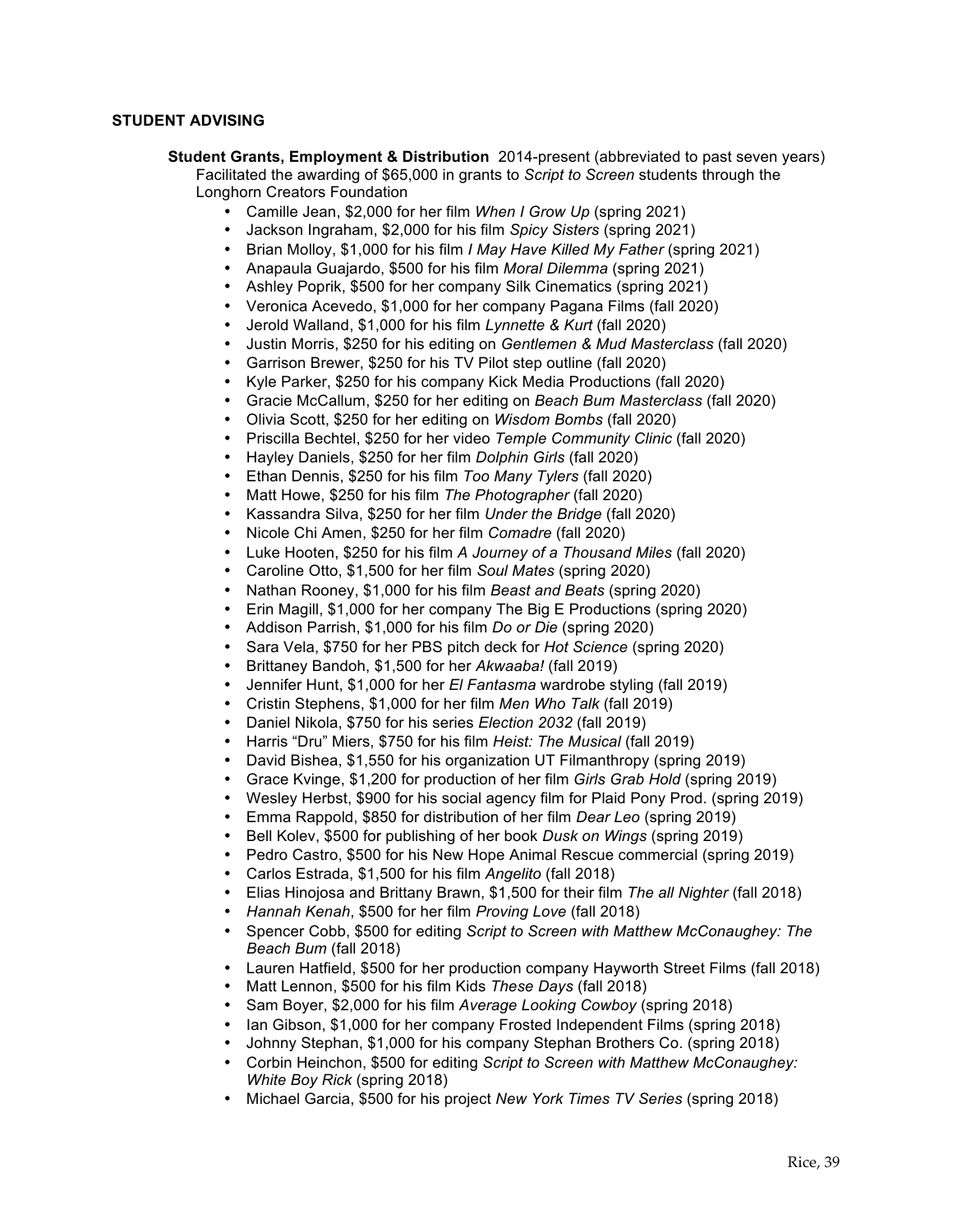## **Student Grants, Employment & Distribution** (cont.)

- Meredith Ball, \$500 for producing *Living for the Weekend* (spring 2018)
- Rikki Bleiweiss, \$1,500 for her film, *Choose Your Character* (fall 2017)
- Davey Morrison, \$1,500 for his film, *Atropos* (fall 2017)
- Ahsjah Exume, \$1,000 for her film, *Yesterday, Today* (fall 2017)
- Samantha Dier, \$1,000 for her company, Postworld Production Company (fall 2017)
- Leo Aguirre, \$1,000 for his film, *A Breach in the Horizon* (fall 2017)
- Ryan Medeiros & Colton Constanzo, \$3,000 for *The Call* (spring 2017)
- Christian Bowman, \$1,000 for commercial class proposal (spring 2017)
- Isabel Dunn, \$1,000 for her film *The Gramophone Collective* (spring 2017)
- Sarah May, \$1,500 for her film *Tycoon* (spring 2017)
- Sophia Loffreda, \$3,000 for her film, *The Green* (fall 2016)
- Gabriella Libretti, \$3,000 for her film, *Breach* (fall 2016)
- Tino Martinez & Vikrant Muthusamy, \$1,000 for *Relentless* (fall 2016)
- Rhiannon Sullivan, \$1,000 for her film *Kiddo* (fall 2016)
- Joshua DeFour, \$1,000 for his film *The Gates of Valhallah* (fall 2016)
- Ken Zheng, \$1,000 for his film *Rio Grande* (fall 2016)

Students and recent graduates hired for paid work

- Ian McGar (various BTS photography, 2021)
- Austen Menges (editor & post producer, Two Shot West, 2007-present)
- Brandon McKay (various website development, 2016-present)
- Jacob Kern White (script supervisor, design various projects, 2016-present)
- Devin Fortenberry (full-time editor, Two Shot West, 2018-present)
- Wesley Herbst (script supervisor & editor various projects, 2020-present)
- Case Connor (editor various projects, 2020)
- Christian Bowman (gaffer, *Living for the Weekend* & *Wonder* music videos, 2018)
- Jacob Bottorf (editor, *TEXpress Campaign*, 2018)
- Leo Aguirre (B-camera operator, *Living for the Weekend* music video, 2018)
- Rachel Bardin (1<sup>st</sup> AC, *Living for the Weekend* music video, 2018)
- Heather Grothues (2nd AC, *Parents Empowered campaign*, 2018)
- Tony Tafares (key grip, *Living for the Weekend* & *Wonder* music video, 2018)
- Ryan Medieros (DIT, *Living for the Weekend* & *Wonder* music video, 2018)
- Jim Hickcox (b-cam operator, *Lemi Shine campaign*, 2016)
- Miles Noland (behind the scenes photography, *Living for the Weekend* & *Wonder*  music video, 2018)
- Michelle Nehme (behind the scenes photography, various commercial campaigns, 2016-2017)
- Erica Pallo (art department, *Parents Empowered campaign*, 2017)
- Michael Juarez (editor, various commercial director's cuts, 2017)
- Audrey Long (full-time production coordinator, Arcos Films, 2016)
- Ashley Saunders (script supervisor, *Parents Empowered campaign*, 2016)
- Joel Fendelman (onscreen talent, *Get Your Sleep*, 2016)

Awarded national PBS distribution to *Advanced Documentary: Web Series* students

- Bronwyn Walls, *What Cancer Leaves Behind* (2014)
- Hilary Koo, *After Bulimia* (2014)
- Austin Canary, *Music to the Mind* (2014)
- Jay Farnie, *Way Up, Way Down* (fall 2014)
- Nader Ibrahim, Way Up, Way Down (fall 2014)
- Jacob White, *The Warrior Within* (fall 2014)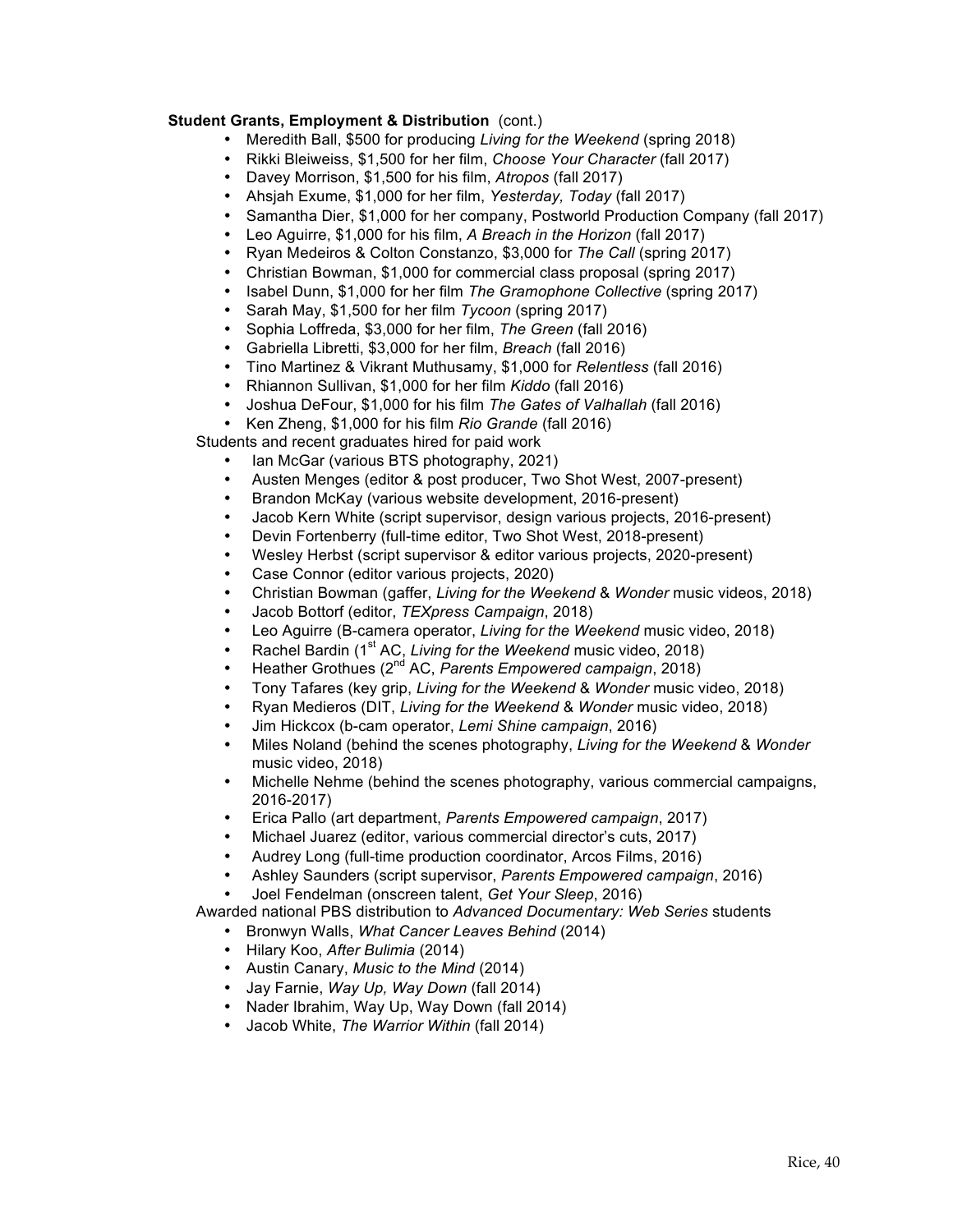# **Off-Campus Mentoring** 2016-present (abbreviated to past five years)

Supervised semester-long internship program through production company, Two Shot West

- Kayla Traversone (spring 2021)
- Jesse Hu Jenkinson, course credit (spring 2021)
- Ian McGar (spring 2021)
- Maxwell Westmark (fall 2020)
- Kyle Parker (fall 2020)
- Edward Pearson (summer 2020)<br>• Justin Lovell (summer 2020)
- Justin Lovell (summer 2020)
- Sofia Cabrera (summer 2020)
- Case Connor (spring 2020)
- Wesley Herbst, course credit (summer/fall 2019, spring/summer/fall 2020)
- Miranda Larralde (spring 2020)
- Naomi Tasnim, course credit (spring 2020)
- Grace Kvinge (summer 2019)
- Louis Zeke Fritts (spring 2019)
- David Bishea (spring 2019)
- Pooja Shivaram (spring 2019)
- Pedro Castro (spring 2019)
- Spencer Cobb (fall 2018)
- Ukairo Ukairo, course credit (summer 2018)
- Kendall Chapman (summer 2018)
- Devin Fortenberry (summer 2018)
- Reid Williamson (spring 2018)

Supervised project-based internships through production company, Two Shot West

- Carley Resin (scene editor, *Minister of Culture*, 2021)
- Sunny Agrawal (scene editor, *Minister of Culture*, 2021)
- Saheel Junaghare (archival researcher, *Minister of Culture*, 2021)
- Francesca Bertini (archival researcher, *Minister of Culture*, 2021)
- Alyssa Raab (archival researcher, *Minister of Culture*, 2021)
- Rebecca Saborio (scene editor, *McConaughey Masterclass*, 2021)
- Matt Howe (BTS, various shoots, 2020)
- Elizabeth Smith (archival researcher, *Minister of Culture*, 2020)
- Erin Watts (archival researcher, *Minister of Culture*, 2020)
- Adriana Valdez (archival researcher, *Minister of Culture*, 2020)
- Brooklyn Wilson (art department, *Parents Empowered and Rx campaign*, 2020)
- Sydney Fuselier (art department, *Parents Empowered and Rx campaign*, 2020)
- Austin Rader (BTS editor, various, 2020)
- Nikki Blacklock (segment co-editor, *Hot Science: Mind Reading Robots*, 2020)
- Justin Morris (scene editor, *McConaughey Masterclass*, 2020)
- Gracie McCallum (scene editor, *McConaughey Masterclass*, 2020)
- Brooke Davey (shot logging, *Hot Science*, 2020)
- Case Conner (segment co-editor, *Hot Science: Space Trash*, 2020)
- Wesley Herbst (segment co-editor, *Hero Salamander*, 2020)
- Wesley Herbst (editor, various BTS projects, 2020)
- Ethan Dennis (segment co-editor, *Hot Science: Red Planet*, 2020)
- Ramiro Cantu (scene editor, *Minister of Culture*, 2020)
- Brooklyn Younkin (segment co-editor, *Hot Science: Cancer Pen*, 2020)
- Sofia Cabrera (editor, *Happy Birthday, Matthew*, 2020)
- Case Conner (color, *Behind the Scenes with Mack, Jack & McConaughey*, 2020)
- Ali Goodwin (editor, *Script to Screen and Experiential Learning*, 2020)
- David Granberry (editor, *Script to Screen Studies MUD*, 2020)
- Miranda Larralde (editor, *THE GENTLEMEN Premiere*, 2020)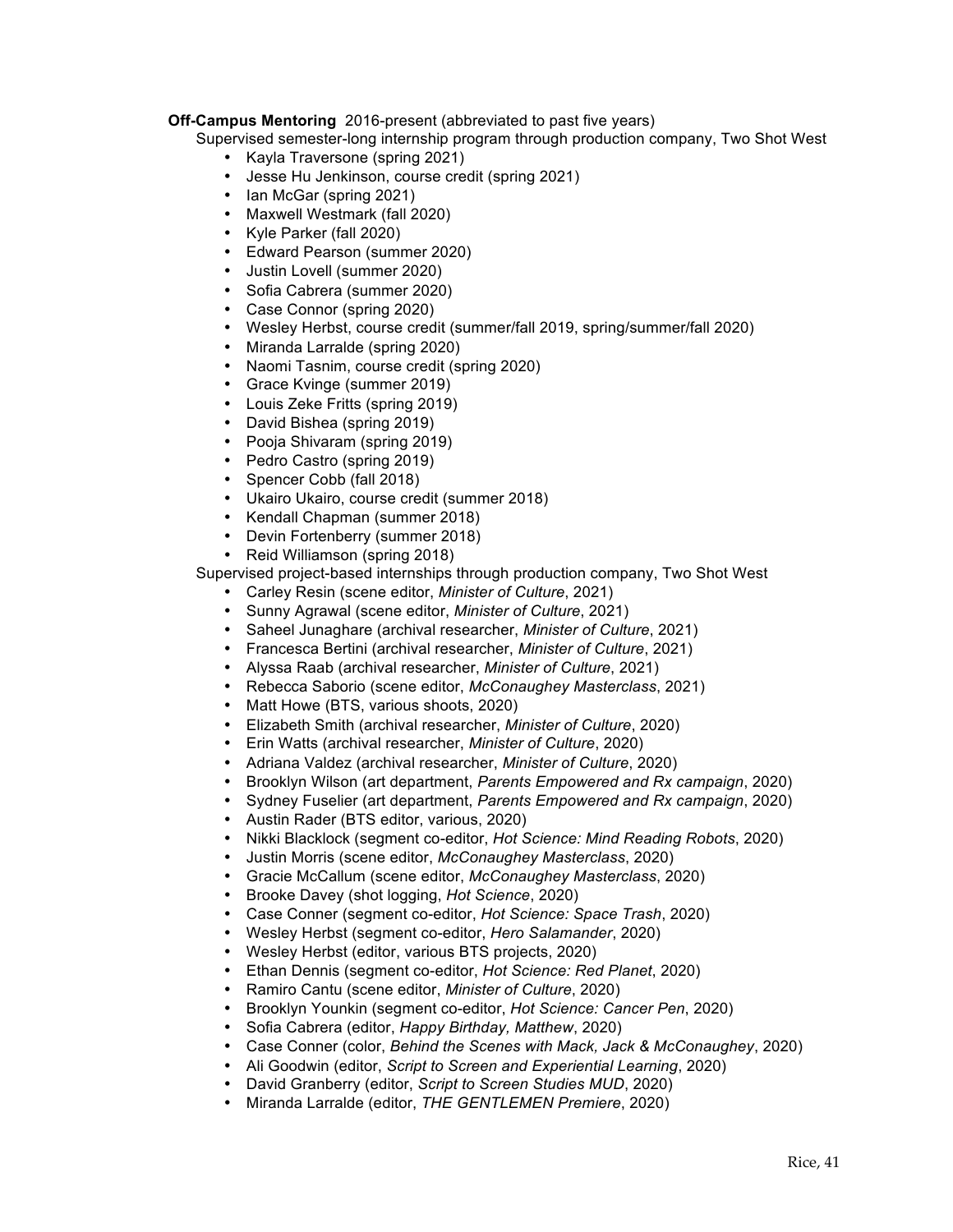## **Off-Campus Mentoring** (Cont.)

- Edward Pearson (editor, *Script to Screen II: Into the Studio* & *Wisdom Bombs*, 2020)
- Austin Rader (segment co-editor, *Hot Science: Zombie Ants*, 2020)
- Miranda Larralde (editor, *Q&A with Matthew McConaughey & Yann Demange*, 2020)
- Sophia Cabrera (editor, *Behind the Scenes with Mack, Jack & McConaughey*, 2020)
- Pedro Castro (segment co-editor, *Hot Science: Rethink the Shark*, 2020)
- Case Conner (co-editor, three segments *Monkey Knife Fight*, 2020)
- Ryan Chang (segment co-editor, *Hot Science: Lost Texas*, 2020)
- Case Conner (segment co-editor, *Hot Science: Lost Texas*, 2020)
- Annika Horne (segment co-editor, *Hot Science: Zombie Ants*, 2020)
- Elizabeth Sanchez (segment co-editor, *Hot Science: Rethink the Shark*, 2020)
- Faley Goyette (segment co-editor, *Hot Science: Female Power*, 2019)
- Huay Bing-Law (cinematographer, *Happy Birthday, Matthew*, 2019)
- Wesley Herbst (editor, *Building the Moody Center*, 2019)
- Jonathon Broughton (segment co-editor, *Hot Science: Predicting Hurricanes*, 2019)
- Dan Voinis (segment co-editor, *Hot Science: Silent Night*, 2019)
- Will Hoinoski (segment co-editor, *Hot Science: Dangerous Beauty*, 2019)
- Santiago Castellanos (producer, TEDx, 2019)
- Emily Reyna (producer, TEDx, 2019)
- Jesse Scholz (co-editor, *Hot Science segment*, 2019)
- Jonathon Broughton (segment co-editor, *Hot Science: A Galaxy Far, Far Away*, 2019)
- Ryan Lin (segment co-editor, *Hot Science: A Galaxy Far, Far Away*, 2019)
- Nick Klesmith (editor, *Into the Studio with Matthew McConaughey*, 2019)
- Penn Harrison (editor, *Thank you, Matthew McConaughey*, 2019)
- Isaac Roseman (various BTS cinematographer, 2019)
- Eric Kiehnau (segment co-editor, *Hot Science: Science of Superheroes*, 2019)
- Wesley Herbst (script supervisor, Parents Empowered, 2019)
- Grace Kvinge (script supervisor, Use Only as Directed, 2019)
- Telana Weeden (budgeting, *The Life Bet*, 2019)
- Ingrid Ineda Orozco (co-producer, TEDx, Christ Together, 2019)
- Emily Craycraft (co-producer, TEDx, Christ Together, 2019)
- Anna O'Donnell (b-camera, TEDx, Christ Together, 2019)
- Matthew Denison (c-camera, TEDx, 2019)
- Wesley Herbst (grip, TEDx, 2019)
- Eric Ingersoll (grip, Christ Together, 2019)<br>• Ingrid Mia Hill (production coordinator, TED
- Ingrid Mia Hill (production coordinator, TEDx, 2019)
- Pooja Shivaram (assistant camera, TEDx, 2019)
- Pedro Castro (editing, New Hope Animal Rescue promo videos, 2019)
- Dakota Reyes (editor, *My Monster* short film, 2019)
- Christian Bowman (cinematographer, *Hot Science*; 2018)
- Westin Williams (associate producer, music video *Living for the Weekend*, 2018)
- Cailen Hollins (co-producer, *Hot Science*, 2018)
- Ellyn Sinicropi (co-producer, *Hot Science*, 2018)
- Kendall Chapman (co-editor, feature film *Cracking Up*, 2018)
- Ukairo Ukairo (editor, *On Set with Matthew McConaughey*, 2018)
- Meredith Ball (associate producer & assistant director, music video *Living for the Weekend*; production assistant, various commercial campaigns, 2018)
- Marie Lessel (associate producer, music video *Wonder*, 2018)
- Devin Fortenberry (editor, *Hot Science* & *End Human Trafficking in Texas*, 2018)
- Parker & Jarrod Chatham (motion graphics, *Hot Science* & *End Human Trafficking in Texas*, 2018)
- Corbin Heinchon (editor, *Script to Screen with Matthew McConaughey: White Boy Rick*, 2018)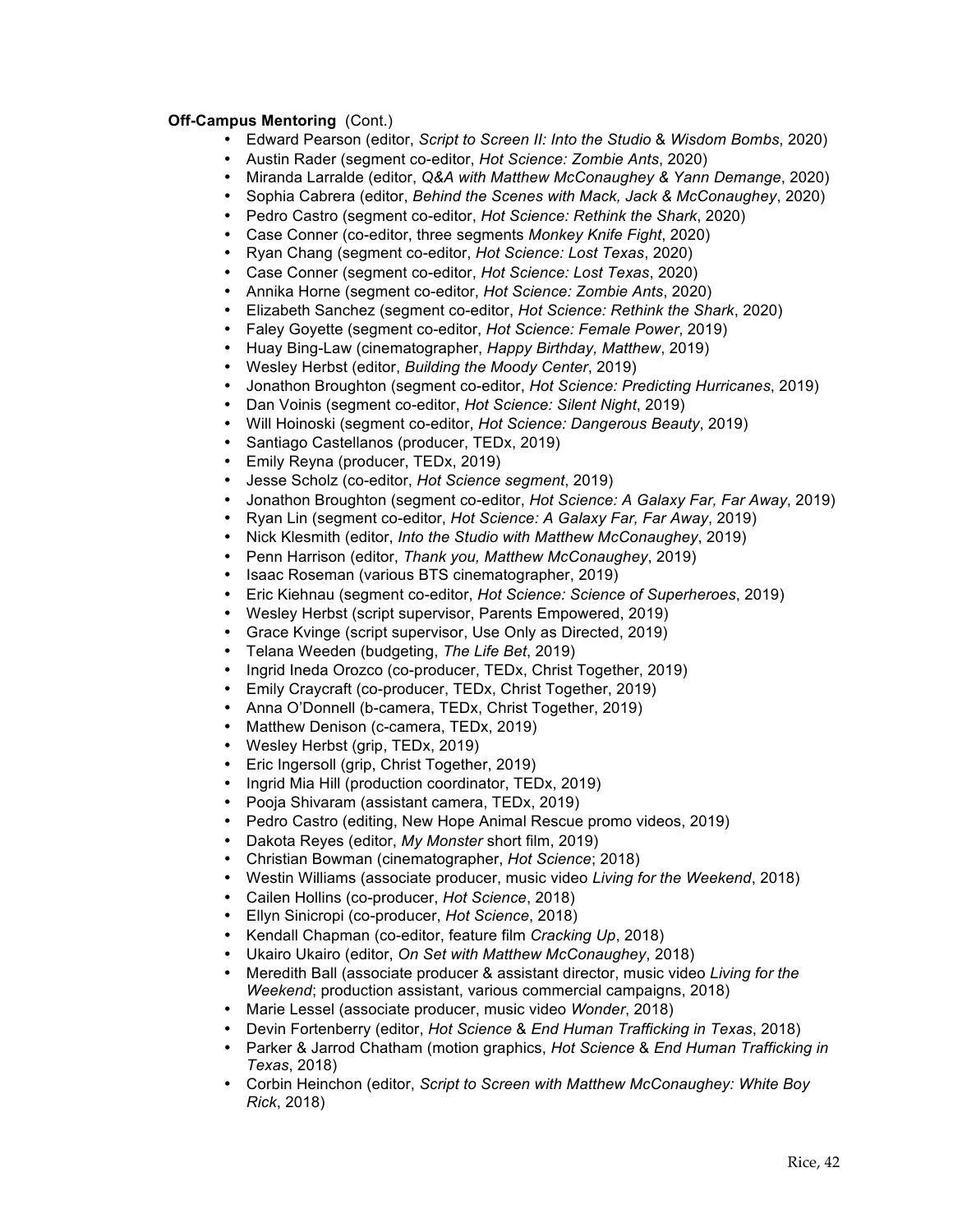# **Off-Campus Mentoring** (Cont.)

- Aish Noubad (production assistant, TEXpress campaign, 2018)
- Eric Kiehnau (co-editor, *Hot Science*, 2018)
- Michael Garcia (grip, *Hot Science*, 2018)
- Caleb Guadarrama (grip, *End Human Trafficking in Texas*, 2018)
- Logan Thomas (grip, *End Human Trafficking in Texas*, 2018)
- Blake Nelson (grip, *End Human Trafficking in Texas*, 2018)
- Timothy Hill (C-cam operator, *Hot Science*; *End Human Trafficking in Texas*, 2018)
- Craig Nigh (production assistant, *End Human Trafficking in Texas*, 2018)
- Kyle Summers (behind the scenes DP & DIT, *End Human Trafficking in Texas*, 2018)
- Ariel Arriaga (art PA, various commercial campaigns, 2018)
- Nate Davis (production assistant, various commercial campaigns, 2018)
- Connor Smith (art PA, *End Human Trafficking in Texas*, 2018)
- Ellyn Sinicropi (production assistant, *End Human Trafficking in Texas*, 2018)
- Jacob Bottorff (grip, music video *Living for the Weekend*, 2018)
- Tyler Lyssy (grip, music video *Living for the Weekend*, 2018)
- Cole Hooper (grip, music video *Living for the Weekend*, 2018)
- Yvonne Borrego (B-cam operator, *Hot Science*, 2018)
- Chris Callison (sound, *On Set with Matthew McConaughey*, *Hot Science*, 2018)
- Bianca Gonzales (production assistant, *End Human Trafficking in Texas*, 2018)
- Heather Grothues (2nd assistant camera, *End Human Trafficking in Texas*, 2018)
- Michelle Nehme (teleprompter operator, *End Human Trafficking in Texas*, 2018)
- Maria Flores (production assistant, Parents Empowered campaign, 2018)
- Harrison Money (behind the scenes stills, Parents Empowered campaign, 2018)
- Tony Tafares (key grip, *End Human Trafficking in Texas*, *Hot Science* & *End of the Tunnel* music video, 2017-2018)
- Henry Mouat (production assistant, various commercial campaigns, 2017-2018)
- Zak Schwarz (production assistant, various commercial campaigns, 2017-2018)
- Ukairo Ukairo (script supervisor various projects, 2017-2018)
- Michael Juarez (DIT, *End of the Tunnel* music video; 2<sup>nd</sup> AC Frontier campaign, 2017)
- Bita Ghassemi (production assistant, various commercial campaigns, 2017)
- MaryAnne Maxwell (production assistant, Parents Empowered campaign, 2017)
- John Copeland (AD, *End of the Tunnel* music video, 2017)
- Christian Bowman (grip, Frontier Campaign, 2017)
- Carlos Mendoza (production assistant, *Hug a Hunter* campaign, 2017)
- Pogo New (production assistant, Parents Empowered campaign, 2017)
- Isabel Dunn (production assistant, various commercial campaigns, 2017)
- Erica Pallo (art PA, various commercial campaigns, 2017)
- Marisela Campos (production assistant, Frontier Campaign, 2017)
- Christian Bowman (gaffer, *End of the Tunnel* music video, 2017)
- Mason Williams (production assistant, Frontier Campaign, 2017)
- Steven Kasheta (production assistant, Frontier Campaign, 2017)
- Zachary Sanchez (production assistant, various commercial campaigns, 2017)
- Meaghan Bailey (production assistant, various commercial campaigns, 2017)
- Sullivan Rauzi (production assistant, various commercial campaigns, 2017)
- Ken Wiratheda  $(2^{nd}$  AC, various commercial campaigns, 2017)
- Andrew Taylor (production assistant, various commercial campaigns, 2017)
- Hayden Murphy (production assistant, various commercial campaigns, 2017)
- Rachel Bardin (still photography, Jeff Nichols *Script to Screen* visits, 2017)
- Vish Vallabhaneni (production assistant, various commercial campaigns, 2017)
- Mary Weber (production assistant, various commercial campaigns, 2017)
- Elijahwan Butler (production assistant, various commercial campaigns, 2016)
- Christiane Escobar (art PA, various commercial campaigns, 2016)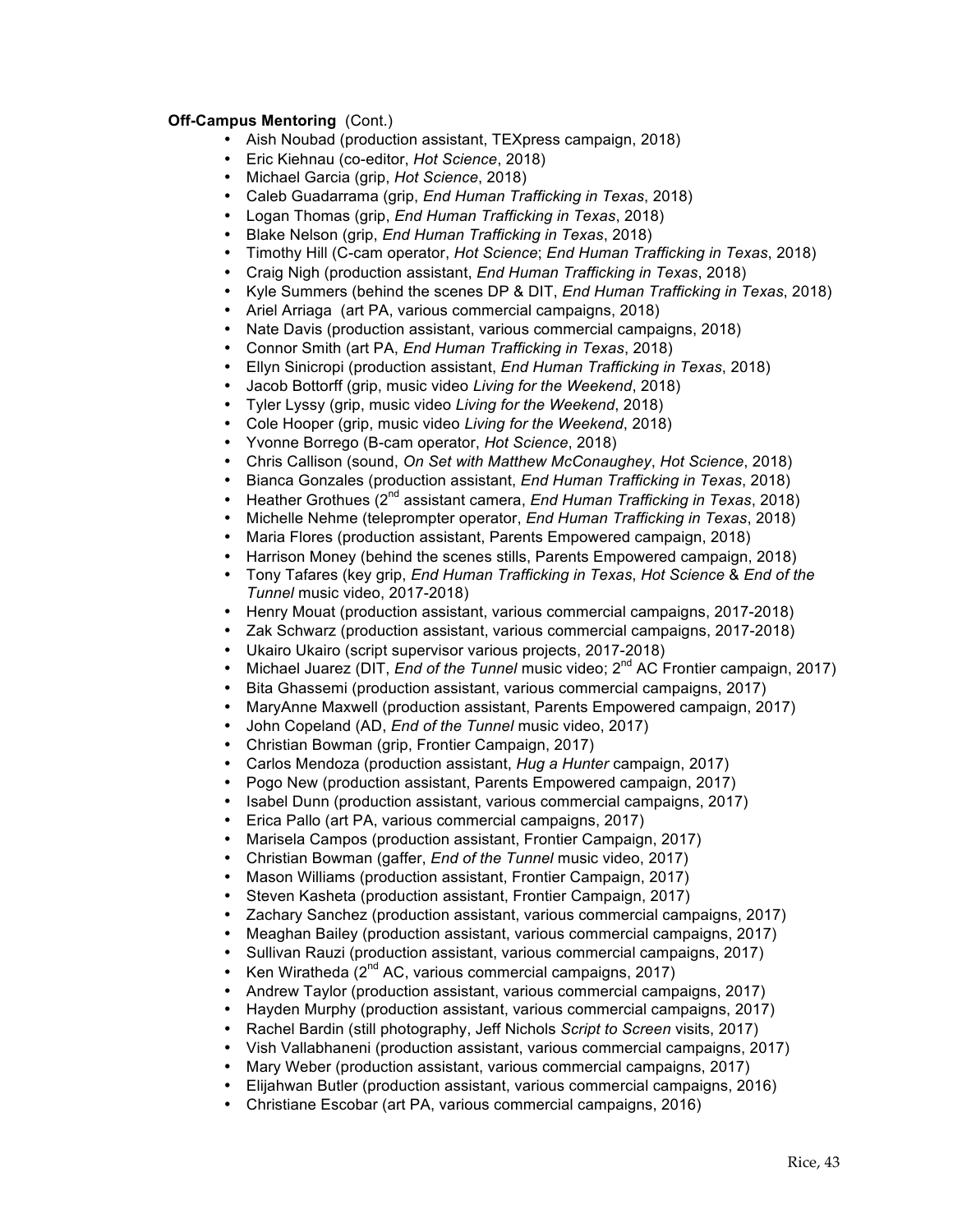# **Off-Campus Mentoring** (Cont.)

- Jason Kessler (production assistant, *Hug a Hunter* campaign, 2016)
- Shira Yoram (camera intern, *Hug a Hunter* campaign, 2016)
- Sarah Spurger (production assistant, various commercial campaigns, 2016)
- Heathyr Clift (production assistant, Parents Empowered campaign, 2016)
- August Cocchiarella (production assistant, *Hug a Hunter* campaign, 2016)
- Ryan Kuehl (production assistant, *Hug a Hunter* campaign, 2016)
- Cole David (production assistant, *Hug a Hunter* campaign, 2016)
- George Sayah (production assistant, various commercial campaigns, 2016)
- Jordan Flanigen (production assistant, *Hug a Hunter* campaign, 2016)

# **On-Campus Mentoring** 2005-present

Moody College of Communication, Department of Radio-Television-Film

- Jesse Hu Jenkinson, College of Fine Arts Internship Class (spring 2021)
- Vanessa Uhlig, pre-thesis & thesis film committee member (2017-present)
- Jason Kessler, Graduate Student Special Projects / Independent Study (RTF 388) advisor; short film *Death by Script* (fall 2017)
- Various Students, Graduate Student Special Projects / Independent Study (RTF 388) & Undergraduate Student Independent Study (RTF 336) advisor (2005-2008)
- University of Texas Faculty Mentorship Program, active member (2005-2006)

# **PROFESSIONAL SERVICE, ASSOCIATIONS & COMMUNITY SERVICE**

## **Film & Television** 1996-present

- Austin Film Society Member (1999-present)
- Numerous professional screenplay and film/tv editorial consultations (2004-present)
- Austin Film Geeks Founder, filmmaker group (2015-present)
- Longhorn Creators Foundation, supports University of Texas at Austin film students with grants, coordination and production support (2016-present)
- Environmental Science Institute *Hot Science TV* taskforce member (2018-present)
- The Austin School for the Performing and Visual Arts, Advisory Board Member (2020 present)
- Auditor for New Republic Studios, formerly Spiderwood Studios (2017)
- Austin Youth Film Festival Judge (2014)
- Pro bono direction of broadcast commercials for the Dallas Int'l Film Festival (2011)
- Pro bono production, direction of broadcast commercial for Austin Film Festival (2006)
- Association of Independent Video and Filmmakers Member (1997-2002)
- Wisconsin Screenwriters Forum Member, Milwaukee, WI (1998)
- Independent Film and Video Collaborative Member, Madison, WI (1992-1997)
- Wisconsin Film Office Volunteer*, Chain Reaction* starring Keanu Reeves & Morgan Freeman (Twentieth Century Fox, 1996)

## **Community** 1987-present

- Gateway Church Member (2003-present)
	- Gateway Movie Meetup Founder & Leader (2011-present)
	- Small Group Leader (2011-2012)
	- Video Production Support (2020)
- New Hope Animal Rescue NFP (2018-present)
	- Treasurer, Board Member (2020-present)
	- donor and video production support (2018-present)
- Environmental Science Institute Hornraiser Fundraising Ambassador (2020)
- *Hot Science – Cool Talks* lecture series donor (2020-present)
- Mack, Jack and McConaughey annual fundraiser, production support (2020)